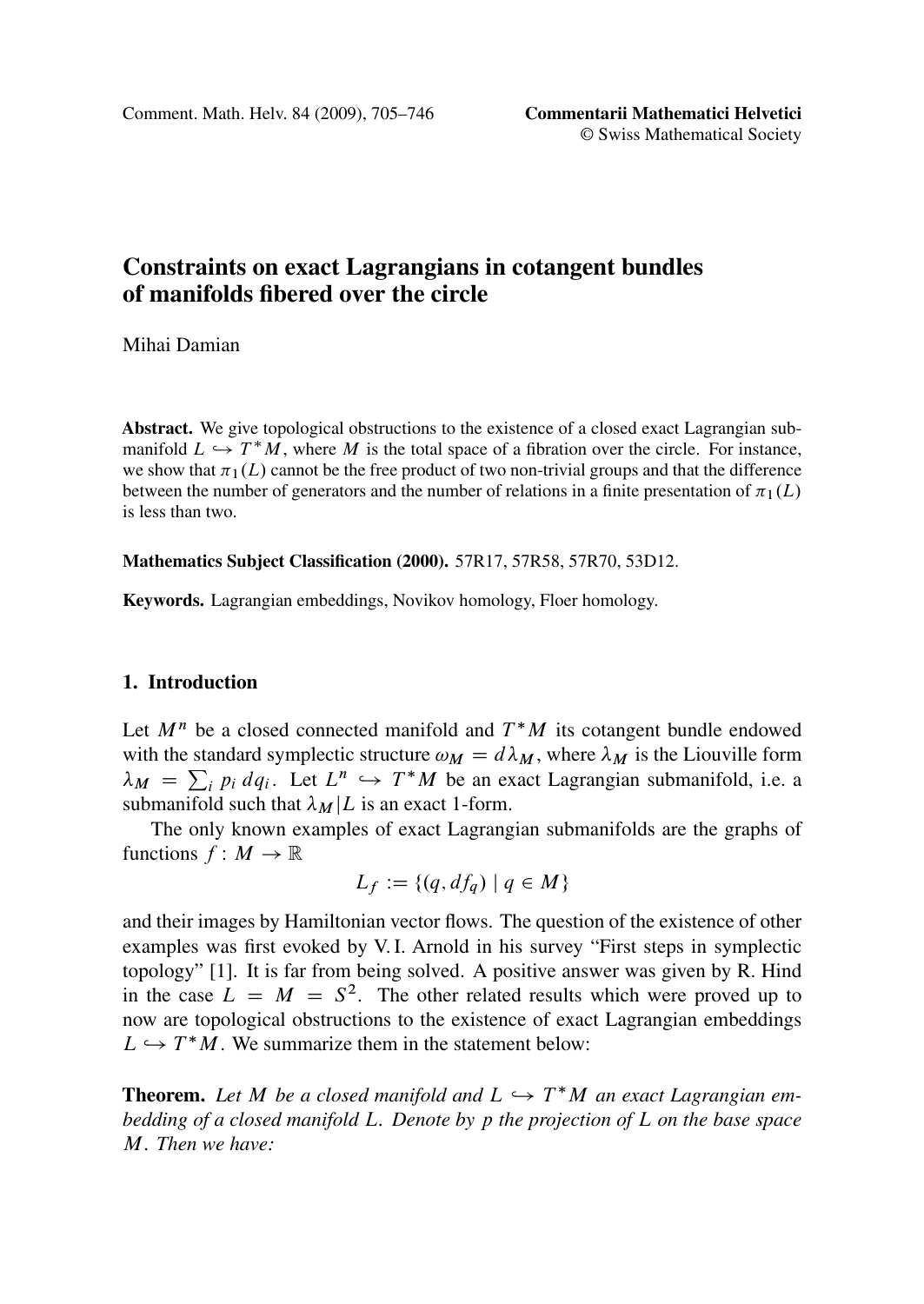- (a) If L and M are orientable, then  $\chi(L) = \deg^2(p)\chi(M)$ . If L and M are not *orientable the same equality is valid modulo* 4*.*
- (b) *The index*  $[\pi_1(M) : p_*(\pi_1(L))]$  *is finite.*
- (c) *If* M *is simply [con](#page-41-0)nected then* L *can not be asphe[rica](#page-41-0)l* (*i.e. Eil[enbe](#page-41-0)[rg](#page-40-0)–[Mac](#page-40-0) Lane*)*.*
- (d) If M a[nd](#page-41-0) [L](#page-41-0) are spin and L has [a v](#page-40-0)anishing Maslov class, then  $H^*(L, K) \approx$ <br> $H^*(M, K)$  for any field K with char(K)  $\neq$  2  $H^*(M, K)$ , for any field K with char $(K) \neq 2$ .
- (e) If M is simply connected then  $p^*: H^2(M) \to H^2(L)$  is injective and the index  $\pi_2(M): n$  ( $\pi_2(L)$ )) is finite  $[\pi_2(M) : p_*(\pi_2(L))]$  *is finite.*

The statement (a) was proved by M. Audin in [2], (b) was proved by F. Lalonde and J.-C. Sikorav in [12] and (c) is a result of C. Viterbo [24] (see also [23]). More recently, (d) was proved independently by K. Fukaya, P. Seidel and I. Smith [9], [10] and D. Nadler [15]. For  $M = S<sup>n</sup>$  and L simply connected this was proved previously by P. Seidel [20] and by L. Buhovsky [3].

The assertion (e) was proved by A. Ritter [19]. The author uses some techniques coming from the Novikov homology theory which we will also do below.

The aim of this paper is to provide other obstructions in the case where  $M$  is a total space of a fibration over the circle. Let us state our main results:

**Theorem 1.1.** Let  $M^{n\geq3}$  be a closed manifold which is the total space of a fibration *over*  $S^1$  and let  $L \hookrightarrow T^*M$  *be an exact Lagrangian embedding of a closed mani-*<br>fold I. Then we have: *fold* L*. Then we have:*

- (a) Let  $\langle g_1, g_2, \ldots, g_p \mid r_1, r_2, \ldots, r_q \rangle$  *be an arbitrary presentation of the fundamental group*  $\pi_1(L)$ *. Then*  $p - q \leq 1$ *.*
- (b) *The fundamental group*  $\pi_1(L)$  *is not isomorphic to the free product*  $G_1 * G_2$  *of*<br>two non-trivial (finitely presented) groups *two non-trivial* ( *finitely presented*) *groups.*

Here are some examples of non-embedding statements which can be inferred from our result:

**Corollary 1.2.** Let P, Q, L be closed manifolds and suppose that  $\pi_1(P)$  is finite.

(a) *Suppose that*  $\chi(L) \neq 0$ . Then there is no exact Lagrangian embedding  $L \times P \hookrightarrow$  $T^*(Q \times S^1).$ 

*In particular, let*  $\Sigma_g$  *be a (not necessary orientable) surface of genus*  $g \geq 2$ *. Then there is no exact Lagrangian embedding of*  $\Sigma_g \times P$  *into*  $T^*(Q \times S^1)$ *. More* generally for surfaces  $\Sigma_g$  as above there is no exact Lagrangian embedding  $g$ enerally, for surfaces  $\Sigma_{g_i}$  as above there is no exact Lagrangian embedding

$$
\Sigma_{g_1} \times \Sigma_{g_2} \times \cdots \times \Sigma_{g_k} \times P \hookrightarrow T^*(Q \times S^1).
$$

<span id="page-1-0"></span>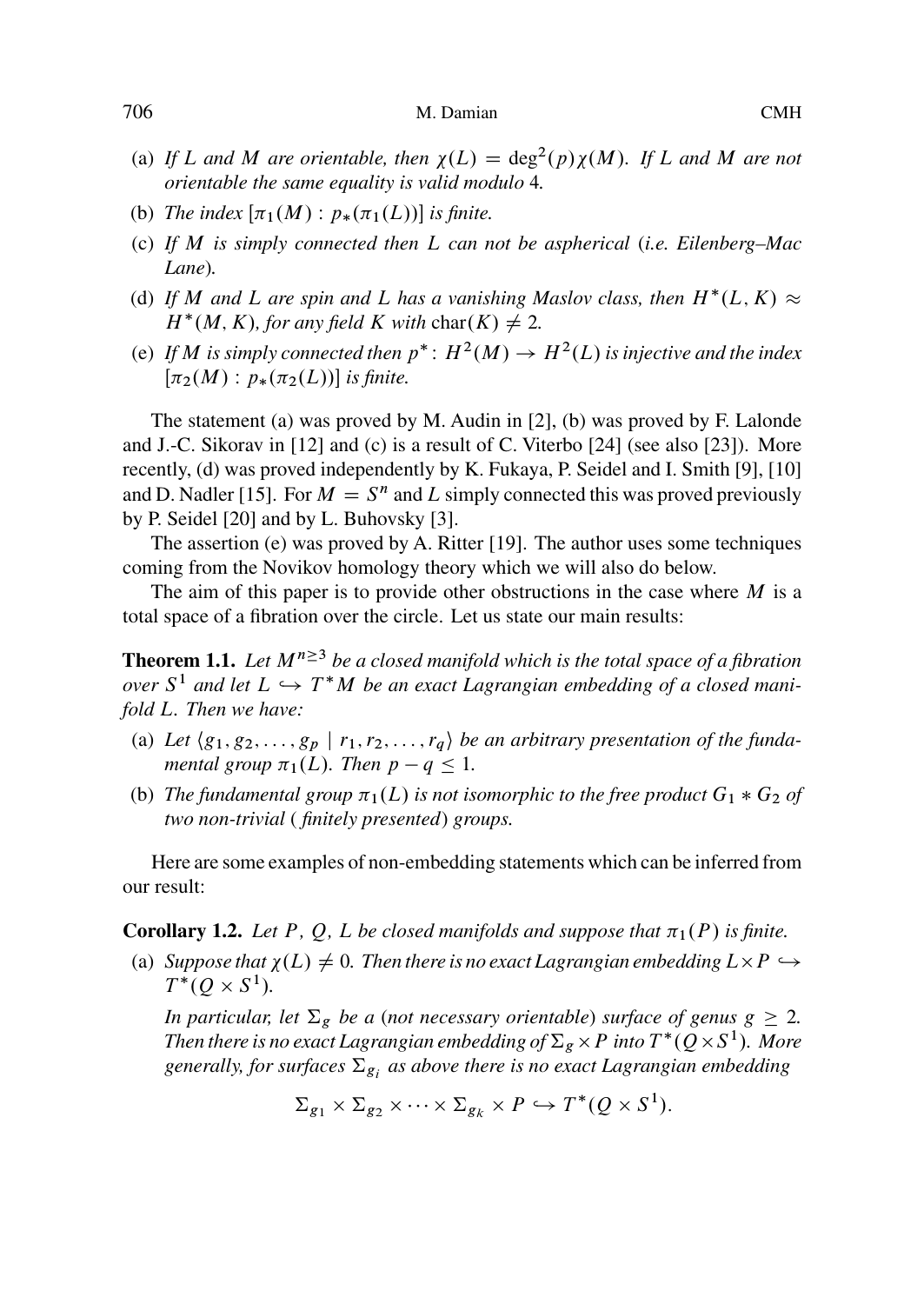- <span id="page-2-0"></span>(b) Let  $L^{n \geq 4}$  be the connected sum  $L_1 \# L_2$  of two closed manifolds. Then there is *no exact Lagrangian embedding*  $L \times P \hookrightarrow T^*(Q \times S^1)$  *unless one of the*  $L_i$ <br>*is a simply connected*  $\mathbb{Z}/2$  *homology sphere is a simply connected*  $\mathbb{Z}/2$ -homology sphere.
- (c) *Suppose that there is an exact Lagrangian embedding*

$$
L \times T^l \hookrightarrow T^*(T^m \times Q),
$$

*where* T <sup>k</sup> *is the* k*-dimensional torus and* m>l*. Then* L *satisfies the properties* (a) *and* (b) *of Theorem* 1.1*.*

**1.1. Idea of the proof.** Let  $f : M \rightarrow S^1$  be a fibration. The closed 1-form  $\alpha = f^*d\theta$  has no zeroes. Let L be an exact embedding into  $T^*M$ . Consider the Lagrangian isotopy the Lagrangian isotopy

$$
L_t = L + t\alpha.
$$

It follows that  $L_t \cap L = \emptyset$  for t large enough. The Lagrangian manifolds  $L_t$  are not exact but they satisfy exact but they satisfy

$$
\omega_M|_{\pi_2(T^*M, L_t)} = 0
$$

just like an exact Lagrangia[n m](#page-1-0)anifold. Under this hypothesis one can define a Flo[e](#page-1-0)r-type [co](#page-1-0)mplex  $C_{\bullet}(L, L_t)$ , which is spanned by the intersection points  $L \cap L_t$ . Therefore, this complex vanishes for  $t \gg 0$ .

It turns out that the homology of thi[s](#page-1-0) [co](#page-1-0)mplex is isomorphic to the Novikov homology  $H_*(L, p^*u)$ , where  $u \in H^1(M, \mathbb{Z})$  is the cohomology class of  $\alpha$  and  $p: L \to M$  is the projection. In particular it is independent of t. It follows:  $p: L \to M$  is the projection. In particular it is independent of t. It follows:

# **Theorem 1.3.**  $H_*(L, p^*u) = 0.$

In order to prove Theorem 1.1 one has to argue in the following way: suppose that Theorem 1.1 (a) is false. Then one can show that the Novikov homology  $H_*(L, v)$ does not vanish for any  $v \in H^1(L, \mathbb{R})$ , contradicting thus Theorem 1.3. A similar argument works for the proof of Theorem 1.1 (b).

The paper is organized as follows. In Section 2 we recall the definition and the main properties of Novikov homology. We prove the non-vanishing results needed in the above argument. In Section 3 we define the Floer complex  $C_{\bullet}(L, L_t)$ . Finally, in Section 4 we establish Theorem 1.3 and prove Theorem 1.1 and Corollary 1.2.

#### **2. Novikov theory**

**2.1. Definition of Novikov homology.** Let  $u \in H^1(L;\mathbb{R})$ . Denote by  $\Lambda$  the ring  $\mathbb{Z}/2$  [ $\pi_1(L)$ ] and by  $\Lambda$  the ring of formal series  $\mathbb{Z}/2$  [[ $\pi_1(L)$ ]]. Consider a CW-decomposition of L which we lift to the universal cover  $\tilde{L}$ . We get a  $\Lambda$ -free complex  $C_{\bullet}(L)$  spanned by (fixed lifts of) the cells of the triangulation of L.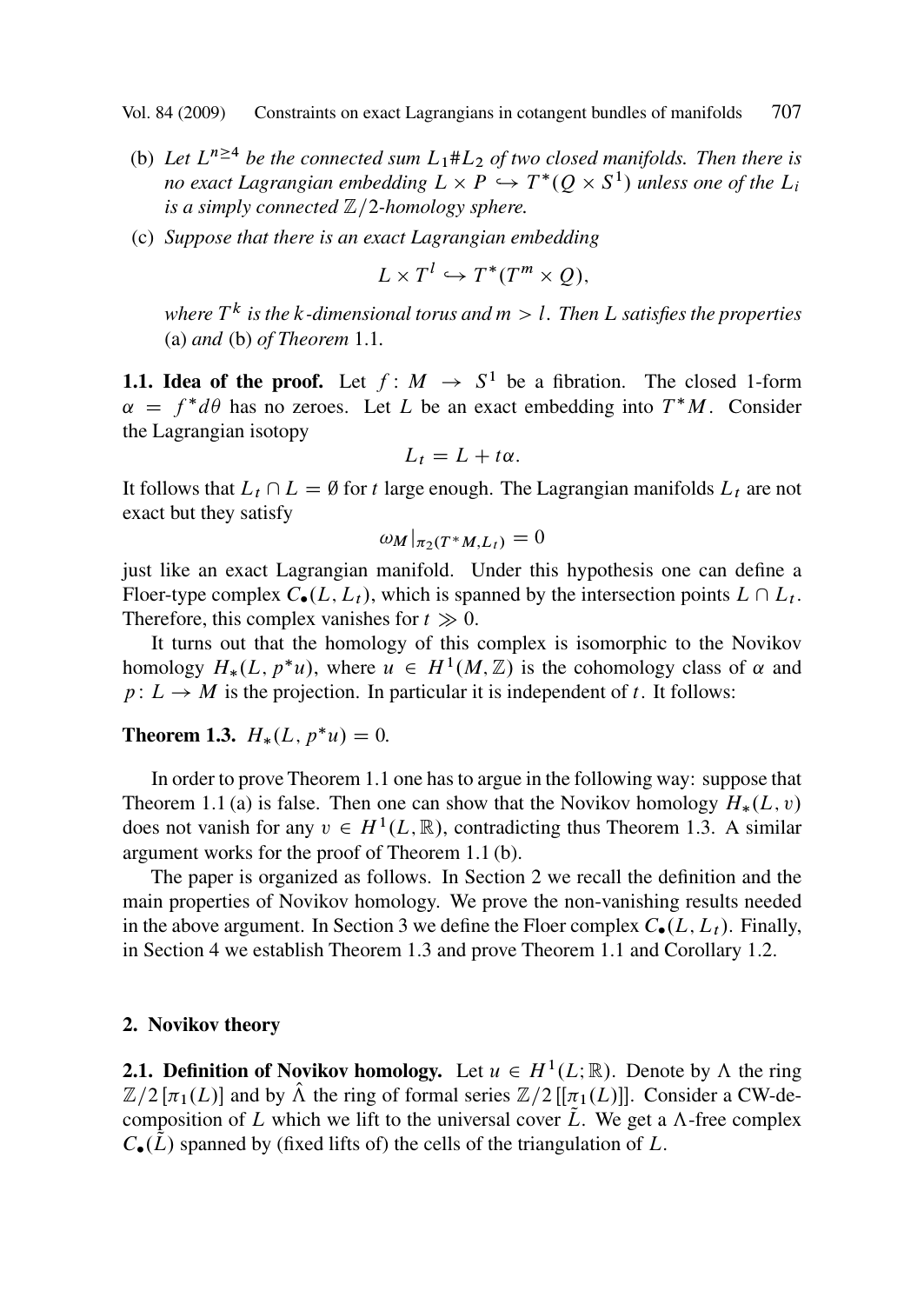We define now *the completed ring*  $\Lambda_u$ :

$$
\Lambda_u := \big\{ \lambda = \sum n_i g_i \in \hat{\Lambda} \mid g_i \in \pi_1(L), \ n_i \in \mathbb{Z}/2, \ u(g_i) \to +\infty \big\}.
$$

The convergence to  $+\infty$  means here that for all  $A>0$ ,  $u(g_i)< A$  only for a finite number of  $g_i$  which appear with a non-zero coefficient in the sum  $\lambda$ .

**Remark 2.1.** Let  $\lambda = 1 + \sum n_i g_i \in \Lambda_u$  where  $u(g_i) > 0$  for all *i*. Then  $\lambda$  is invertible in  $\Lambda_u$ . Indeed if we denote by  $\lambda_0 = \sum n_i g_i$  then it is easy to check that invertible in  $\Lambda_u$ . Indeed, if we denote by  $\lambda_0 = \sum n_i g_i$  then it is easy to check that  $\sum_{i=1}^{\infty} a_i = 1$ .  $\sum_{k\geq 0} (-\lambda_0)^k$  is an element of  $\Lambda_u$  and it is obvious that it is the inverse of  $\lambda$ .

**Definition.** Let  $C_{\bullet}(L, u)$  be the  $\Lambda_u$ -free complex  $\Lambda_u \otimes_{\Lambda} C_{\bullet}(\tilde{L})$ . The Novikov homology  $H_*(L, u)$  is the homology of the complex  $C_{\bullet}(L, u)$ *.* 

**Remark 2.2.** We may define in a similar way the Novikov homology with  $\mathbb{Z}$  coefficients. As we want to compare it to Floer homology and the latter is defined for  $\mathbb{Z}/2$ coefficients we used  $\mathbb{Z}/2$  in the definitions above.

Now we prove:

**Proposition 2.3.** *Let* L *and* u *be as above.*

- (a) Let  $\langle g_1, g_2, \ldots, g_p \mid r_1, r_2, \ldots, r_q \rangle$  *be a presentation of the fundamental group*  $\pi_1(L)$  which satisfies  $p - q \geq 2$ . Then, if  $u \neq 0$  we have  $H_1(L, u) \neq 0$ .
- (b) *Suppose that*  $\pi_1(L) = G_1 * G_2$ *, none of the*  $G_i$  *being trivial. Then, if*  $u \neq 0$ <br>we have  $H_1(L, u) \neq 0$ *we have*  $H_1(L, u) \neq 0$ .

*Proof.* The presentation of  $\pi_1(L)$  yields a CW decomposition of L with one single zero-cell, p one-cells and q two-cells. Lifting it to the universal cover we see that the complex  $C_{\bullet}(\tilde{L})$  ends like follows:

$$
\cdots \to \Lambda^q \xrightarrow{\delta_2} \Lambda^p \xrightarrow{\delta_1} \Lambda \to 0.
$$

If  $\{e_i\}_{i=1,\dots,p}$  is the basis of  $C_1 = \Lambda^p$  given by the 1-cells and  $\{e\}$  is the basis of  $C_0 = \Lambda$  given by the single 0-cell, it is easy to see that the differential  $\delta_1$  satisfies  $\delta_1(e_i) = (1 - g_i)e$ .

(a) Since  $u \neq 0$ ,  $u(g_i) \neq 0$  for some i, we have that  $1 - g_i$  is invertible in  $\Lambda_u$ (its inverse is  $1 + g_i + g_i^2 + \cdots$  if  $u(g_i) > 0$ , resp.  $-g_i(1 + g_i^{-1} + g_i^{-2} + \cdots)$  if  $u(g_i) < 0$ ). In particular in the tensored complex  $u(g_i) < 0$ ). In particular in the tensored complex

$$
\cdots \to \Lambda_u^q \xrightarrow{\delta_2} \Lambda_u^p \xrightarrow{\delta_1} \Lambda_u \to 0. \tag{1}
$$

the dimension of  $\text{Ker}(\delta_1)$  is  $p-1$ . Since  $p-1>q$ , it follows that  $\text{Im}(\delta_2) \neq \text{Ker}(\delta_1)$ , so  $H_1(L, u) \neq 0$  as claimed.

<span id="page-3-0"></span>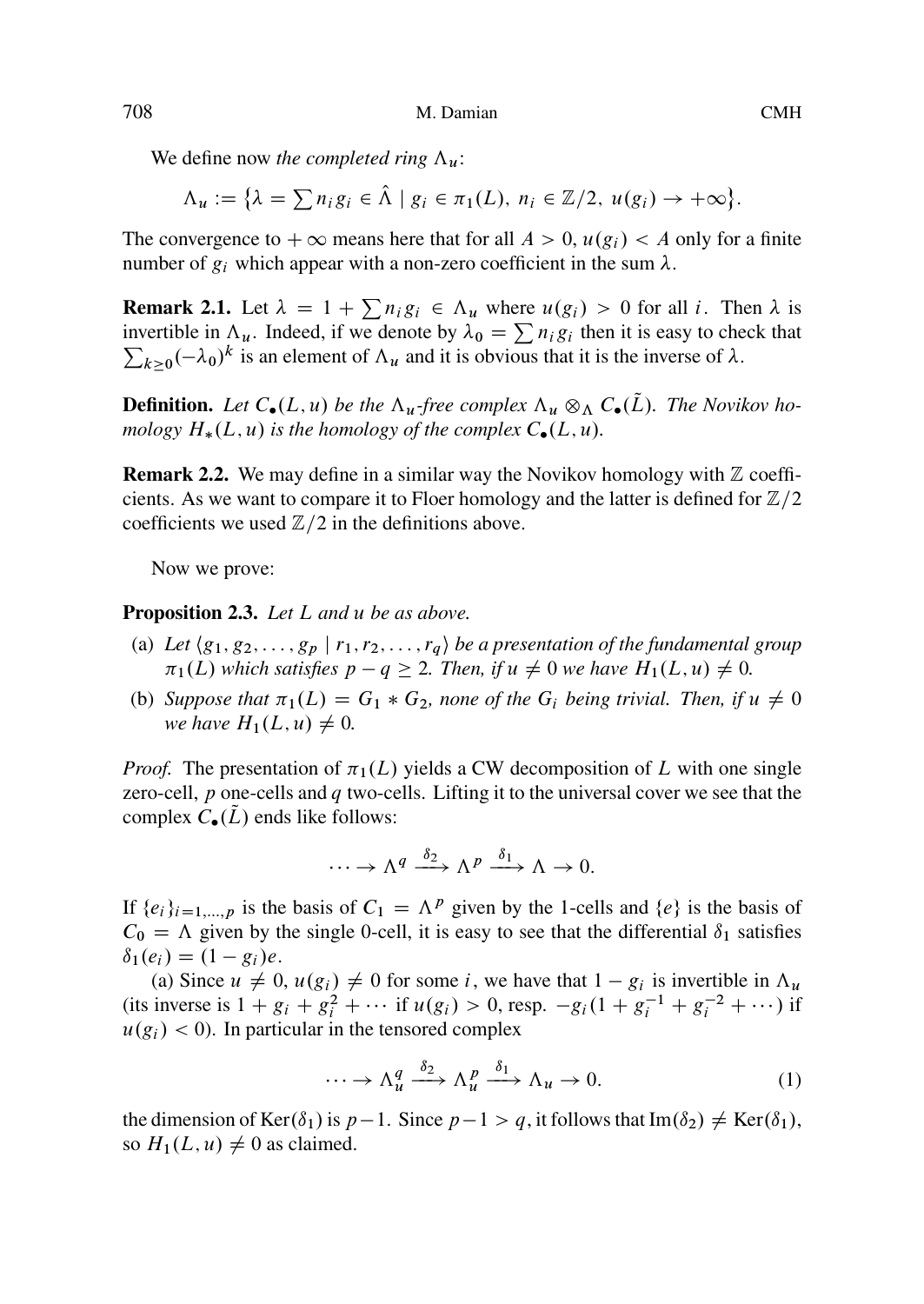(b) Let  $\{f_j\}_{j=1...q}$  be the basis of  $\Lambda^q$  defined by the two-cells corresponding to the relations  $r_1, r_2, \ldots, r_q$ . The matrix of  $\delta_2$  with respect to  $\{f_i\}$  and  $\{e_i\}$  is given by the Fox derivatives  $\partial r_i / \partial g_i$  [8]. These derivatives are defined by the following formulas:

$$
\frac{\partial g_i}{\partial g_i} = 1, \quad \frac{\partial g_i^{-1}}{\partial g_i} = -g_i^{-1},
$$
  
\n
$$
\frac{\partial (rr')}{\partial g_i} = \frac{\partial r}{\partial g_i} + r \frac{\partial r'}{\partial g_i},
$$
 for all  $i = 1, ..., p$ ,

where r and r' are words in the letters  $g_i^{\pm 1}$ .

Now suppose that  $\pi_1(L) = G_1 * G_2$  and consider (for  $k = 1, 2$ ) finite presen-<br>ons of G<sub>1</sub> with n<sub>1</sub> generators and q<sub>1</sub> relators. Denote by  $\delta^k$  and  $\delta^k$  the differentations of  $G_k$  with  $p_k$  generators and  $q_k$  relators. Denote by  $\delta_1^k$  and  $\delta_2^k$  the differentials of the complex (1) corresponding to these finite presentations. Then, for some  $u: \pi_1(L) \to \mathbb{R}$ , using the definition of the maps  $\delta_1$  and  $\delta_2$ , we find that the complex (1) can be written as follows: (1) can be written as follows:

$$
\cdots \to \Lambda_u^{q_1} \oplus \Lambda_u^{q_2} \xrightarrow{\begin{pmatrix} \delta_2^1 & 0 \\ 0 & \delta_2^2 \end{pmatrix}} \Lambda_u^{p_1} \oplus \Lambda_u^{p_2} \xrightarrow{\begin{pmatrix} \delta_1^1 & \delta_1^2 \end{pmatrix}} \Lambda_u \to 0.
$$

Suppose now that  $u \neq 0$  and, without restricting the generality, that  $u|_{G_1} \neq 0$ . As above the map  $\delta_1^1$  is then surjective. This implies that for any  $a \in \Lambda_u^{p_2}$  there is an element  $b \in \Lambda_v^{p_1}$  such that  $(b, a)$  belongs to the kernel of  $(\delta_1^1, \delta_2^2)$ element  $b \in \Lambda_u^{p_1}$  such that  $(b, a)$  belongs to the kernel of  $(\delta_1^1 \delta_1^2)$ .<br>If  $H_u(I, u) = 0$  it follows that  $\delta_1^2$  is an enjmerable whole

If  $H_1(L, u) = 0$ , it follows that  $\delta_2^2$  is an epimorphism. Now the sequence

$$
\Lambda_u^{q_2} \xrightarrow{\delta_2^2} \Lambda_u^{p_2} \xrightarrow{\delta_1^2} \Lambda_u \to 0
$$

is exact and therefore  $\delta_1^2 = 0$ . But this is impossible unless  $G_2 = 0$  and the proof is finished finished.  $\Box$ 

**2.2. Morse–Novikov theory.** We recall in this subsection the relation between Novikov homology and closed 1-forms. Let  $\alpha$  be a closed generic 1-form in the class  $u \in H^1(L, \mathbb{R})$ . "Generic" means here th[at th](#page-41-0)e zeroes of  $\alpha$  are of Morse type. Let  $\xi$  be the gradient of  $\alpha$  with respect to some generic metric on L. For every zero c of  $\alpha$  we fix a lift  $\tilde{c}$  of c in the universal cover L. We can define then a complex  $C_{\bullet}(\alpha, \xi)$  spanned by the zeroes of  $\alpha$  and graded by the Morse index: the "incidence number"  $[d, c]$  for two zeroes of consecutive Morse indices is the (possibly infinite) sum  $\sum n_i g_i$  where  $n_i$  is the algebraic number of flow lines which join c and d and which are covered by a path in  $\tilde{L}$  joining  $g_i \tilde{c}$  and d. It turns out that this incidence number belongs to  $\Lambda_u$ , so  $C_{\bullet}(\alpha, \xi)$  is actually a  $\Lambda_u$ -free complex.

The fundamental property of the Morse–Novikov theory was proved by S. P. Novikov in [16] and generalized by J.-C. Sikorav in [21]. The statement is: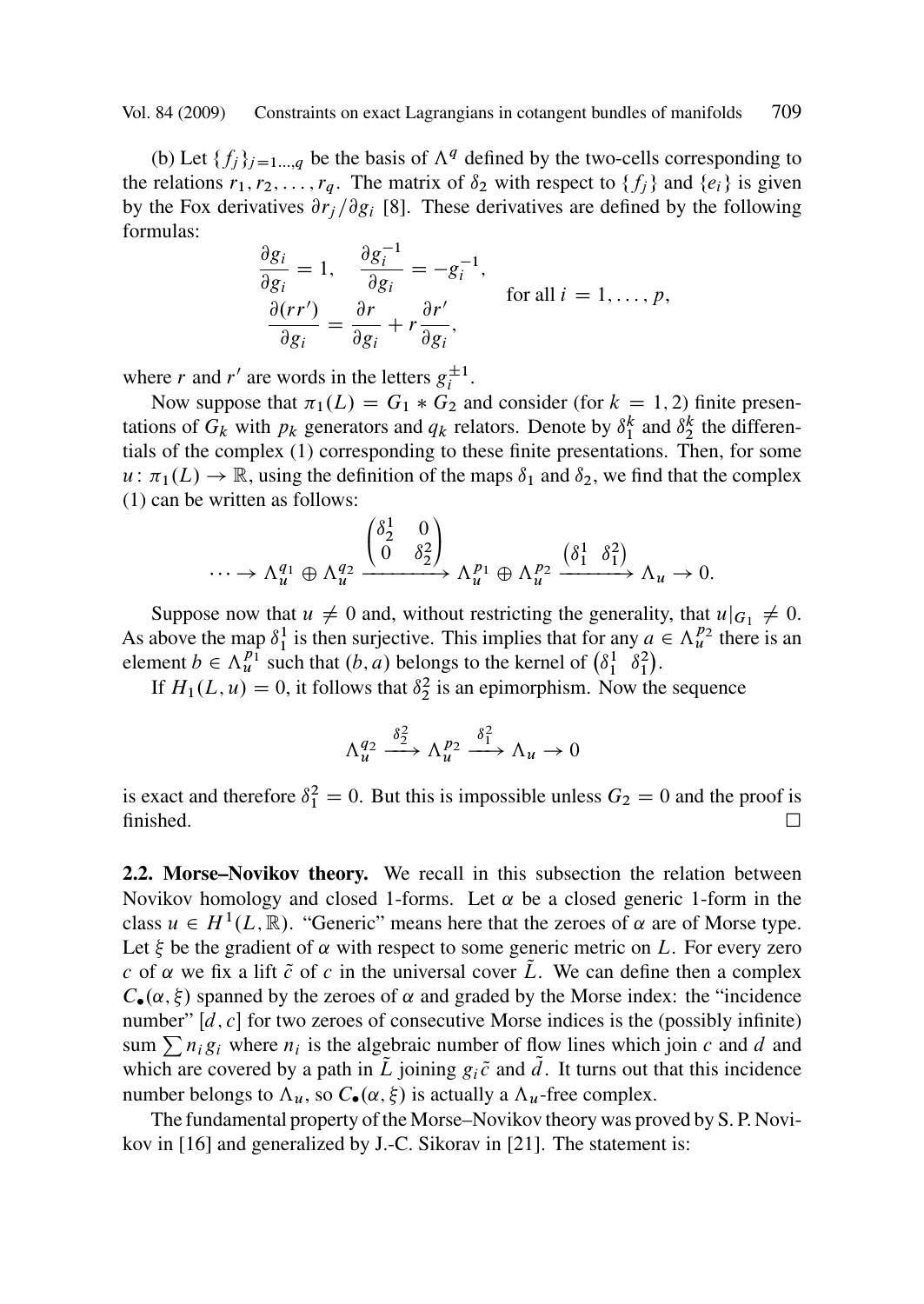<span id="page-5-0"></span>**Theorem 2.4.** For any generic couple  $(\alpha, \xi)$  as above, the homology of the complex  $C_{\bullet}(\alpha, \xi)$  is isomorphic to  $H_*(L, u)$ .

**Remark 2.5.** We may define in a similar way the Novikov homology  $H_*(L, u)$ associated to a covering  $\pi: L \to L$  which satisfies  $\pi^*(u) = 0$  and we also may<br>define  $C(\alpha, \xi)$  using the covering  $\overline{L}$  instead of  $\overline{L}$ . The statement of Theorem 2.4 define  $C_{\bullet}(\alpha,\xi)$  using the covering  $\overline{L}$  instead of  $\overline{L}$ . The statement of Theorem 2.4 holds in this more general setting.

An easy consequence of the above theorem is the following statement:

**Proposition 2.6.** Let  $L_1$ ,  $L_2$  be closed manifolds and let  $u \in H^1(L_1, \mathbb{R}) \subset H^1(L_1 \times L_2, \mathbb{R})$ . Consider the Novikov homology  $H^1(L_1 \times L_2, \mathbb{R})$  associated to  $u$  and to a  $L_2$ , R). Consider the Novikov homology  $H_*(L_1 \times L_2, u)$  associated to u and to a<br>covering  $(\pi, Id)$ :  $\overline{L} \times L_2 \to L_1 \times L_2$ . Then *covering*  $(\pi, Id)$ :  $L_1 \times L_2 \rightarrow L_1 \times L_2$ . Then

$$
H_*(L_1 \times L_2, u) \approx H_*(L_1, u) \otimes_{\mathbb{Z}/2} H_*(L_2; \mathbb{Z}/2).
$$

*In particular,*

$$
H_*(L_1 \times L_2, u) = 0 \implies H_*(L_1, u) = 0.
$$

*Proof.* Note first that the homologies  $H_*(L_1 \times L_2, u)$  and  $H_*(L_1, u)$  are defined using the same Novikov ring  $\Lambda$ . Take a generic pair  $(\alpha, \xi)$  associated to  $u$  on  $L_3$  and a the same Novikov ring  $\Lambda_u$ . Take a generic pair  $(\alpha_1, \xi_1)$  associated to u on  $L_1$  and a generic pair  $(df_2, \xi_2)$  on  $L_2$ . One can easily see that the complex  $C_{\bullet}(\alpha_1 + df_2, \xi_1 + \xi_2)$ is isomorphic as a  $\Lambda_u$ -complex to the tensor product  $C_{\bullet}(\alpha_1, \xi_1) \otimes_{\mathbb{Z}/2} C_{\bullet}(df_2, \xi_2)$ . By comparing their homologies using the Künneth formula we get

$$
H_*(L_1 \times L_2, u) \approx H_*(L_1, u) \otimes_{\mathbb{Z}/2} H_*(L_2; \mathbb{Z}/2)
$$

as claimed  $\Box$ 

We end this section by the following trivial remark:

**Re[ma](#page-41-0)rk 2.7.** Let L be a manifold with  $\chi(L) \neq 0$ . Then the Novikov homology, defined for any covering  $\pi: L \to L$ , as above, does not vanish.

Indeed, the complex  $C_{\bullet}(L, u)$  has the same Euler characteristic as L and if the Novikov homology  $H_*(L, u)$  vanishes, this Euler characteristic must be zero.

#### **3. The Floer complex**

In [14] Hong Van Le and Kaoru Ono defined a Floer complex spanned by the 1-periodic orbits of a symplectic *non Hamiltonian* vector field  $X_t$  on a symplectic manifold W. They showed that, if  $W$  is monotone, then this homology equals the Novikov

 $\Box$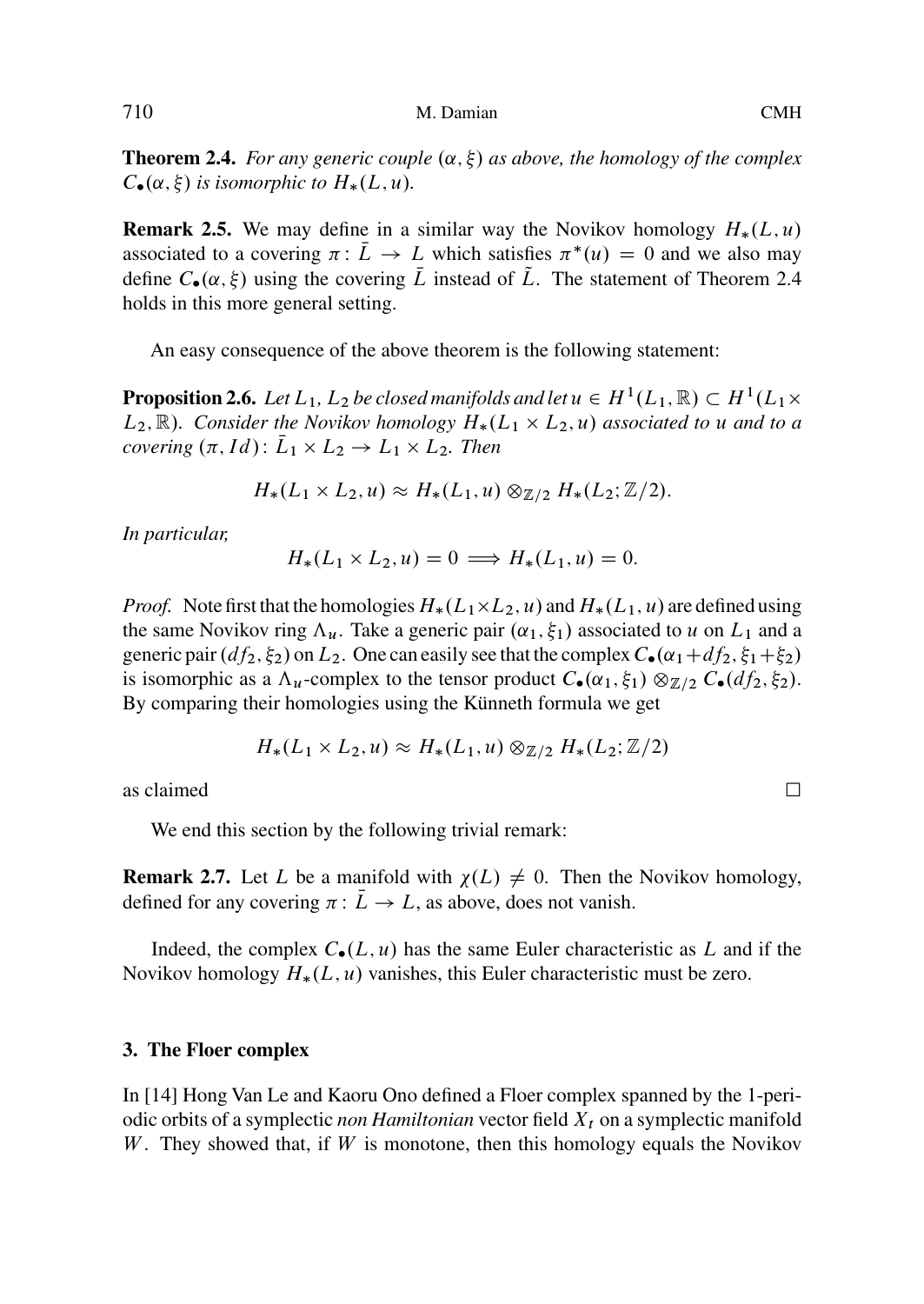<span id="page-6-0"></span>homology associated [to](#page-41-0) [t](#page-41-0)he cohomology class Cal $(\phi_t)$ ; by Cal $(\phi_t)$  we denote the Calabi invariant associated to the symplectic flow  $(\phi_t)$  of  $X_t$ , defined by the formula

$$
\operatorname{Cal}(\phi_t) = \bigg[ \int_0^1 \beta_t dt \bigg],
$$

where  $\beta_t$  is the symplectic dual of  $X_t$  for  $t \in [0, 1]$ . This is actually the image of the isotopy  $(\phi_t)$  by the Flux morphism. By definition, the integral of  $Flux(\phi_t)$  over a loop  $c: S^1 \to W$  is the integral of the symplectic form over the cylinder  $\phi_t(c)$ .

Later, M. Pozniak [18] computed the (Lagrangian) Floer homology  $HF(L_1, L_2)$ in the case where  $L_1$  is the zero-section of  $T^*M$  and  $L_2 = \phi(L_1)$ ,  $\phi$  being the time<br>one man of a symplectic (pon-Hamiltonian) isotopy one map of a symplectic (non-Hamiltonian) isotopy.

Consider a closed exact Lagrangian manifold  $L \hookrightarrow T^*M$  and denote by  $L_t$  the set of L through a symplectic isotopy  $(4)$ , on  $T^*M$ . Denote by  $u \in H^1(M;\mathbb{R})$ image of L through a symplectic isotopy  $(\phi_t)$  on  $T^*M$ . Denote by  $u \in H^1(M; \mathbb{R})$ <br>the class the class

$$
[\phi_1^*\lambda_M-\lambda_M]\in H^1(T^*M;\mathbb{R})\approx H^1(M;\mathbb{R}).
$$

It is not difficult to prove that this is actually the Calabi invariant Cal $(\phi_t)$  for  $W =$  $T^*M$ . The goal of this section is the following

**Theorem 3.1.** *Suppose that* L *and*  $\phi_1(L)$  *are transverse and that* u *is rational (this means that the image of the morphism*  $u : \pi_1(M) \to \mathbb{R}$  *is cyclic). Denote by*  $p^*u$  *the composition*  $u \circ n : \pi_1(I) \to \mathbb{Z}$ . There is a free  $\Lambda$ , *x*, complex  $C(I, \phi)$  spanned *composition*  $u \circ p$ :  $\pi_1(L) \to \mathbb{Z}$ . There is a free  $\Lambda_{p^*u}$ -complex  $C_{\bullet}(L, \phi_t)$  spanned<br>by the intersection points  $L \cap \phi_t(L)$  and whose homology only depends on L and *by the intersection points*  $L \cap \phi_1(L)$  *and whose homology only depends on* L *and on* u*.*

**Remark 3.2.** The restriction  $\text{Im}(u) \approx \mathbb{Z}$  is not strong. Indeed, the isotopy  $(\phi_t)$  is the flow of a vector field  $Y$ , whose symplectic dual is a family of closed one forms  $\beta$ . flow of a vector field  $X_t$  whose symplectic dual is a family of closed one forms  $\beta_t$ . If  $\beta$  belongs to the class  $u = \text{Cal}(\phi_t)$ , a well-known result of D. Tischler [22] asserts that there exists a closed 1-form  $\beta'$ , arbitrarily closed to  $\beta$  and whose cohomology class  $[\beta']$  is rational. This implies that given a symplectic isotopy  $(\phi_t)$ , there is an symplectic isotopy  $(\phi'_t)$  arbitrarily closed to it and with rational Calabi invariant: one can take  $(\phi'_t)$  defined by the family of closed one forms  $\beta_t + \beta' - \beta$ .

**Plan of the proof of Theorem 3.1.** The complex  $C_{\bullet}(L, \phi_t)$  will be the result of a version of Novikov homology theory on the (infinite dimensional) space of paths joining L and  $\phi_1(L)$ . After some preliminary results proved in the next subsection we define in Section 3.2 an action 1-form  $\nu$  whose zeroes are in one-to-one correspondence with the intersection points of L and  $\phi_1(L)$ . In the following subsection we consider the gradient of  $\nu$  with respect to a metric defined by a family of almost complex structures on  $T^*M$ . The "flow lines" of this gradient vector field will be actually holomorphic strips with boundary on  $L \cup \phi_1(L)$ . The results of Section 3.4 enable us to use this Floer–Novikov setting to define a free complex over the Novikov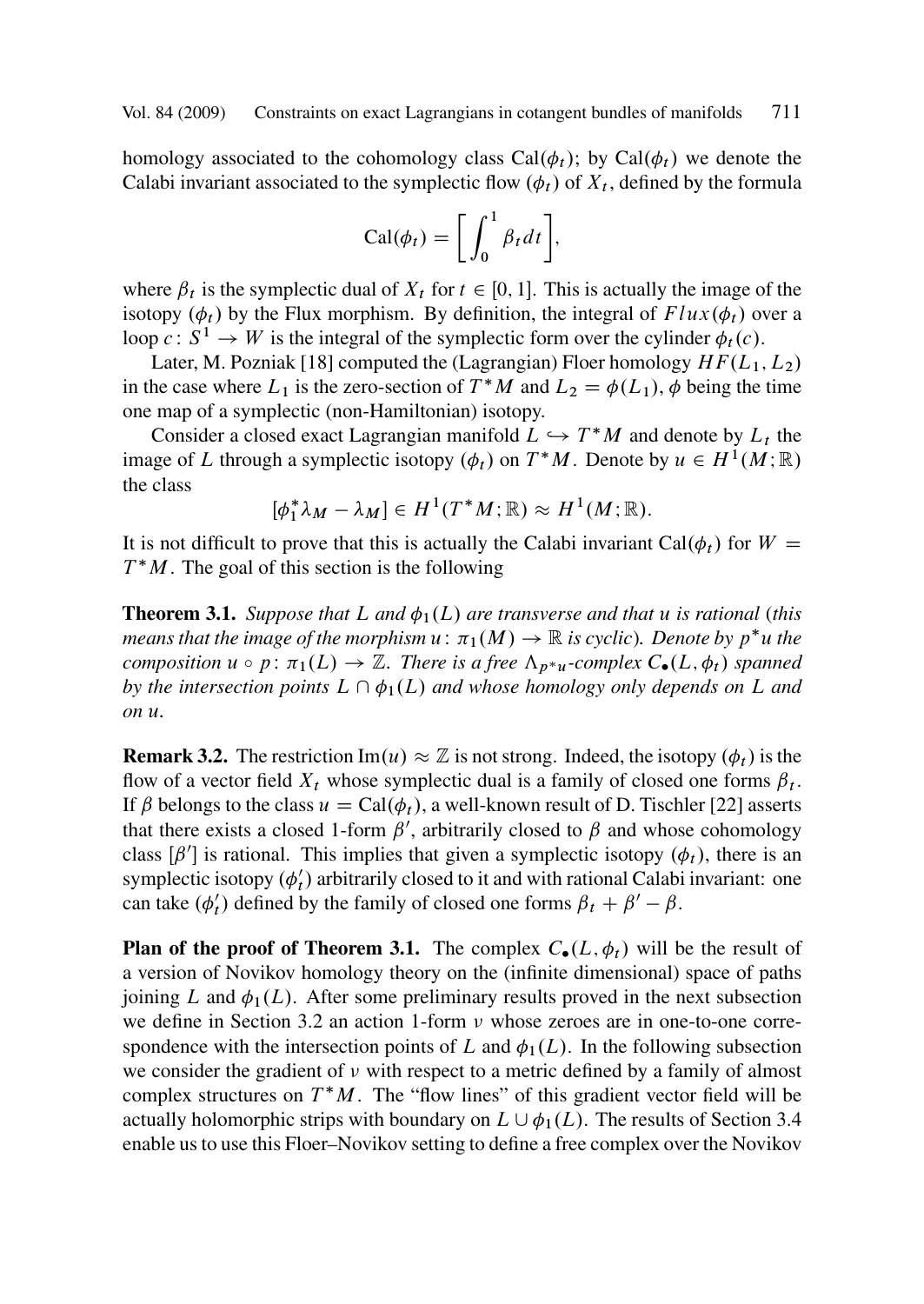<span id="page-7-0"></span>ring  $\Lambda_u$  which is spanned by the points of  $L \cap \phi_1(L)$  (Section 3.5). In Section 3.6 we prove that the homology of this complex only depends on  $L$  and  $u$ . Finally, we show in Section 3.7 how the whole construction can be adapted in order to get a free complex over the Novikov ring  $\Lambda_{p^*u}$ , spanned by  $L \cap \phi_1(L)$  and whose homology again only depends on L and on  $u$ again only depends on  $L$  and on  $u$ .

Let us now explain in detail how one defines the Floer complex  $C_{\bullet}(L, \phi_t)$ .

**3.1. Preliminary results.** Let  $(\phi_t)$  be a symplectic isotopy as above and denote by  $u \in H^1(M;\mathbb{R})$  the class Cal $(\phi_t)$  We prove the following lemma:

**Lemma 3.3.** There is a symplectic isotopy  $(\psi_t)$  on  $T^*M$  such that  $\psi_1|_L = \phi_1|_L$ <br>which is defined by (the symplectic dual of)  $\beta = \alpha + dH$ , where  $\alpha \in \mathcal{U}$  is a closed *which is defined by (the symplectic dual of)*  $\beta = \alpha + dH_t$ *, where*  $\alpha \in u$  *is a closed* 1*-form on*  $M$  *and*  $H: T^*M \times [0, 1] \rightarrow \mathbb{R}$  *has compact support.* 

*Proof.* The 1-form  $\phi_t^* \lambda_M - \lambda_M$  is closed on  $T^*M$ . So, we may write

$$
\phi_t^* \lambda_M - \lambda_M = \alpha_t + dG_t,
$$

where  $G: T^*M \times [0,1] \to \mathbb{R}$  and the closed 1-form  $\alpha_t$  is defined on M.<br>Define a symplectic isotopy  $\Gamma: T^*M \to T^*M$  by

Define a symplectic isotopy  $\Gamma_t: T^*M \to T^*M$  by

$$
\Gamma_t(p,q) = (p - \alpha_t(q), q).
$$

Then, obviously,  $\Gamma_t^* \lambda_M - \lambda_M = -\alpha_t$ ; Therefore, for  $\chi_t = \Gamma_t \circ \phi_t$ 

$$
\chi_t^* \lambda_M = \phi_t^* (\lambda_M - \alpha_t) = \lambda_M + \alpha_t + dG_t - \phi_t^* \alpha_t = \lambda_M + dK_t
$$

for a smooth  $K: T^*M \times [0, 1] \to \mathbb{R}$ , since  $\phi_t^* \alpha_t$  and  $\alpha_t$  are cohomologous.<br>Lising the Lie derivative one obtains easily that  $(x_i)$  is a Hamiltonian isoto

Using the Lie derivative, one obtains easily that  $(\chi_t)$  is a Hamiltonian isotopy. We want the isotopy  $(\chi_t)$  (and in particular the function K) to be compactly supported. Since L is compact, we may suppose that it is true and keep the relation  $\chi_t = \Gamma_t \circ \phi_t$  valid on L. In other words, we have valid on  $L$ . In other words, we have

$$
\chi_t=\Gamma_t\circ\phi_t,
$$

where  $\tilde{\phi}_t|_L = \phi_t|_L$  and  $\chi_t$  is compactly supported.

On the other hand  $\Gamma_1^{-1}(p,q) = (p + \alpha_1(q), q)$  is the time one of the symplectic<br>can:  $\tilde{\Gamma}(p,q) = (p + \alpha_1(q), q)$  so  $\tilde{\Lambda}$  is the time one of isotopy  $\Gamma_t(p,q) = (p + t\alpha_1(q), q)$ , so  $\phi_1$  is the time one of

$$
\psi_t = \widetilde{\Gamma}_t \chi_t.
$$

Outside a compact set  $\psi_t(p,q) = \Gamma_t(p,q) = (p + t\alpha_1(q), q)$  is defined by  $\alpha_1$ .<br>plows that  $(kk)$  is defined by  $\alpha_k + dH$ , for some smooth, compactly supported It follows that  $(\psi_t)$  is defined by  $\alpha_1 + dH_t$  for some smooth, compactly supported Hamiltonian  $H: T^*M \times [0, 1] \to \mathbb{R}$ , and  $\psi_1$  coincides with  $\phi_1$ , when restricted to L, as claimed. Moreover,  $[\alpha, 1]$  is obviously the class Cal( $\phi$ ) in  $H^1(M; \mathbb{R})$ . The proof as claimed. Moreover,  $[\alpha_1]$  is obviously the class Cal $(\phi_t)$  in  $H^1(M;\mathbb{R})$ . The proof is finished. is finished.  $\Box$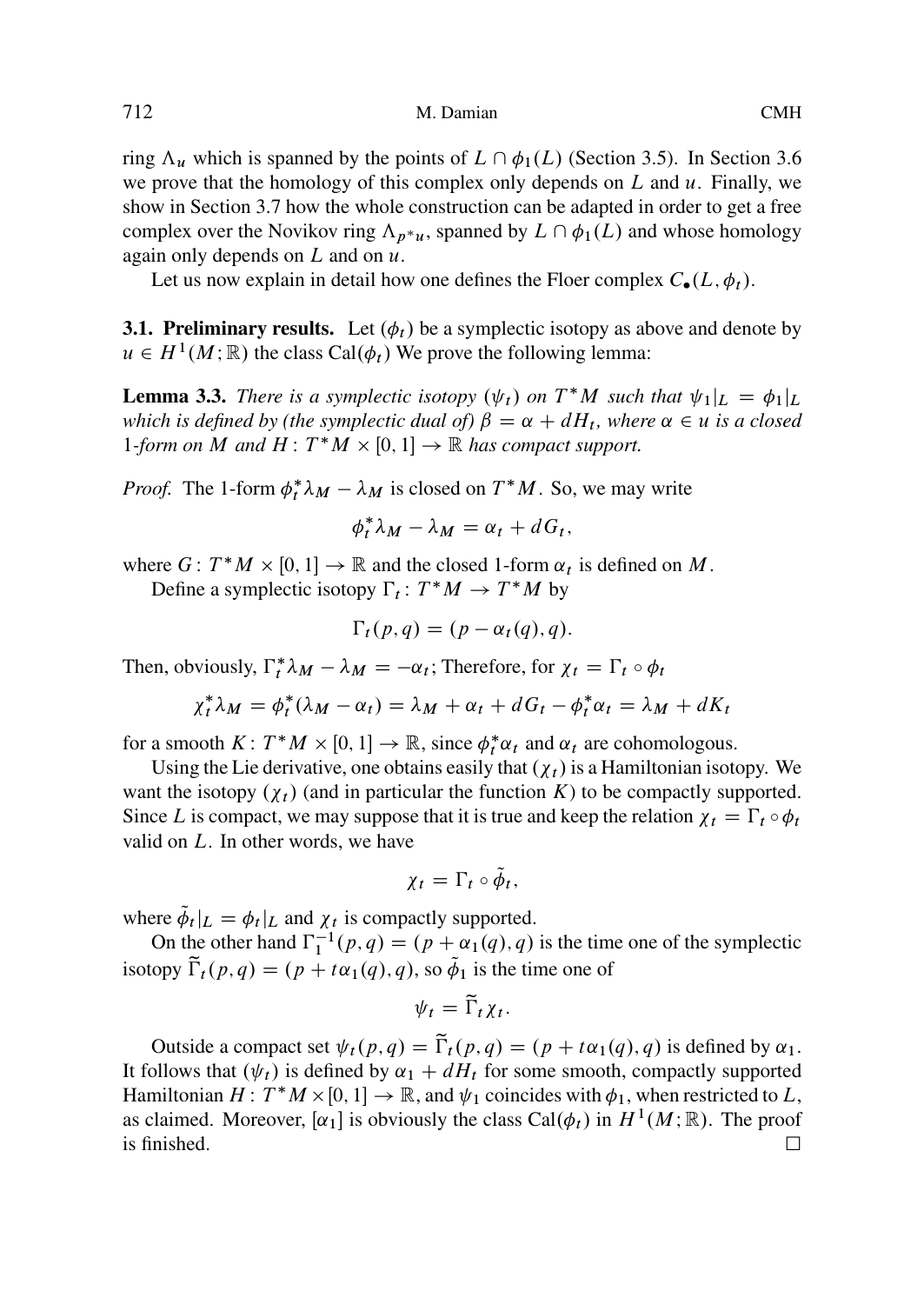<span id="page-8-0"></span>From now on, all the symplectic isotopies we consider have the property of Lemma 3.3 and rational Calabi invariant. In the following we consider the l[ift o](#page-41-0)f such an isotopy to the universal cover of  $T^*M$ .

**Remark 3.4.** Let  $j: L \hookrightarrow T^*M$  be a closed exact Lagran[gian](#page-1-0) submanifold and let  $n: L \to M$  be the projection on the base space. Without restricting the generality we  $p: L \to M$  be the projection on the base space. Without restricting the generality, we may add the hypothesis  $\pi_1(T^*M, L) = 0$  in the statement of Theorem 1.1. Indeed,<br>by (b) of Theorem, we know that the index  $[\pi_1(M) : n(\pi_1(L))]$  is finite. Consider by (b) of Theorem, we know that the index  $[\pi_1(M) : p(\pi_1(L))]$  is finite. Consider the finite cover  $\overline{M} \rightarrow M$  which corresponds to the subgroup  $p(\pi_1(L))$ . Then, it is the finite cover  $M \to M$  which corresponds to the subgroup  $p(\pi_1(L))$ . Then, it is<br>easy to show that there is an exact Lagrangian embedding  $L \hookrightarrow T^*M$  which is a easy to show that there is an exact Lagrangian embedding  $L \hookrightarrow T^*M$  which is a<br>lifting of  $L \hookrightarrow T^*M$  (the definition of this lifting is similar to the one in 2.2 of [12]) lifting of  $L \hookrightarrow T^*M$  (the definition of this lifting is similar to the one in 2.2 of [12]).<br>This embedding induces an enimorphism  $\pi_L(L) \to \pi_L(\overline{M})$ . Since  $\overline{M}$  is still a total This embedding induces an epimorphism  $\pi_1(L) \to \pi_1(M)$ . Since M is still a total<br>space of a fibration over the circle, we may prove Theorem 1.1 for  $\overline{M}$  instead of M space of a fibration over the circle, we may prove Theorem 1.1 for  $\overline{M}$  instead of M in order to get the desired obstructions on L.

Consider now the universal cover  $\pi: M \to M$  and the induced projection  $T^*\widetilde{M} \to T^*M$ . Denote by  $y \mapsto ay$  the diffeomorphism of  $T^*\widetilde{M}$  defined  $\tilde{\pi}: T^*M \to T^*M$ . Denote by  $y \mapsto gy$  the diffeomorphism of  $T^*M$  defined<br>by the action of  $g$  on  $\pi: (T^*M) \approx \pi: (M)$ . Since this is a right action, one should by the action of g on  $\pi_1(T^*M) \approx \pi_1(M)$ . Since this is a right action, one should<br>keep in mind that  $g'(g'v) = (g''g')v$ . Let K be the kernel of the enimorphism keep in mind that  $g'(g''y) = (g''g')y$ . Let K be the kernel of the epimorphism<br> $g: \pi_1(I) \to \pi_1(M)$  and let  $\bar{\pi} : \bar{I} \to I$  be the cover of L associated to K. Accord $p: \pi_1(L) \to \pi_1(M)$  and let  $\bar{\pi}: L \to L$  be the cover of L associated to K. Accord-<br>ing to Bemark 3.4 this is a  $\pi_1(M)$ -covering so  $\bar{L}$  is not compact. We prove ing to Remark 3.4 this is a  $\pi_1(M)$ -covering, so L is not compact. We prove

**Lemma 3.5.** *There exists an exact Lagrangian embedding*  $\Psi: L \hookrightarrow T^*M$  *which* is a lifting of  $L \hookrightarrow T^*M$  . Moreover we have  $\Psi(\overline{L}) = \tilde{\pi}^{-1}(i(L))$  and for any *is a lifting of*  $L \hookrightarrow T^*M$ . Moreover, we have  $\Psi(\overline{L}) = \tilde{\pi}^{-1}(j(L))$  and for any  $g \in \pi_1(M)$ ,  $\overline{x} \in \overline{I}$  $g \in \pi_1(M), \, \bar{x} \in L,$ 

$$
\Psi(g\bar{x})=g\cdot\Psi(\bar{x}).
$$

*Proof.* Consider the pullback of  $\tilde{\pi}$ :  $T^*M \to T^*M$  by the embedding  $j: L \to T^*M$  i.e. the restriction to L of the covering  $T^*\tilde{M} \to T^*M$ . Since  $n: \pi_1(L) \to T^*M$  $T^*M$  i.e. the restriction to L of the covering  $T^*M \to T^*M$ . Since  $p: \pi_1(L) \to$ <br> $\pi_1(M)$  is an enimorphism, this space is connected. It follows that this covering of L  $\pi_1(M)$  is an epimorphism, this space is connected. It follows that this covering of L is isomorphic to  $L \to L$ . We keep the same notation L and consider the canonical<br>maps  $W: \overline{L} \to T^* \widetilde{M}$  and  $\overline{\tau}: \overline{L} \to L$ . Note that, for  $\alpha \in \pi_1(M)$  we have maps  $\Psi: L \to T^*M$  and  $\bar{\pi}: L \to L$ . Note that, for  $g \in \pi_1(M)$  we have

$$
\Psi(g\bar x)=g\cdot\Psi(\bar x),
$$

as claimed. Using the commutative diagram

$$
\bar{L} \xrightarrow{\Psi} T^* \widetilde{M}
$$
\n
$$
\bar{\pi} \downarrow \qquad \qquad \downarrow \tilde{\pi}
$$
\n
$$
L \xrightarrow{j} T^* M
$$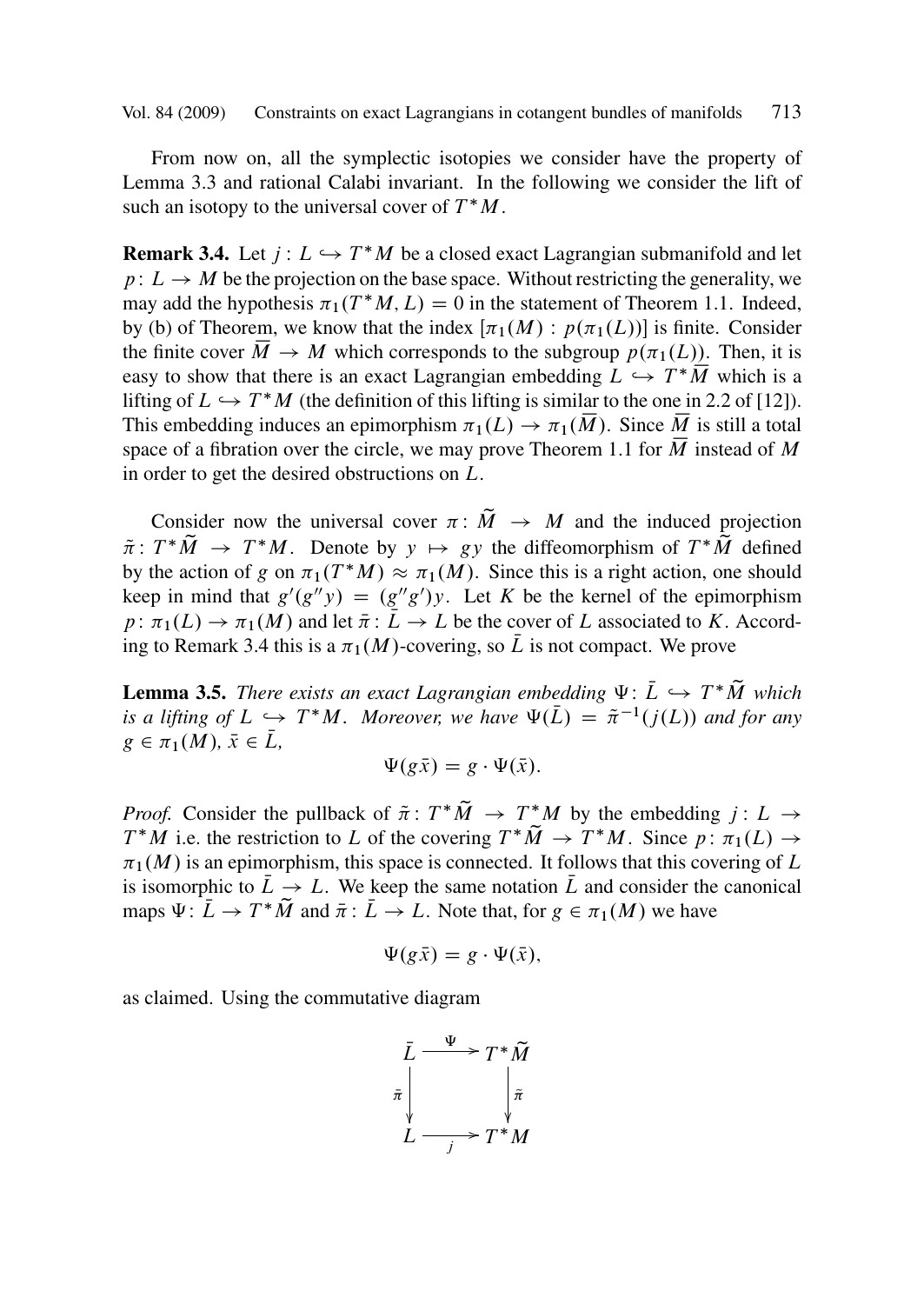one easily checks that  $\Psi$  is an exact Lagrangian embedding. The equality  $\Psi(\bar{L}) = \tilde{\pi}^{-1}(i(L))$  is an obvious consequence of the definition of the pullback  $\tilde{\pi}^{-1}(j(L))$  is an obvious consequence of the definition of the pullback.  $\Box$ 

**Notations.** We use the same notation  $L \subset T^*M$  for the Lagrangian submanifold which is the image  $\Psi(\bar{L})$  of the embedding constructed above. To keep the notations which is the image  $\Psi(\bar{L})$  of the embedding constructed above. To keep the notations uniform, we will denote by  $\bar{a}$  a lift to  $T^*M$  of an object  $a \in T^*M$ .

Consider now a symplectic isotopy  $(\phi_t)$  on  $T^*M$  which is defined by  $\alpha + dH_t$ ,<br>n Lemma 3.3. The following result is straightforward: as in Lemma 3.3. The following result is straightforward:

**Lemma 3.6.** *The symplectic isotopy*  $(\phi_t)$  *lifts to a Hamiltonian isotopy*  $(\phi_t)$  *on*  $T^*M$ . *Moreover, if we denote*  $L_t = \phi_t(L)$  *and*  $\overline{L}_t = \overline{\phi}_t(\overline{L})$ *, then* 

$$
\bar{L} \cap \bar{L}_1 = \bigcup_{x \in L \cap L_1} \tilde{\pi}^{-1}(x).
$$

*Proof.* Let  $\alpha + dH_t$  be the closed 1-form on  $T^*M$  whose symplectic dual  $X_t$  defines  $(d_1)$ . Take its pullback  $\tilde{\tau}^*\alpha + d(H_0, \tilde{\tau})$  on  $T^*\tilde{M}$ . The flow of its symplectic dual  $\overline{Y}$ .  $(\phi_t)$ . Take its pullback  $\tilde{\pi}^* \alpha + d(H_t \circ \tilde{\pi})$  on  $T^* M$ . The flow of its symplectic dual  $X_t$ <br>defines a symplectic isotopy  $\tilde{\phi}$ , which is actually Hamiltonian since  $T^* \tilde{M}$  is simply π<br>MΩ defines a symplectic isotopy  $\phi_t$  which is actually Hamiltonian since  $T^*M$  is simply connected. It is obvious that  $\tilde{\pi}_*(X_t) = X_t$ [,](#page-8-0) which immediately implies that  $(\phi_t)$  is a lift of  $(\phi_t)$ . We have thus a commutative diagram a lift of  $(\phi_t)$ . We have thus a commutative diagram

$$
T^*\widetilde{M} \xrightarrow{\phi_t} T^*\widetilde{M}
$$

$$
\widetilde{\pi} \downarrow \qquad \qquad \downarrow \widetilde{\pi}
$$

$$
T^*M \xrightarrow{\phi_t} T^*M.
$$

Now, following the proof of Lemma 3.5, we have  $\overline{L} = \tilde{\pi}^{-1}(L)$ , and using the ve diagram above diagram

$$
\bar{L}_t = \bar{\phi}_t(\bar{L}) = \bar{\phi}_t(\tilde{\pi}^{-1}(L)) = \tilde{\pi}^{-1}(\phi_t(L)) = \tilde{\pi}^{-1}(L_t).
$$

It follows that

$$
\bar{L}\cap \bar{L}_1=\tilde{\pi}^{-1}(L\cap L_1),
$$

as claimed.  $\Box$ 

**3.2. The action 1-form.** Let  $L \hookrightarrow T^*M$  be closed exact Lagrangian and let  $(\phi_t)$  be a symplectic isotopy as above. Denote by  $u \in H^1(M; \mathbb{R})$  the class Cal(d). We be a symplectic isotopy as above. Denote by  $u \in H^1(M;\mathbb{R})$  the class Cal $(\phi_t)$ . We suppose that  $\pi_1(T^*M, L) = 0$ , using Remark 3.4.<br>For  $L_1 = \phi_1(L)$  denote

For  $L_t = \phi_t(L)$ , denote

$$
\Omega(L_0, L_1) = \{ z \in \mathcal{C}^{\infty}([0, 1], T^*M) \mid z(i) \in L_i, i = 0, 1 \}.
$$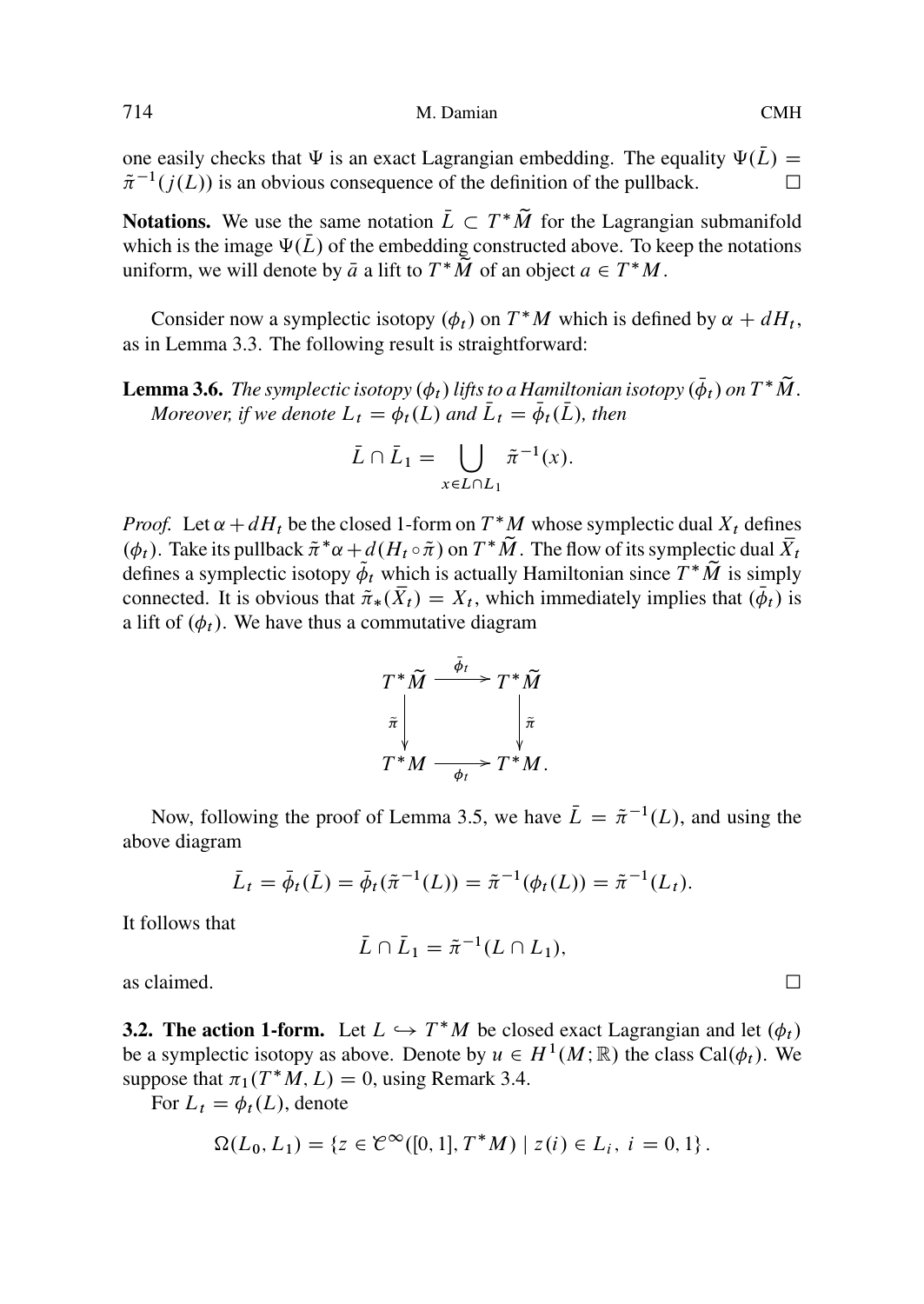<span id="page-10-0"></span>Define a 1-form on  $\Omega(L_0, L_1)$  by

$$
\nu_z(V) = \int_0^1 \omega_M(z'(t), V(t)) dt.
$$

The zeroes of v are the constant paths corresponding to the intersection points  $L_0\cap L_1$ .

Let  $\gamma: S^1 \to \Omega(L_0, L_1)$  be a loop. We see this loop as a map  $\gamma: S^1 \times [0, 1] \to$  $T^*M$ . We prove

**Lemma 3.7.** *We have*

$$
\int_{\gamma} \nu = -u(\gamma(S^1 \times \{0\})).
$$

*In particular*  $\nu$  *is closed.* 

*Proof.* Let us evaluate  $\int_{\gamma} v$ . We denote by  $(s, t)$  the coordinates on  $S^1 \times [0, 1]$ .

$$
\int_{\gamma} \nu = \int_0^1 \nu(\partial \gamma/\partial s) ds = \int_0^1 \int_0^1 \omega(\partial \gamma/\partial t, \partial \gamma/\partial s) dt ds = - \int_{\gamma(S^1 \times [0,1])} \omega_M.
$$

Using Stokes' theorem we find that

$$
\int_{\gamma} \nu = -\int_{\gamma(S^1 \times \{1\})} \lambda_M + \int_{\gamma(S^1 \times \{0\})} \lambda_M.
$$

Since  $L = L_0$  is exact, the second integral in the right term above vanishes. The first one can be written as follows:

$$
\int_{\gamma(S^1 \times \{1\})} \lambda_M = \int_{\phi_1^{-1}(\gamma(S^1 \times \{1\}))} \phi_1^* \lambda_M
$$
\n
$$
= \int_{\phi_1^{-1}(\gamma(S^1 \times \{1\}))} \lambda_M + \int_{\phi_1^{-1}(\gamma(S^1 \times \{1\}))} (\phi_1^* \lambda_M - \lambda_M).
$$

As above, the first integral in the right term is zero. Since  $\phi_1^* \lambda_M - \lambda_M$  is a closed 1-form belonging to the cohomology class  $u = \text{Cal}(\phi_1)$  the second integral equals 1-form belonging to the cohomology class  $u = \text{Cal}(\phi_t)$  the second integral equals  $u(\phi_1^{-1}(\gamma(S^1 \times \{1\})) = u(\gamma(S^1 \times \{0\})).$  Finally

$$
\int_{\gamma} \nu = -u(\gamma(S^1 \times \{0\}))
$$

and the proof of the lemma is finished.

Now let  $(L_t)$  be the lifting of  $(L_t)$  to  $T^*M$ , like in the preceding section and define  $\Omega(\bar{L}_0, \bar{L}_1)$  as above. Also define the 1-form  $\bar{v}$  on  $\Omega(\bar{L}_0, \bar{L}_1)$  in a similar way. The zeroes of  $\bar{\nu}$  are therefore in bijection with the intersection points  $\bar{L}_0 \cap \bar{L}_1$ .

 $\Box$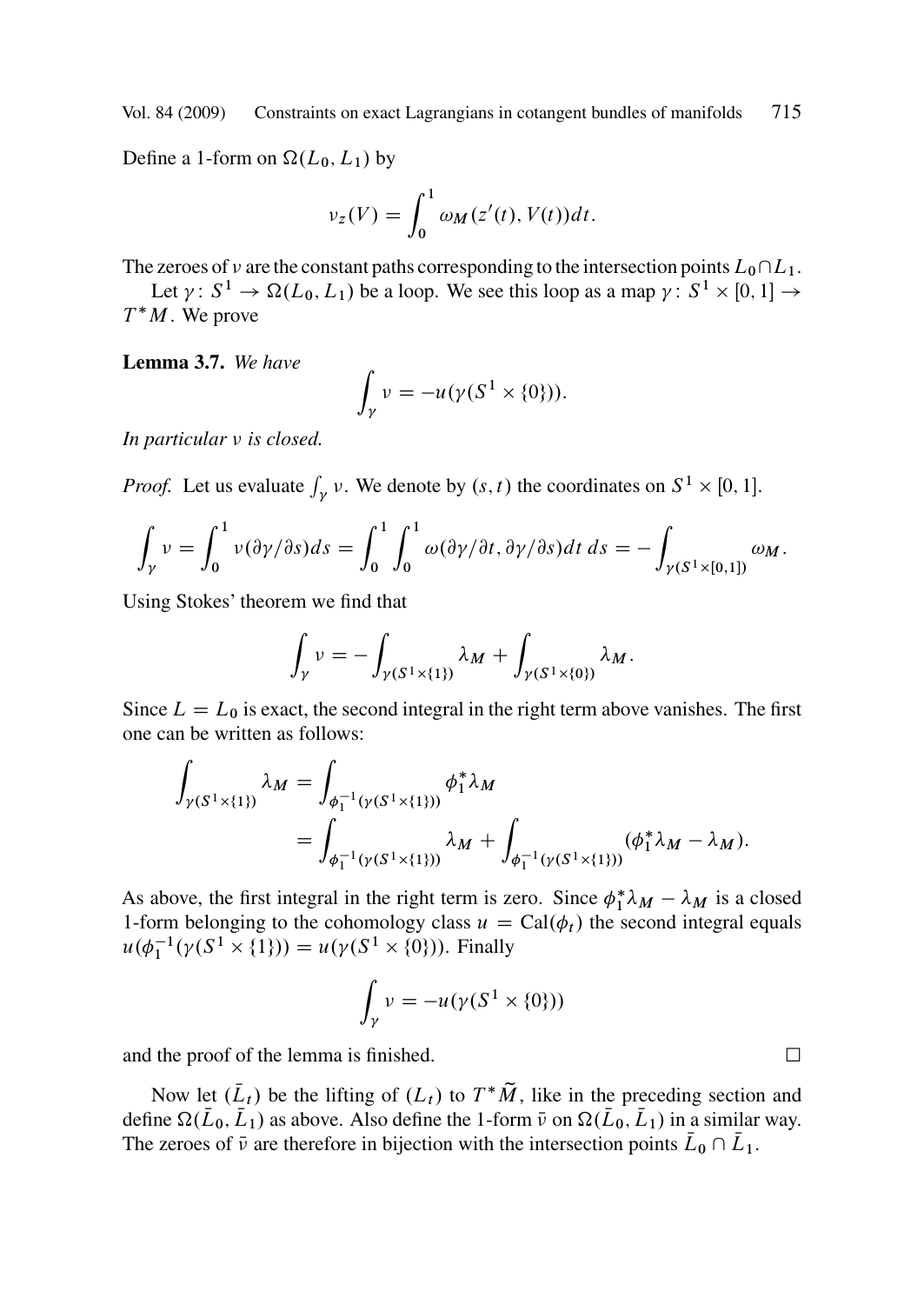For the canonical projection  $\pi^{\Omega} \colon \Omega(\bar{L}_0, \bar{L}_1) \to \Omega(L_0, L_1)$  we obviously have

$$
(\pi^{\Omega})^*\nu=\bar{\nu}.
$$

Also remark that  $\bar{\nu}$  is exact by Lemma 3.7. Denote by A a primitive of  $\bar{\nu}$ .

There is an action of  $\pi_1(M)$  on  $\Omega(L_0, L_1)$ , coming from the action of  $\pi_1(M)$  on  $T^*M$ . We show:

**Lemma 3.8.** *Let*  $z \in \Omega(L_0, L_1)$  *and*  $g \in \pi_1(M)$ *. Then* 

$$
\mathcal{A}(g \cdot z) = \mathcal{A}(z) - u(g).
$$

*Proof.* Let  $\bar{y}$  be a path between z and  $g \cdot z$  in  $\Omega(\bar{L}_0, \bar{L}_1)$  (which does exist since  $T^*\tilde{M}$  is simply connected). Denote  $\gamma = \pi^{\Omega}(\bar{y})$ . We have

$$
\mathcal{A}(g \cdot z) - \mathcal{A}(z) = \int_{\bar{\gamma}} \bar{\nu} = \int_{\gamma} \nu.
$$

Now  $\gamma$  is a loop in  $\Omega(L_0, L_1)$  which has the property that  $\gamma(S^1 \times \{t\})$  represents  $g \in \pi_1(M)$  for every  $t \in [0, 1]$ . By applying Lemma 3.7, we get the desired relation.  $\Box$ 

Alternatively, [one](#page-10-0) may consider another action 1-form. If the isotopy  $(\phi_t)$  is defined by the symplectic dual  $X_t$  of  $\alpha + dH_t$  (defined by  $\omega_M(\cdot, X_t) = (\alpha + dH_t)(\cdot)$ ), we define a 1-form on  $\Omega(L, L)$  by:

$$
\hat{\nu}_z(V) = \int_0^1 \omega_M(z'(t), V(t)) + (\alpha + dH_t)(V(t))dt.
$$

The zeroes of  $\hat{v}$  are the flow trajectories starting from L and ending in L at time  $t = 1$ , which means that there are in bijection with  $L_0 \cap L_1$ .

As in Lemma 3.7, for a loop  $\gamma$  in  $\Omega(L, L)$  we have

$$
\int_{\gamma} \hat{v} = -\int_{S^1 \times [0,1]} \gamma^* \omega_M + \int_{S^1} \int_0^1 (\alpha + dH_t)(\partial \gamma/\partial s) dt ds
$$

The first integral in the right term is zero, as in the proof of Lemma 3.7. The second one equals

$$
\int_0^1 \int_{S^1} \alpha(\partial \gamma/\partial s) ds dt = \int_0^1 \int_{\gamma(\cdot,t)} \alpha dt = \int_{\gamma(\cdot,0)} \alpha = u(\gamma(\cdot,0)),
$$

since  $\int_{\gamma(\cdot,t)} \alpha$  does not depend on t.

<span id="page-11-0"></span>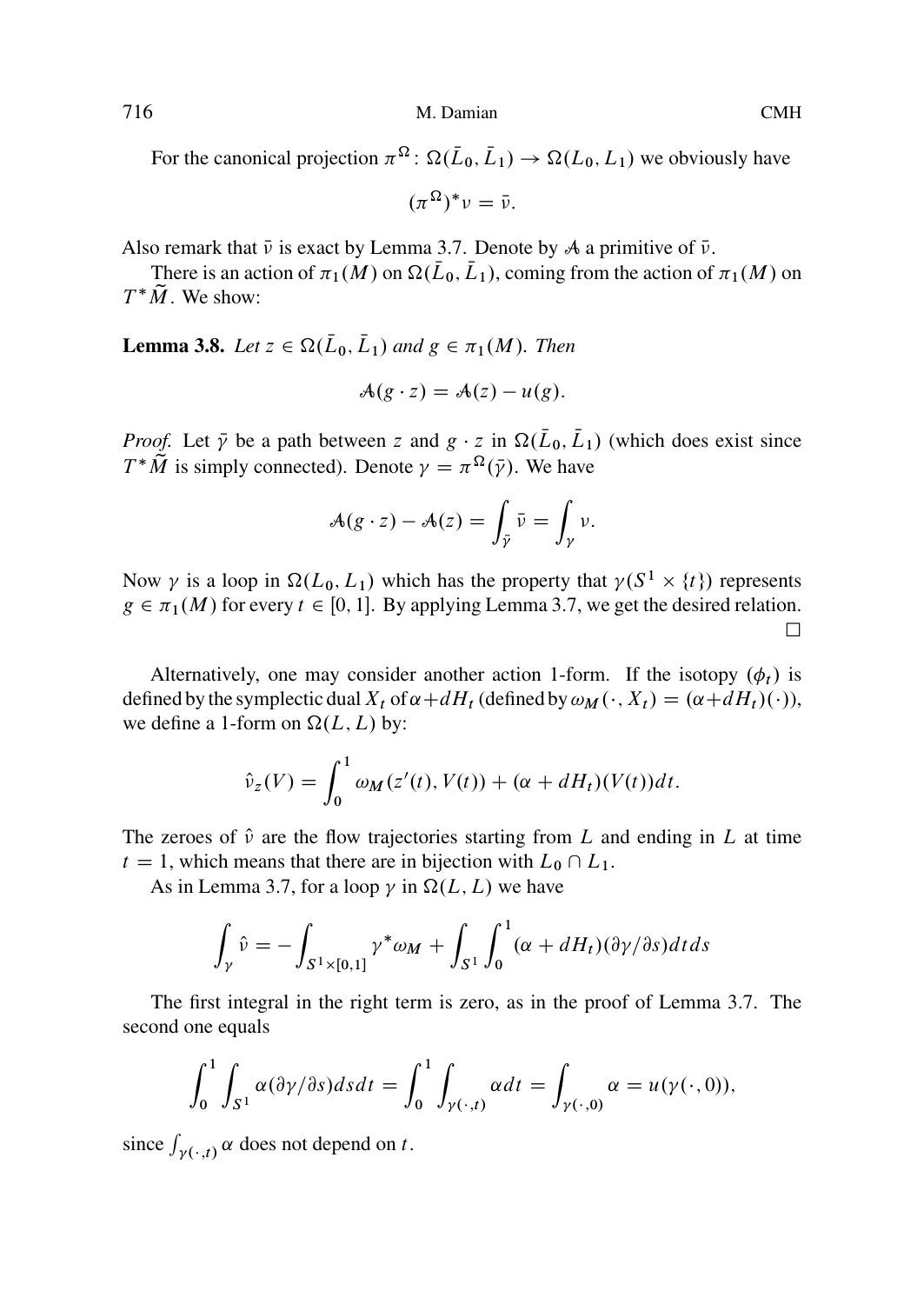This relation implies that  $\hat{v}$  is closed. Then, as above, one defines a 1-form on  $\Omega(L, L)$  in the similar way and obtains that  $\pi_{\Omega}^* \hat{\nu} = d \mathcal{A}$ . As in Lemma 3.8 we infer that any primitive  $\hat{A}$  satisfies the equality

$$
\mathcal{A}(g \cdot z) = \mathcal{A}(z) + u(g).
$$

These two approach[es a](#page-11-0)re strongly related, as it can be seen from the following remark.

**Remark 3.9.** Let  $\nu_{-}$  be the 1-form defined in the same way as  $\nu$  on  $\Omega(L_0, \phi_1^{-1}(L_0))$ .<br>The map  $\Gamma(\epsilon) = \phi^{-1}$  is a physically a bijection between  $\Omega(L_1, L)$  and  $\Omega(L_2, \phi_1^{-1}(L_0))$ . The map  $\Gamma(z) = \phi_t^{-1} z$  is obviously a bijection between  $\Omega(L, L)$  and  $\Omega(L_0, \phi_1^{-1}(L_0))$ .<br>We have the relation We have the relation

$$
\Gamma^*\nu_-=\hat{\nu}.
$$

The fact that this relation is given by a bijection which is defined using the form  $\nu$ , and the isotopy  $(\phi_t^{-1})$  (whose Calabi invariant is  $-u$ ) explains the change of sign in<br>the analogue of Lemma 3.8 above. The proof is straightforward the analogue of Lemma 3.8 above. The proof is straightforward.

**3.3. The gradient.** Let  $(J_t)_{t \in [0,1]}$  be a family of almost complex structures on  $T^*M$  which are compatible with  $\omega_M$ . This means that  $g_t(X, Y) = \omega_M(X, J_tY)$  are<br>Piemannian metrics on  $T^*M$ . Define then a metric  $g_t^{\Omega}$  on  $O(I_s, J_s)$  by Riemannian metrics on  $T^*M$ . Define then a metric  $g^{\Omega}$  on  $\Omega(L_0, L_1)$  by

$$
g^{\Omega}(V, W) = \int_0^1 g_t(V(t), W(t))dt.
$$

The gradient of  $\nu$  with respect to this metric is given by

$$
\operatorname{grad}_{z}^{\mathcal{S}^{\Omega}}\nu=J_{t}(z)\,z'.
$$

The trajectories of the time dependent vector field  $\mathcal{X}_t = -\text{grad} \xi^{2}$   $\nu$  on  $\Omega(L_0, L_1)$ <br>can be seen as mans  $\nu$  of two variables (s, t) satisfying the Cauchy–Riemann equation can be seen as maps v of two variables  $(s, t)$  satisfying the Cauchy–Riemann equation. More precisely  $v$  is a solution of

$$
\begin{cases} \frac{\partial v}{\partial s} + J_t(v) \frac{\partial v}{\partial t} = 0, \\ v(s, 0) \in L_0, \\ v(s, 1) \in L_1. \end{cases} (*)
$$

For  $v : \mathbb{R} \times [0, 1] \to T^*M$ , solution of  $(*)$  one defines the energy  $E(v)$  by the mula formula

$$
E(v) = \int_{\mathbb{R} \times [0,1]} \left\| \frac{\partial v}{\partial s} \right\|_{g_t}^2 ds dt.
$$

One can easily see that

$$
E(v) = \int_{\mathbb{R} \times [0,1]} \left\| \frac{\partial v}{\partial t} \right\|_{g_t}^2 ds dt = \int_{\mathbb{R} \times [0,1]} v^* \omega_M.
$$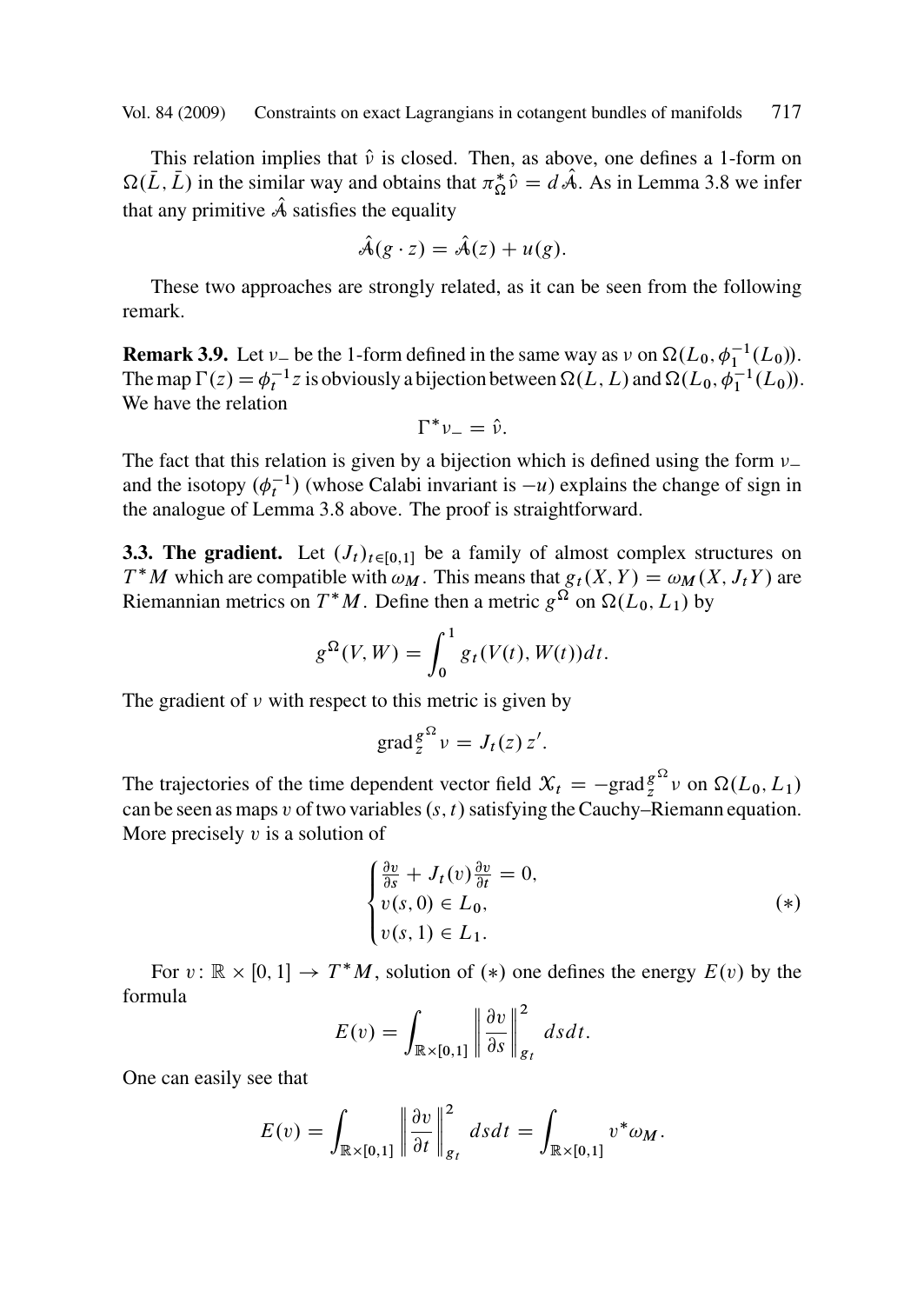Denote by  $M$  the space of solutions of finite energy:

$$
\mathcal{M}(L_0, L_1) = \{ v \in \mathcal{C}^{\infty}(\mathbb{R} \times [0, 1], T^*M) \mid v \text{ satisfies (*); } E(v) < +\infty \}
$$

For  $x, y \in L_0 \cap L_1$  define

$$
\mathcal{M}(x, y) = \left\{ v \in \mathcal{C}^{\infty}(\mathbb{R} \times [0, 1], T^*M) \middle| v \text{ satisfies } (*); \lim_{s \to +\infty} \lim_{s \to +\infty} v(s, \cdot) = x \right\}.
$$

As in [4] (Proposition 1.b), [17] (Proposition 3.2), we have

## **Theorem 3.10.**

$$
\mathcal{M}(L_0, L_1) = \bigcup_{x, y \in L_0 \cap L_1} \mathcal{M}(x, y).
$$

Note that the solutions of  $M(L_0, L_1)$  with vanishing energy are exactly the critical points of  $\mathcal{A}_H$  i.e. the constant paths given by the intersection points  $L_0\cap L_1$ . However, for  $x \in \text{Crit}(\mathcal{A}_H)$  the space  $\mathcal{M}(x, x)$  may also contain solutions of non zero energy. It is useful to consider the spaces of solutions with non vanishing energy:

$$
\mathcal{M}^*(x, y) = \begin{cases} \mathcal{M}(x, y) & \text{for } x \neq y, \\ \mathcal{M}(x, x) \setminus \{x\} & \text{for } x = y. \end{cases}
$$

The family  $(J_t)_{t\in[0,1]}$  can be lifted to a family of compatible almost complex structures  $(J_t)_{t \in [0,1]}$  on  $T^*M$ . We define then the spaces of solutions  $\mathcal{M}(L_0, L_1)$ <br>and  $\mathcal{M}^*(E, \bar{v})$  as above. Note that  $\mathcal{M}(\bar{v}, \bar{v}) = (\bar{v})$  (see the formula for the energy and  $\mathcal{M}^*(\bar{x}, \bar{y})$  as above. Note that  $\mathcal{M}(\bar{x}, \bar{x}) = {\bar{x}}$  (see the formula for the energy helow). The analogue of Theorem 3.10 remains valid below). The analogue of Theorem 3.10 remains valid.

Obviously, the projection  $\tilde{\pi}$  maps  $\mathcal{M}(L_0, L_1)$  to  $\mathcal{M}(L_0, L_1)$  and if  $\tilde{\pi}(\tilde{v}) = v$ <br>a  $F(\tilde{v}) - F(v)$ . Moreover, one can easily see that any solution  $v \in \mathcal{M}(L_0, L_1)$ then  $E(\bar{v}) = E(v)$ . Moreover, one can easily see that any solution  $v \in \mathcal{M}(L_0, L_1)$ lifts to a solution  $\bar{v} \in \mathcal{M}(\bar{L}_0, \bar{L}_1)$ . Also remark that, if  $\bar{v} \in \mathcal{M}(\bar{x}, \bar{y})$ , then we have

$$
E(v) = -\int_{-\infty}^{+\infty} \frac{\partial}{\partial s} \mathcal{A}(\bar{v}(s,\cdot)) ds = \mathcal{A}(\bar{x}) - \mathcal{A}(\bar{y}).
$$

Alternatively, we can consider the gradient of the 1-form  $\hat{v}$  with respect to a family of metrics  $\hat{g}^{\Omega}$ , defined by a family of compatible almost complex structures  $(\hat{J}_t)$ , as above. This approach leads to the perturbed Cauchy. Riemann equation: above. This approach leads to the perturbed Cauchy–Riemann equation:

$$
\begin{cases} \frac{\partial \hat{v}}{\partial s} + J_t(\hat{v}) (\frac{\partial \hat{v}}{\partial t} - X_t(\hat{v})) = 0, \\ \hat{v}(s, 0) \in L, \\ \hat{v}(s, 1) \in L. \end{cases} (*)
$$

We define the energy of the solution  $\hat{v}$  of  $(**)$  by the same formula and then analogously the spaces of solutions  $\mathcal{M}(L, L)$  and  $\mathcal{M}(x, y)$ . The statement of Theorem 3.10 remains true in this setting.

<span id="page-13-0"></span>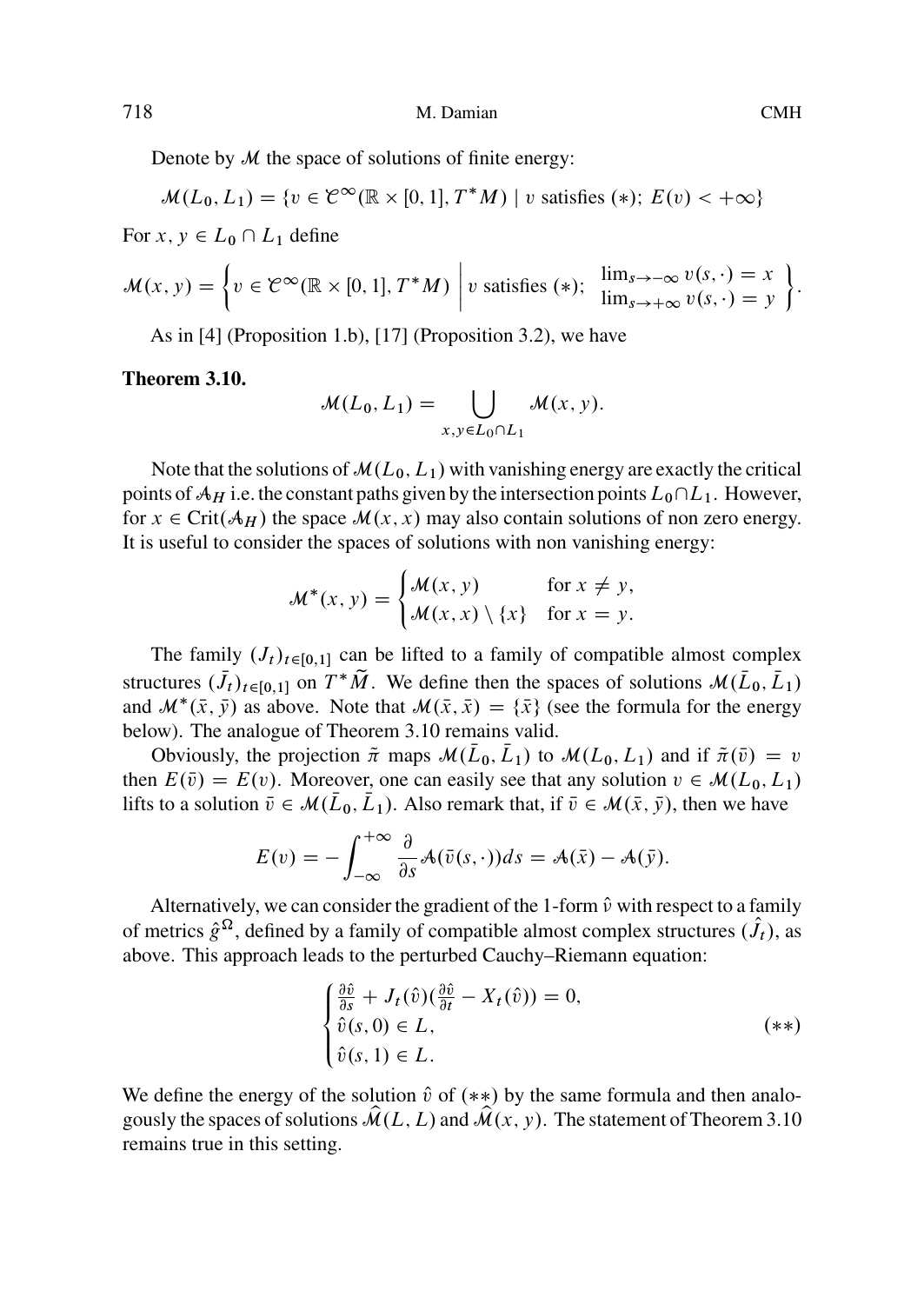<span id="page-14-0"></span>Again, for a solution  $\bar{v}$  of  $(**)$  joining  $\bar{x}, \bar{y} \in \Omega(\bar{L}, \bar{L})$  upstairs, we have

$$
E(\bar{v}) = \hat{A}(\bar{x}) - \hat{A}(\bar{y})
$$

and these solutions are liftings of the solutions of  $(**)$  on  $T^*M$ .

**Remark 3.11.** Let  $\hat{v} \in \mathcal{M}(L, L)$ . Define  $v(s, t) = \phi_t^{-1}(\hat{v}(s, t))$ . Consider two families of compatible elmost complex etmotypes (*L*) and (*f*) on  $T^*M$  which are families of compatible almost complex structures  $(J_t)$  and  $(J_t)$  on  $T^*M$  which are related by

$$
\hat{J}_t(\cdot) = (\phi_t)_* J_t(\phi_t^{-1})_*(\cdot).
$$

Then one easily checks the equality

$$
\frac{\partial v}{\partial s} + J_t \frac{\partial v}{\partial t} = (\phi_t^{-1})_* \left[ \frac{\partial \hat{v}}{\partial s} + \hat{J}_t \left( \frac{\partial \hat{v}}{\partial t} - X_t(\hat{v}) \right) \right],
$$

and, furthermore, the equality

$$
E(\hat{v})=E(v).
$$

We infer that the mapping  $\hat{v} \mapsto v$  is a one-to-one correspondence between  $\hat{\mathcal{M}}(L, L)$ and  $\mathcal{M}(L_0, \phi_1^{-1}(L_0))$  for the given choices of the almost complex families.

One can see this bijection as a dire[ct c](#page-41-0)onsequence of the relation  $\Gamma^* \nu = \hat{\nu}$  from nark 3.9 for appropriate choices of metrics on the paths spaces  $\Omega(\cdot, \cdot)$ Remark 3.9 for appropriate choices of metrics on the paths spaces  $\Omega(\cdot, \cdot)$ .

**3.4. Transversality and compactness.** Suppose that the manifolds  $L_0$  and  $L_1$  are transverse. Then we can prove the following theorem in the same manner as in [6] (see also [17]).

**Theorem 3.12.** *Under the transversality assumption above, and for a generic choice of*  $J_t$  *the spaces*  $\mathcal{M}^*(x, y)$  *are finite dimensional manifolds of local dimension*  $\mu(v) =$ <br>the Maslov-Viterbo index of v (see [25] for the definition). The same is true for *the Maslov–Viterbo index of* v (*see* [25] *for the definition*)*. The same is true for*  $\mathcal{M}(\bar{x},\bar{y})$  (note that  $\mathcal{M}(\bar{x},\bar{x}) = {\bar{x}}$ ). The map  $\tilde{\pi}$  induces an embedding

$$
\tilde{\pi} \colon \mathcal{M}(\bar{x}, \bar{y}) \to \mathcal{M}(x, y),
$$

for  $\tilde{\pi}(\bar{x}) = x$  and  $\tilde{\pi}(\bar{y}) = y$ .

**Remark 3.13.** Using Remark 3.11 we infer from the preceding theorem that the spaces  $\mathcal{M}^*(x, y)$  are manifolds for a generic choice of  $J_t$ .

The map  $\sigma \mapsto v(\sigma + \cdot, \cdot)$  defines an action of R on  $\mathcal{M}(x, y)$ . Denote by  $\mathcal{L}(x, y)$ the quotient  $\mathcal{M}^*(x, y)/\mathbb{R}$ . Analogously, let  $\mathcal{L}(\bar{x}, \bar{y})$  be the quotient of  $\mathcal{M}^*(\bar{x}, \bar{y})$ . As<br>the action of  $\mathbb{R}$  is free on  $\mathcal{M}^*(x, y)$ , we infer from Theorem 3.12 that  $\mathcal{L}(x, y)$  and the action of  $\mathbb R$  is free on  $\mathcal M^*(x, y)$ , we infer from Theorem 3.12 that  $\mathcal L(x, y)$  and  $\overline{\mathcal{L}}(\bar{x},\bar{y})$  are finite dimensional manifolds.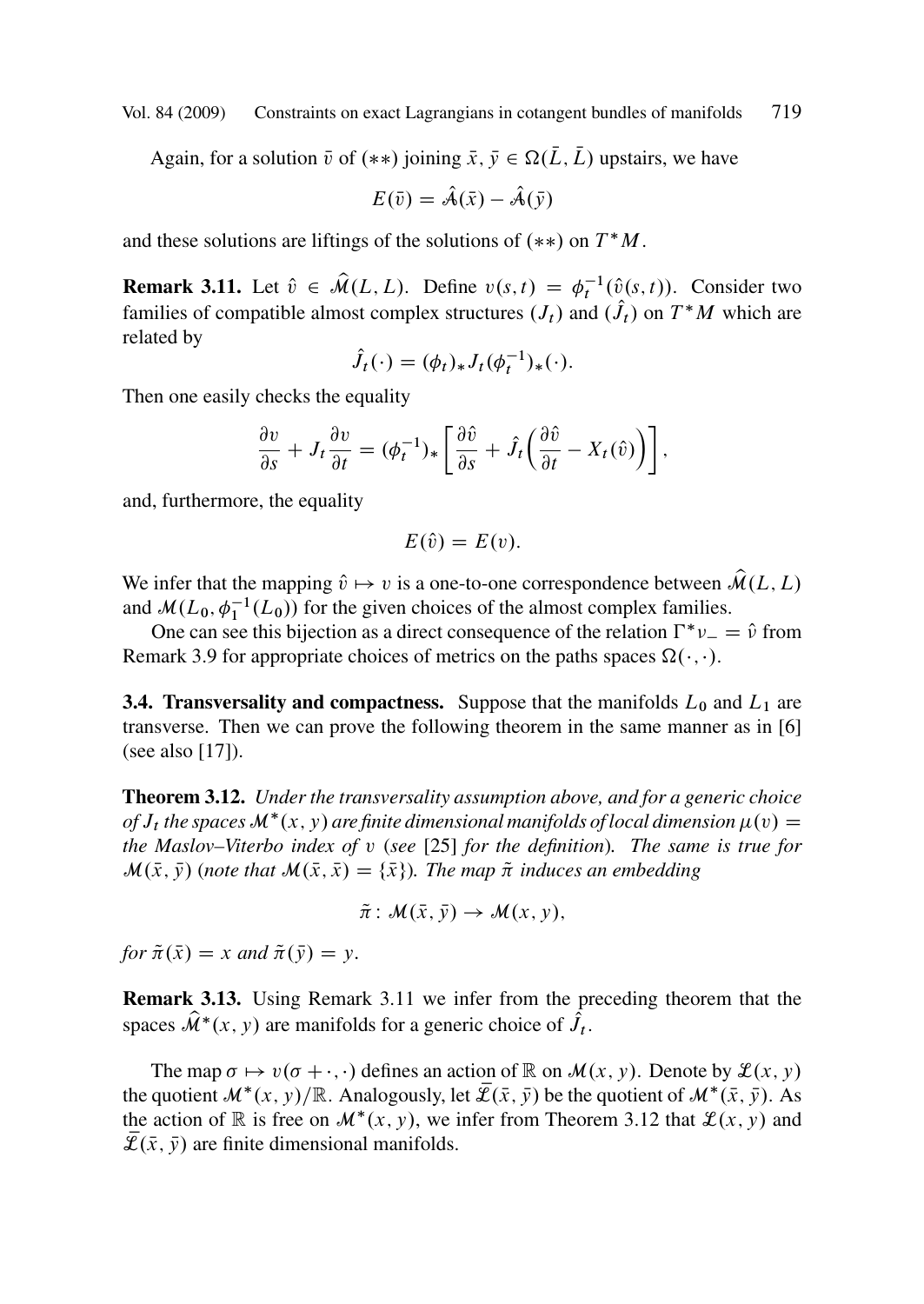In order to define the differential of  $C_{\bullet}(L_0, L_1)$ , we need to study the compactness of the trajectory spaces  $\mathcal{L}(x, y)$ . Remark that, since  $T^*M$  is an exact symplectic manifold, there is no nonconstant holomorphic sphere  $c: S^2 \to T^*M$ . Then, the relation  $\omega_{M}$  and  $\omega_{M} = 0$  for  $i = 1, 2$  implies that there is no holomorphic disk relation  $\omega_M|_{\pi_2(T^*M,L_i)} = 0$  for  $i = 1, 2$  implies that there is no holomorphic disk<br> $w: (D, \partial D) \rightarrow (T^*M, L_i)$ . So bubbling does not occur in a sequence in  $M(L_2, L_1)$ .  $w : (D, \partial D) \to (T^*M, L_i)$ . So bubbling does not occur in a sequence in  $\mathcal{M}(L_0, L_1)$ .<br>In this framework, Gromov's classical compactness result about belomorphic curves In this framework, Gromov's classical compactness result about holomorphic curves can be formulated as follows:

**Theorem 3.14.** *For*  $A > 0$  *denote*  $M_A(L_0, L_1)$  *the space of solutions*  $v \in M(L_0, L_1)$ with bounded energy  $E(v) \leq A$ . The space  $\mathcal{M}_A(L_0, L_1)$  is compact in the topol- $\log y \mathcal{C}_{\text{loc}}^{\infty}$ .

As a consequence, we have the corresponding Floer-type compactness result which we will use in the sequel:

**Theorem 3.15.** *For*  $x, y \in L_0 \cap L_1$  *and*  $A > 0$  *let* 

$$
\mathcal{M}_A^*(x, y) = \{v \in \mathcal{M}^*(x, y) \mid E(v) \le A\}
$$

Let  $(v_n) \subset M_A^*(x, y)$  be a sequence of solutions with constant index  $\mu(v_n) = \mu_0$ .<br>Then there exist a finite collection  $(z_1)$ ,  $z_2 \ldots z_n$  of points in  $I \circ \Omega$ , with  $z_2 = x$ *Then there exist a finite collection*  $(z_i)_{i=0,\dots,k}$  *of points in*  $L_0 \cap L_1$  *with*  $z_0 = x$ and  $z_k = y$ , some solutions  $v^i \in M_A^*(z_{i-1}, z_i)$  for  $i = 1, \ldots, k$  and some sequences *of real numbers*  $(\sigma_n^i)_n$  *for*  $i = 1, ..., k$  $i = 1, ..., k$  *such that for all*  $i = 1, ..., k$  *t[he](#page-41-0) [se](#page-41-0)quence*<br>*n*  $(s + \sigma_i^i, t)$  converges towards  $v^i(s, t)$  in  $\mathcal{C}^{\infty}$  $v_n(s + \sigma_n^i, t)$  converges towards  $v^i(s, t)$  in  $\mathcal{C}_{\text{loc}}^{\infty}$ .<br>Moreover we have the relations

*Moreover, we have the relations*

$$
\sum_{i=1}^{k} E(v^{i}) \le A \text{ and } \sum_{i=1}^{k} \mu(v^{i}) = \mu_0.
$$

We say in this case that (modulo a choice of a subsequence)  $(v_n)$  converges towards the broken orbit  $(v^1,...,v^k)$ . This theorem is proved in [4], [17] for the Hamiltonian case and stated in [18] for the non-exact one. Since there are some differences between these two situations (for instance, the points  $z_i$  need not to be different here), we give a complete proof below.

*Proof of Theorem* 3.15. To simplify the notations, we will denote by  $v_n(s)$  the path  $v_n(s, \cdot) \in \Omega(L_0, L_1).$ 

Denote by d the distance  $\mathcal{C}^0$  on  $\Omega(L_0, L_1)$ , i.e.  $d(\alpha, \beta) = \sup_t \delta(\alpha(t), \beta(t)),$ where  $\delta$  is a distance associated to a fixed complete metric on  $T^*M$ . Let  $\epsilon > 0$  be such that the balls  $B(x, \epsilon)$  centered in  $x \in L_0 \cap L_1$  are mutually disjoint.

We may also suppose that every nonconstant holomorphic strip  $v \in \mathcal{M}^*(x, x)$ <br>Les  $B(x, \epsilon)$ . This is true for  $\epsilon$  small enough. Indeed, the contrary would imply leaves  $B(x, \epsilon)$ . This is true for  $\epsilon$  small enough. Indeed, the contrary would imply

<span id="page-15-0"></span>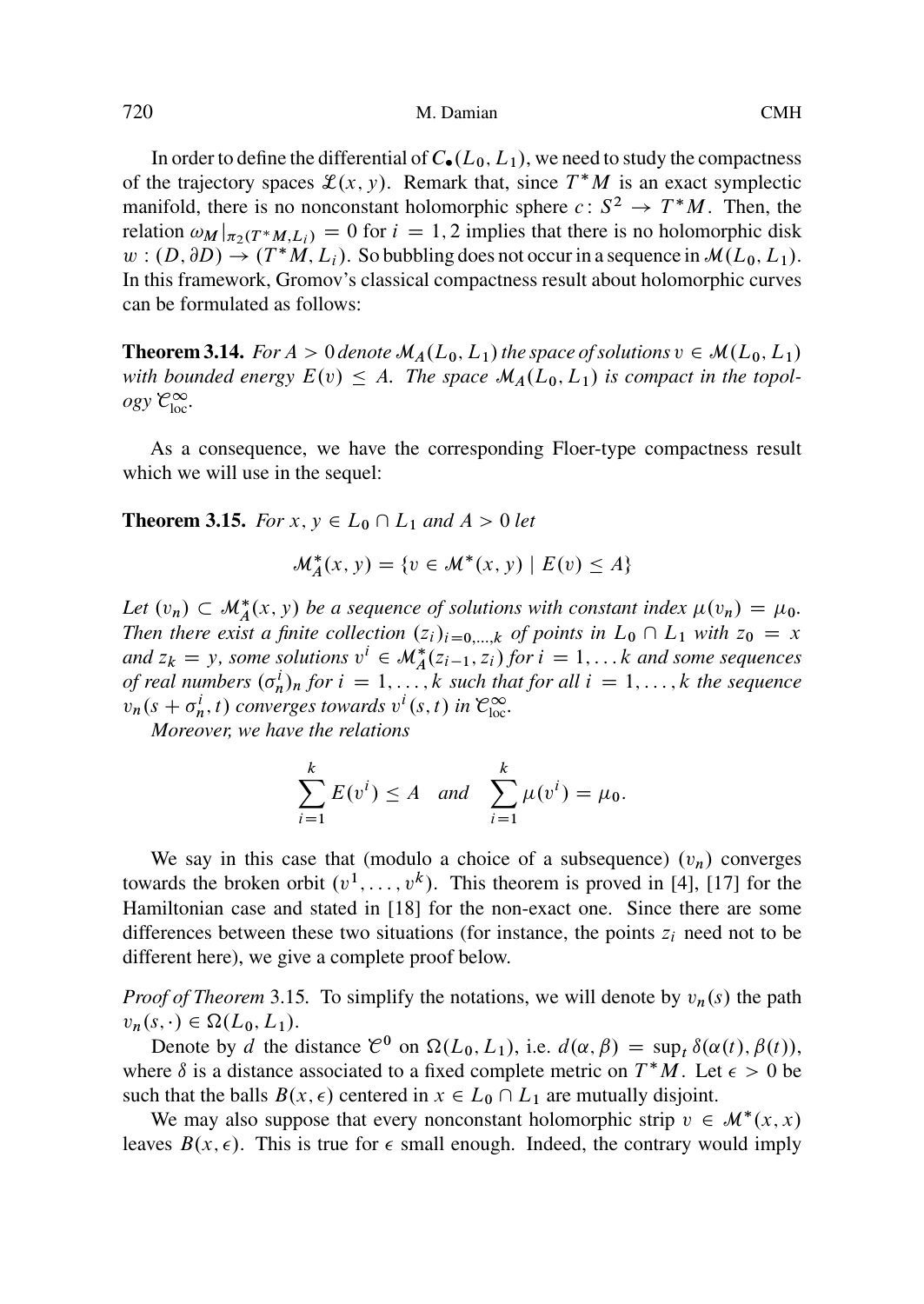that the image of v belongs to a contractible neighbourhood of  $x \in T^*M$ , which<br>means that it lifts to  $\overline{v} \in M(\overline{x}, \overline{x})$  and therefore  $F(v) = 0$  which is contradictory means that it lifts to  $\bar{v} \in \mathcal{M}(\bar{x}, \bar{x})$  and therefore  $E(v) = 0$  which is contradictory.

Now denote by  $v_n(\sigma_n^1)$  the point (in  $\Omega(L_0, L_1)$ ) where the orbit  $v_n(s)$  first leaves  $B(x, \epsilon)$ . It is given by

$$
\sigma_n^1 = \inf \left\{ s \in \mathbb{R} \mid d(x, v_n(s)) > \epsilon \right\}.
$$

According to Theorem 3.14, there is a subsequence of  $v_n(s + \sigma_n^1)$  which converges<br>in  $\mathcal{C}^{\infty}$  to an orbit  $v^1 \in M(I \circ I)$ . Since  $v_n(\sigma^1) \in \partial R(x, \epsilon)$  and for any  $s > 0$ in  $\mathcal{C}_{loc}^{\infty}$  to an orbit  $v^1 \in \mathcal{M}(L_0, L_1)$ . Since  $v_n(\sigma_n^1) \in \partial B(x, \epsilon)$  and for any  $s < 0$ <br>we have  $v_n(s + \sigma^1) \in B(x, \epsilon)$  the limit satisfies  $v^1(s) \in \overline{B}(x, \epsilon)$  for  $s < 0$  and we have  $v_n(s + \sigma_n^1) \in B(x, \epsilon)$ , the limit satisfies  $v^1(s) \in \overline{B}(x, \epsilon)$  for  $s < 0$  and  $v^1(0) \in BR(x, \epsilon)$ . This implies that  $v^1$  is a nonconstant solution in  $M(x, z)$  (i.e.  $v^1(0) \in \partial B(x, \epsilon)$ . This implies that  $v^1$  is a nonconstant solution in  $\mathcal{M}(x, z_1)$  (i.e.  $v^1 \in \mathcal{M}^*(x, z_1)$  for some  $z_1 \in L_0 \cap L_1$ .<br>Let  $s \in \mathbb{R}$  such that for all  $s > s$ , we

Let  $s_* \in \mathbb{R}$  such that for all  $s > s_*$  we have  $v^1(s) \in B(z_1, \epsilon)$ . It follows that for if given the such that if  $R(z, \epsilon)$  if the orbit  $v$ , does not leave the ball *n* sufficiently large  $v_n(s_* + \sigma_n^1)$  is in  $B(z_1, \epsilon)$ . If the orbit  $v_n$  does not leave the ball  $B(z, \epsilon)$  for  $s > s + \sigma^1$ , we infer that  $z_* = v$  and that  $v^1(s) \in \overline{B}(v, \epsilon)$  for  $s > s$  $B(z_1, \epsilon)$  for  $s > s_* + \sigma_n^1$ , we infer that  $z_1 = y$  and that  $v^1(s) \in \overline{B}(y, \epsilon)$  for  $s \geq s_*$ .<br>We claim that the proof is finished in this case; we will establish the relations on the We claim that the proof is finished in this case: we will establish the relations on the energy and on the Maslov index at the end of this proof.

Now if  $v_n(s + s_* + \sigma_n^1)$  gets out the ball  $B(z_1, \epsilon)$  for some  $s > 0$  consider the texit point  $v(\sigma^2)$  defined by first exit point  $v(\sigma_n^2)$  defined by

$$
\sigma_n^2 = \sup \left\{ \sigma > s_* + \sigma_n^1 \mid v_n(s) \in B(z_1, \epsilon), \text{ for all } s \in ]s_* + \sigma_n^1 \sigma[ \right\}.
$$

Using again Theorem 3.14 we find a convergent subsequence of  $v_n(s + \sigma_n^2)$ , whose limit is denoted by  $v^2$ . limit is denoted by  $v^2$ .

We want to show that the starting point of  $v^2$  is  $z_1$ . Remark that  $\sigma_n^2 - \sigma_n^1 \rightarrow +\infty$ . Indeed, if this sequence was bounded, then on the bounded interval  $[s_*, \sigma_n^2 - \sigma_n^1]$  the sequence  $y_i$   $(s + \sigma_1^1)$  would converge uniformly towards  $y_i^1$ . In particular  $y_i (\sigma_1^2)$ sequence  $v_n(s + \sigma_n^1)$  would converge uniformly towards  $v^1$ . In particular  $v_n(\sigma_n^2)$ <br>would be contained in the open ball  $R(z, \epsilon)$ . On the other hand, the definition of  $\sigma^2$ would be contained in the open ball  $B(z_1, \epsilon)$ . On the other hand, the definition of  $\sigma_n^2$ implies that  $v_n(\sigma_n^2) \in \partial B(z_1, \epsilon)$ , which yields a contradiction.<br>Fix a number  $s < 0$ . For *n* sufficiently large we have

Fix a number  $s < 0$ . For *n* sufficiently large we have

$$
\sigma_n^1 + s_* < \sigma_n^2 + s < \sigma_n^2.
$$

According to the definition of  $\sigma_n^2$ , this means that  $v_n(s + \sigma_n^2) \in B(z_1, \epsilon)$  for all  $s < 0$ , therefore  $v^2(s) \in \overline{B}(z, \epsilon)$  for all  $s < 0$ . On the other hand, obviously  $s < 0$ , therefore,  $v^2(s) \in \overline{B}(z_1, \epsilon)$  for all  $s < 0$ . On the other hand, obviously  $v^2(0) \in \partial B(z_1, \epsilon)$ . We infer that  $v^2$  is a non-constant solution in  $\mathcal{M}^*(z_1, z_2)$  for some  $z_2 \in L_0 \cap L_1$ .

Then we argue in the same way to find limit solutions  $v^3$ ,  $v^4$ , .... Still we have to prove that this iteration is valid only a finite number of times (which means, as above, that  $z_k = y$  for some k and that  $v_n(s + \sigma_n^k) \in B(y, \epsilon)$  for  $s \geq s_*$ ). Suppose the contrary: there exists a sequence of sequences  $(\sigma^i)$  such that  $v_i(s + \sigma^i)$  converges contrary: there exists a sequence of sequences  $(\sigma_n^i)$  such that  $v_n(s + \sigma_n^i)$  converges<br>towards  $v^i(s)$  and moreover  $\sigma^{i+1} - \sigma^i$  are positive and unbounded. Fix a point towards  $v^i(s)$  and moreover  $\sigma_n^{i+1} - \sigma_n^i$  are positive and unbounded. Fix a point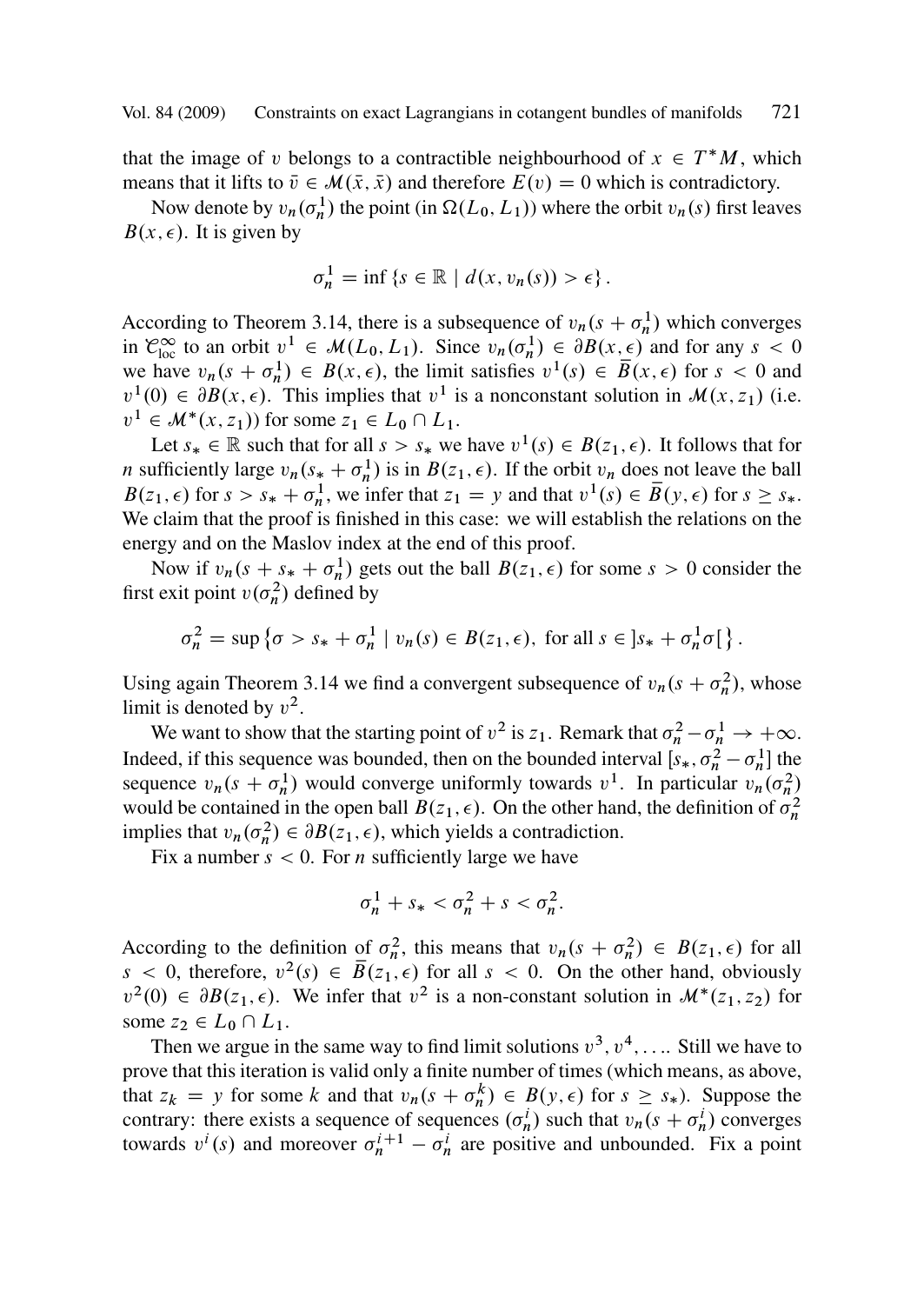<span id="page-17-0"></span> $\bar{z}_i \in T^*$ <br>noint of  $\tilde{M}$  above each  $z_i$  and lift  $v^i$  to  $T^*\tilde{M}$  with  $\bar{z}_i$  as ending point. The starting the lift  $\bar{v}^i$  will be  $\alpha, \bar{z}$ . for some  $\alpha \in \pi_1(M)$ . It follows that point of the lift  $\bar{v}^i$  will be  $g_i \bar{z}_{i-1}$  for some  $g_i \in \pi_1(M)$ . It follows that

$$
E(v_i) = E(\bar{v}_i) = \mathcal{A}(g_i \bar{z}_{i-1}) - \mathcal{A}(\bar{z}_i) = \mathcal{A}(\bar{z}_{i-1}) - \mathcal{A}(\bar{z}_i) - u(g).
$$

This energy is not zero, since  $v^i$  is non constant, and as u is rational it takes values in a discrete set. Therefore, there is a constant  $c>0$  such that

$$
E(v^i) > c \quad \text{for all } i \in \mathbb{N}.
$$

Let us show that  $\sum_i E(v^i) \le A$  to get a contradiction. Fix an arbitrary positive  $E(v^i)$  and real numbers  $s^- \le s^+$  such that  $\delta_i < E(v^i)$  and real numbers  $s_i^- < s_i^+$  such that

$$
E(v^i) - \delta_i = \int_0^1 \int_{s_i^-}^{s_i^+} ||\partial v^i / \partial s||^2 ds dt.
$$

Due to the  $\mathcal{C}_{\infty}^{\infty}$ -convergence we have for *n* sufficiently large (i.e.  $n \ge n_0$ , where  $n_0$  denends on  $\delta$ .) depends on  $\delta_i$ ):

$$
E(v^{i})-2\delta_{i} < \int_{0}^{1} \int_{s_{i}^{-}}^{s_{i}^{+}} \|\partial v_{n}(s+\sigma_{n}^{i})/\partial s\|^{2} dsdt = \int_{0}^{1} \int_{s_{i}^{-}+\sigma_{n}^{i}}^{s_{i}^{+}+\sigma_{n}^{i}} \|\partial v_{n}(s)/\partial s\|^{2} dsdt.
$$

Now, for *n* large enough we have that  $s_i^- + \sigma_n^i > s_{i-1}^+ + \sigma_n^{i-1}$  and  $s_i^+ + \sigma_n^i <$ <br> $\sigma_n^i$   $\sim$   $\sigma_i^{i+1}$ . Summing up the preceding equality for all *i* we obtain therefore  $s_{i+1}^- + \sigma_n^{i+1}$ . Summing up the preceding equality for all i we obtain therefore

$$
\sum_i E(v^i) - 2\delta_i < E(v_n) \leq A.
$$

Put  $\delta_i = \delta/2^i$ , to get  $\sum_i E(v^i) - \delta \leq A$ , so, since  $\delta$  is arbitrary,  $\sum_i E(v_i) \leq A$ , which contradicts  $E(v^i) > c$  for all  $i$ which contradicts  $E(v^i) > c$  for all *i*.

The required inequality on the energies is obtained as above. It remains to show the [relatio](#page-15-0)n between the Maslov–Viterbo indices. It is a consequence of the following

**Lemma 3.16.** Let  $\gamma_n : [-\infty, +\infty] \to L_0$  the path defined by  $\gamma_n(s) = v_n(s, 0)$ *extended with* x *in*  $s = -\infty$  *and with* y *in*  $s = +\infty$ *. For*  $i = 1, \ldots, k$  *let*  $\gamma^i : [-\infty, +\infty] \to L_0$  the analogous paths defined by the holomorphic strips  $v^i$ .<br>Then for n large enough  $y$  and  $y = y^1 * y^2 * \dots * y^k$  are homotopic in L<sub>0</sub>. Then for *n* large enough  $\gamma_n$  and  $\gamma = \gamma^1 * \gamma^2 * \cdots * \gamma^k$  are homotopic in  $L_0$ .<br>The same is true for the paths defined on  $L_1$  by  $v = v^1$ 

*The same is true for the paths defined on*  $L_1$  *by*  $v_n$ ,  $v^1$ , ...,  $v^k$ .

*Proof.* For  $i = 1, ..., k$  consider the sequences  $(\sigma_n^i)$  defined in the proof of Theorem 3.15 above. They satisfy the following properties for some  $s \geq 0$ . rem 3.15 above. They satisfy the following properties for some  $s_* > 0$ :

•  $v_n(s) \in B(x, \epsilon)$  for  $s \leq \sigma_n^1$ .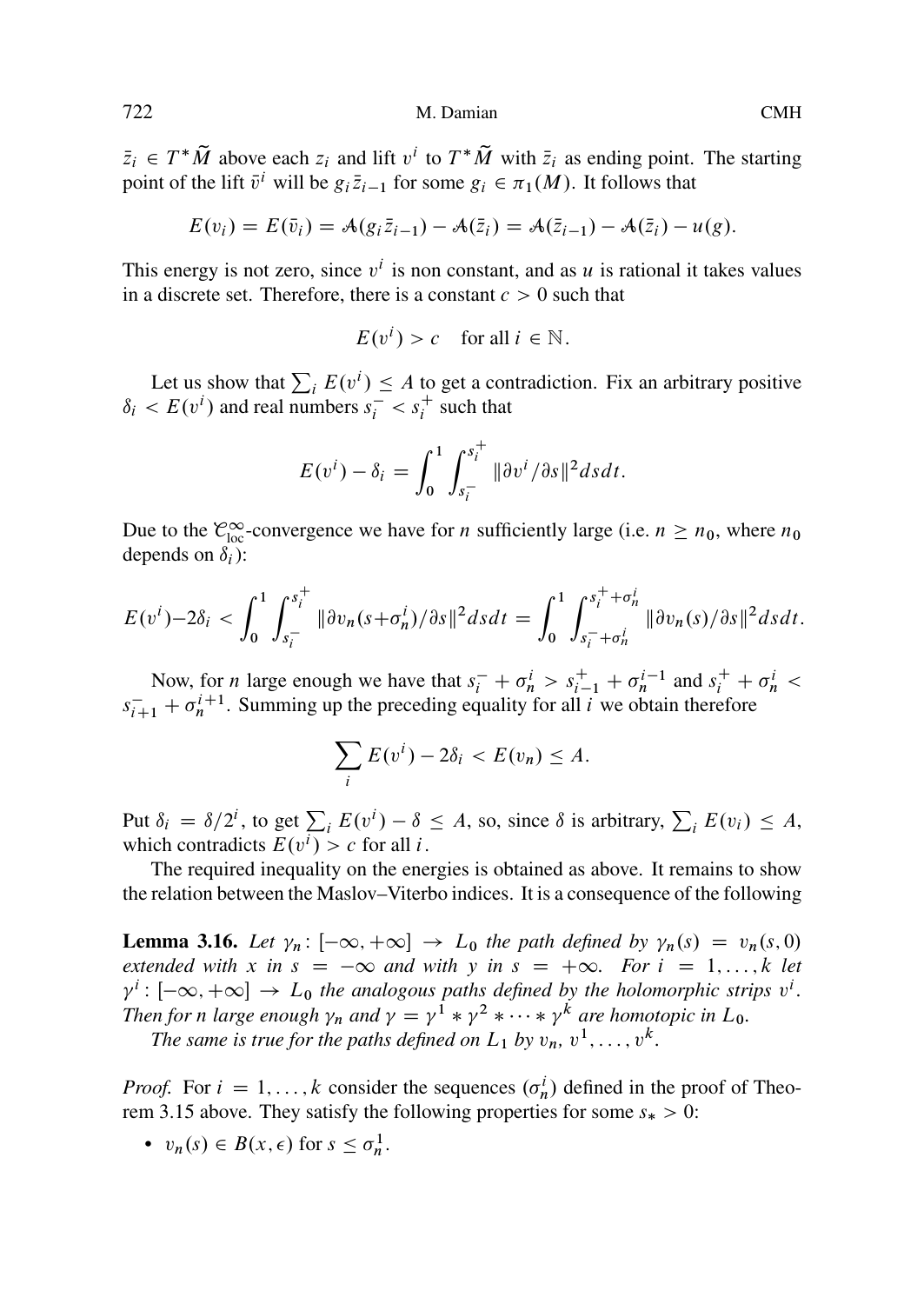- $v_n(s) \in B(z_i, \epsilon)$  for  $s \in [s_* + \sigma_n^i, \sigma_n^{i+1}]$ .
- $v_n(s) \in B(y, \epsilon)$  for  $s \geq s_* + \sigma_n^k$ .
- $v^i(s) \in B(z_{i-1}, \epsilon)$  for  $s \le 0$ , for all  $i = 1, ..., k$ .
- $v^i(s) \in B(z_i, \epsilon)$  for  $s \geq s_*$ , for all  $i = 1, ..., k$ .
- $v_n(s + \sigma_n^i)$  converges towards  $v^i(s)$  uniformly on [0, s<sub>\*</sub>] (and more generally on every compact interval) on every compact interval).

The  $\epsilon$ -balls above are defined by the  $\mathcal{C}^0$ -distance d on  $\Omega(L_0, L_1)$  corresponding to a complete metric on  $T^*M$ . Consider complete metrics on  $L_0$  and  $L_1$ , with associated distances  $d_0$  and  $d_1$ . Define the distance  $d'$  on  $\Omega(L_0, L_1)$  by the formula

$$
d'(\alpha, \beta) = \max\{ d(\alpha, \beta), d_0(\alpha(0), \beta(0)), d_1(\alpha(1), \beta(1)) \}.
$$

It is easy to see that we can write the first part of the proof of Theorem 3.15 for this new distance, so we may suppose that the properties of  $v_n$  and  $v^i$  above are valid for the  $\epsilon$ -balls defined by d'. In particular, we can replace  $v_n$  by  $\gamma_n$ ,  $v^i$  by  $\gamma^i$  and the distance by  $d_0$ .

Now let  $\chi: L_0 \to L_0$  be a continuous map which is homotopic to the identity and satisfies  $\chi(B(z_i, \epsilon)) = z_i$  for all  $i = 1, ..., k$ . Obviously  $\gamma'_n = \chi(\gamma_n)$  is homotopic<br>to  $\chi$  and  $\chi' = \chi(\gamma)$  is homotopic to  $\chi$ . Let us show that  $\chi'$  is homotopic to  $\chi'$  for to  $\gamma_n$  and  $\gamma' = \chi(\gamma)$  is homotopic to  $\gamma$ . Let us show that  $\gamma'_n$  is homotopic to  $\gamma'$  for  $n$  large enough. We know that  $\chi$  (s  $\pm \sigma^1$ ) converges towards  $\chi^1(s)$  uniformly on *n* large enough. We know that  $\gamma_n(s + \sigma_n^1)$  converges towards  $\gamma^1(s)$  uniformly on  $[0, s]$ . Therefore, for *n* sufficiently large,  $\gamma$ ,  $(0, \pm \sigma_1^1)$  and  $\gamma^1$  are homotonic in  $I_{\infty}$ .  $[0, s_*]$ . Therefore, for *n* sufficiently large,  $\gamma_n(\cdot + \sigma_n^1)$  and  $\gamma^1$  are homotopic in  $L_0$ .<br>To see this, one has to write To see this, one has to write

$$
\gamma_n(s+\sigma_n^1)=\exp_{\gamma^1(s)}Y_n(s)
$$

for some  $Y_n: [0, s_*] \to (\gamma^1)^*TL_0$ , and then to consider the homotopy

$$
\lambda \mapsto \exp_{\gamma^1(s)} \lambda Y_n(s).
$$

It follows that  $\chi(\gamma_n(\cdot+\sigma_n^1))$  and  $\chi(\gamma^1)$  are homotopic as paths defined on  $[0, s_*]$ . In the same way  $\chi(\gamma_n(\cdot + \sigma_n^i))$  and  $\chi(\gamma^i)$  are homotopic for all  $i = 1, ..., k$ . Summarizing, we have for  $n$  sufficiently large:

- $\gamma'_n(s) = z_i$  for  $s \in [s_* + \sigma_n^i, \sigma_n^{i+1}]$  for  $i = 1, ..., k-1; \gamma'_n(s) = x$  for  $s \leq \sigma_n^1$ ;<br>  $\gamma'(s) = y$  for  $s > s_* + \sigma_n^k$  $\gamma'_n(s) = y \text{ for } s \geq s_* + \sigma_n^k.$
- $\chi(\gamma^i(s)) = z_{i-1}$  for  $s \in [-\infty, 0]$  for  $i = 1, ..., k; \chi(\gamma^i(s)) = z_i$  for  $s \in$  $[s_*, +\infty[$  for  $i = 1, ..., k$ .
- $\gamma'_n(s + \sigma_n^i)$  and  $\chi(\gamma^i(s))$  are homotopic on  $s \in [0, s_*]$  for  $i = 1, ..., k$ .

One easily infers that for an appropriate parametrisation  $\gamma'_n$  and  $\gamma' = \chi(\gamma^1 * \gamma^2 * \gamma^2)$ <br>\*  $\nu^k$ ) are homotonic. The lemma is proved (the argument for the paths on L, is  $k(x, y)$  are homotopic. The lemma is proved (the argument for the paths on  $L_1$  is completely analogous) completely analogous).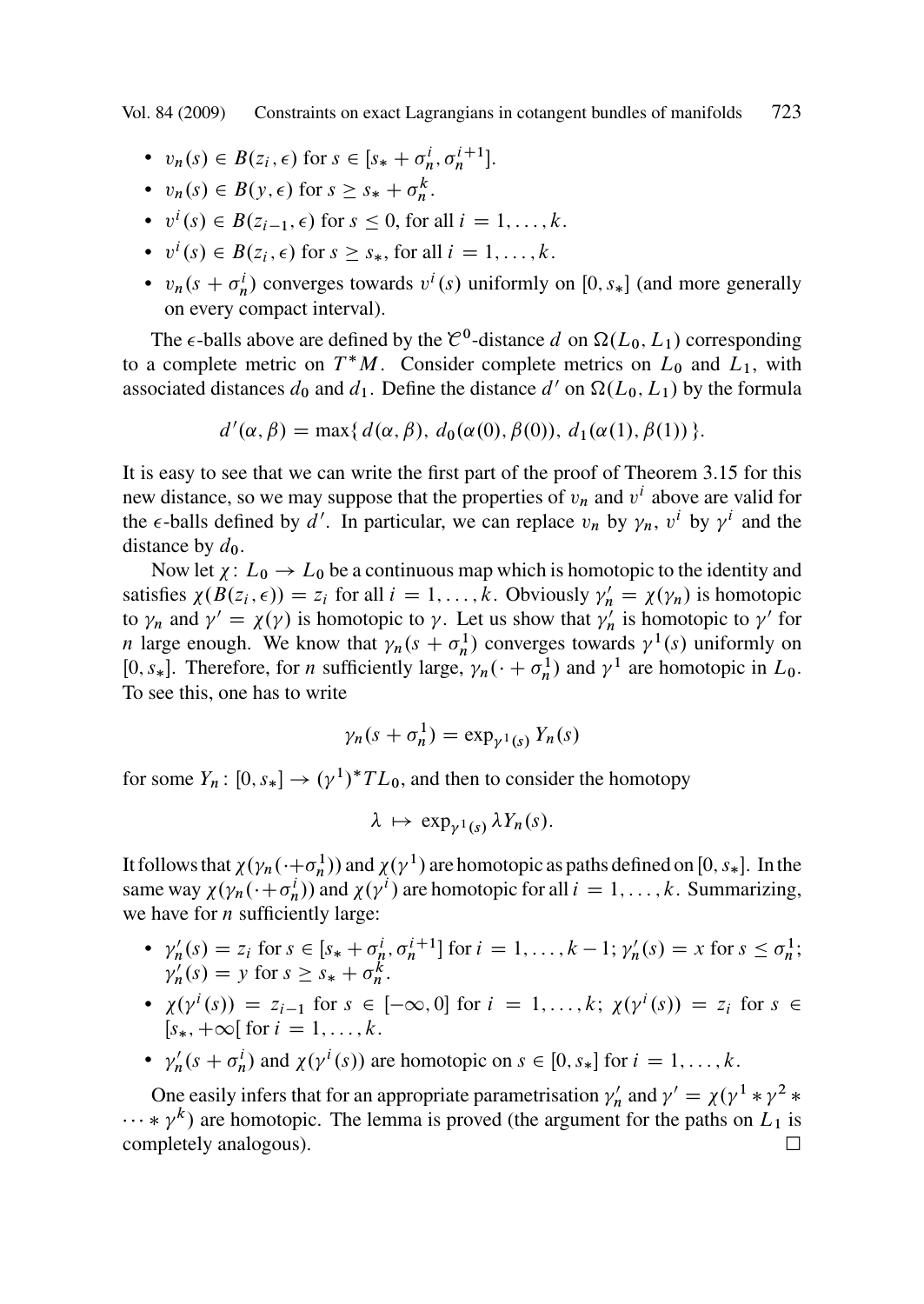Now we are able to finish the proof of Theorem 3.15. In [25], C. Viterbo proved the following

**Theorem 3.17.** Let  $v, w \in M(x, y)$ . Consider the paths  $\gamma_i^v : [-\infty, +\infty] \to L_i$  and  $w^w : [-\infty, +\infty] \to L_i$  defined by the restrictions of v and w to  $\mathbb{R} \times \{i\}$  for  $i = 0, 1$ .  $\gamma_i^w$ :  $[-\infty, +\infty] \to L_i$  *defined by the restrictions of* v *and* w *to*  $\mathbb{R} \times \{i\}$ *, for*  $i = 0, 1$ *.*<br>Then *Then*

$$
\mu(w) - \mu(v) = \mu_{L_1}(\gamma_1^w * (\gamma_1^v)^{-1}) - \mu_{L_0}(\gamma_0^w * (\gamma_0^v)^{-1}),
$$

where  $\mu_{L_i}$  is the Maslov class of the Lagrangian manifold  $L_i$  for  $i = 0, 1$ .

We apply the previous statement to the strips  $v_n$  and  $v^1 \# \cdots \# v^k$ . The Maslov– Viterbo index of the latter is obviously  $\sum_i \mu(v^i)$ . Then, by Lemma 3.16, the loops in the right term of the relation above are null homotopic for  $n$  sufficiently large, so this term actually vanishes for large  $n$ . Therefore

$$
\mu_0 = \sum_{i=1}^k \mu(v^i),
$$

and the proof of the theorem is finished.

**3.5. The differential of the Floer complex.** Let  $x, y \in L_0 \cap L_1$ . We define an "incidence number"  $[x, y]$  like in Novikov theory (Section 2.2). We proceed as follows. Denote by  $\mathcal{L}^0(x, y)$  the zero-dimensional component of  $\mathcal{L}(x, y) =$  $\mathcal{M}^*(x, y)/\mathbb{R}$ . For any  $z \in L_0 \cap L_1$  fix a lift  $\overline{z} \in T^*M$ . For  $g \in \pi_1(M)$ , consider the subset  $\mathcal{P}^0(x, y) \subset \mathcal{P}^0(x, y)$  of trajectories which lift to  $\mathcal{P}(\sigma \overline{y}, \overline{y})$ . We need the the subset  $\mathcal{L}_g^0(x, y) \subset \mathcal{L}^0(x, y)$  of trajectories which lift to  $\mathcal{L}(g\bar{x}, \bar{y})$ . We need the following following

**Lemma 3.18.** *Under the assumptions of Theorem 3.12, for any*  $x, y \in L_0 \cap L_1$  *and*  $g \in \pi_1(M)$  the set  $\mathcal{L}^0_g(x, y)$  is [finite.](#page-15-0)<br>If  $g \in \mathbb{Z}/2\mathbb{Z}$  denotes its parity.

*If*  $n_g \in \mathbb{Z}/2\mathbb{Z}$  *denotes its parity, then the sum*  $\sum n_g g$  *belongs to the Novikov ring*  $\Lambda_{-u}$ .

*Proof.* The elements of  $\mathcal{L}_{g}^{0}(x, y)$  are classes of solutions v which belong to the 1-dimensional component of  $\mathcal{M}^*(x, y)$ . Moreover these solutions have the same energy:

$$
E(v) = \mathcal{A}(\bar{x}) - \mathcal{A}(\bar{y}) - u(g).
$$

We can therefore apply Theorem 3.15. Since all the manifolds  $\mathcal{M}^*(x, y)$  have dimensions greater than one (because of the free action of  $\mathbb{R}$ ), a sequence of solutions  $v_n$ of Maslov index  $\mu = 1$  cannot converge towards a broken orbit. Therefore, it admits a subsequence which converges in the sense of Theorem 3.15 towards a solution in  $\mathcal{M}^*(x, y)$ . This means that  $\mathcal{L}^0_g(x, y)$  is compact, therefore it has a finite number of elements.

 $\Box$ 

<span id="page-19-0"></span>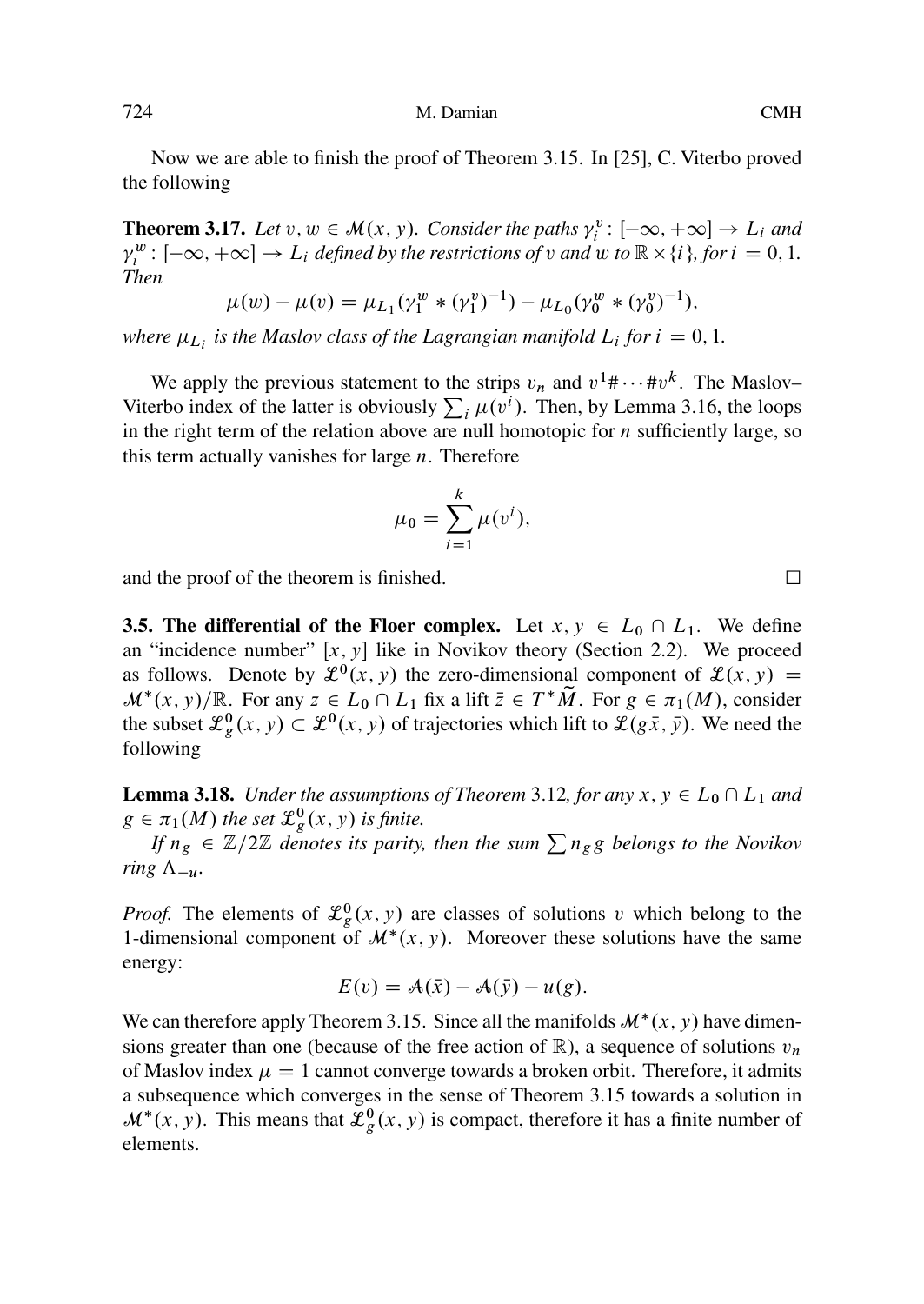<span id="page-20-0"></span>Let us now prove that  $\sum n_g g \in \Lambda_{-u}$  $\sum n_g g \in \Lambda_{-u}$  $\sum n_g g \in \Lambda_{-u}$ . Let  $C < 0$ . Our claim is proved if we show that the set  $\bigcup_{u(g) \ge C} \mathcal{L}_{g}^0(x, y)$  has finite cardinality. It suffices to show t[hat it i](#page-15-0)s compact. A sequence  $(u)$  in this space lift compact. A sequence  $(\overline{w}_n)$  in this space lifts to a sequence  $(v_n)$  in an 1-dimensional component of  $\mathcal{M}^*(g\bar{x}, \bar{y})$ . If  $u(g) \geq C$ , then the energy of the solutions v above satisfy satisfy

$$
E(v_n) \leq \mathcal{A}(\bar{x}) - \mathcal{A}(\bar{y}) - C.
$$

The sequence  $(w_n)$  is therefore contained in  $\mathcal{M}_A^*(x, y)$  where  $A > 0$  is given by the right term above. As above, none of its subsequences converges towards a splitting orbit. Therefore, by Theorem 3.15,  $(v_n)$  admits a subsequence which is convergent in the considered 1-dimensional component of  $\mathcal{M}_{A}^{*}(x, y)$  (in the sense of Theorem 3.15), which means that a subsequence of  $(w_n)$  converges in  $\mathcal{L}^0(x, y)$ . Moreover, the relation between energies in Theorem 3.15 shows that the limit lies in  $\bigcup_{u(g)\geq C} \mathcal{L}_g^0(x, y)$ .<br>This space is therefore compact and zero dimensional, i.e. of finite cardinality. This space is therefore compact and zero dimensional, i.e. of finite cardinality.

We define

$$
[x, y] = \sum_{g \in \pi_1(M)} n_g(x, y)g,
$$

where  $n_g(x, y) = #\mathcal{L}_g^0(x, y)$  as above. Then, we consider the complex

$$
C_{\bullet}(L_0,L_1,J_t)=\Lambda_{-u}\,\langle L_0\cap L_1\rangle,
$$

with differential

$$
\partial x = \sum_{y \in L_0 \cap L_1} [x, y] y = \sum_{\substack{g \in \pi_1(M) \\ y \in L_0 \cap L_1}} n_g(x, y) g y.
$$

To show the relation  $\partial^2 = 0$  we have to prove that for each  $g \in \pi_1(M)$  and  $x, z \in L_0 \cap L_1$  we have

$$
\sum_{\substack{y \in L_0 \cap L_1, \\ g', g'' \in \pi_1(M) \\ g''g' = g}} n_{g'}(x, y) n_{g''}(y, z) = 0.
$$

This is a straightforward consequence of

**Lemma 3.19.** Let  $\mathcal{L}_{g}^{1}(x, z)$  be the 1-dimensional component of  $\mathcal{L}_{g}(x, z)$ . Denote by  $\bar{\mathcal{L}}_g^1(x, z)$  the union

$$
\mathcal{L}_g^1(x, z) \cup \bigcup_{\substack{y \in L_0 \cap L_1 \\ g''g' = g}} \mathcal{L}_{g'}^0(x, y) \times \mathcal{L}_{g''}^0(y, z),
$$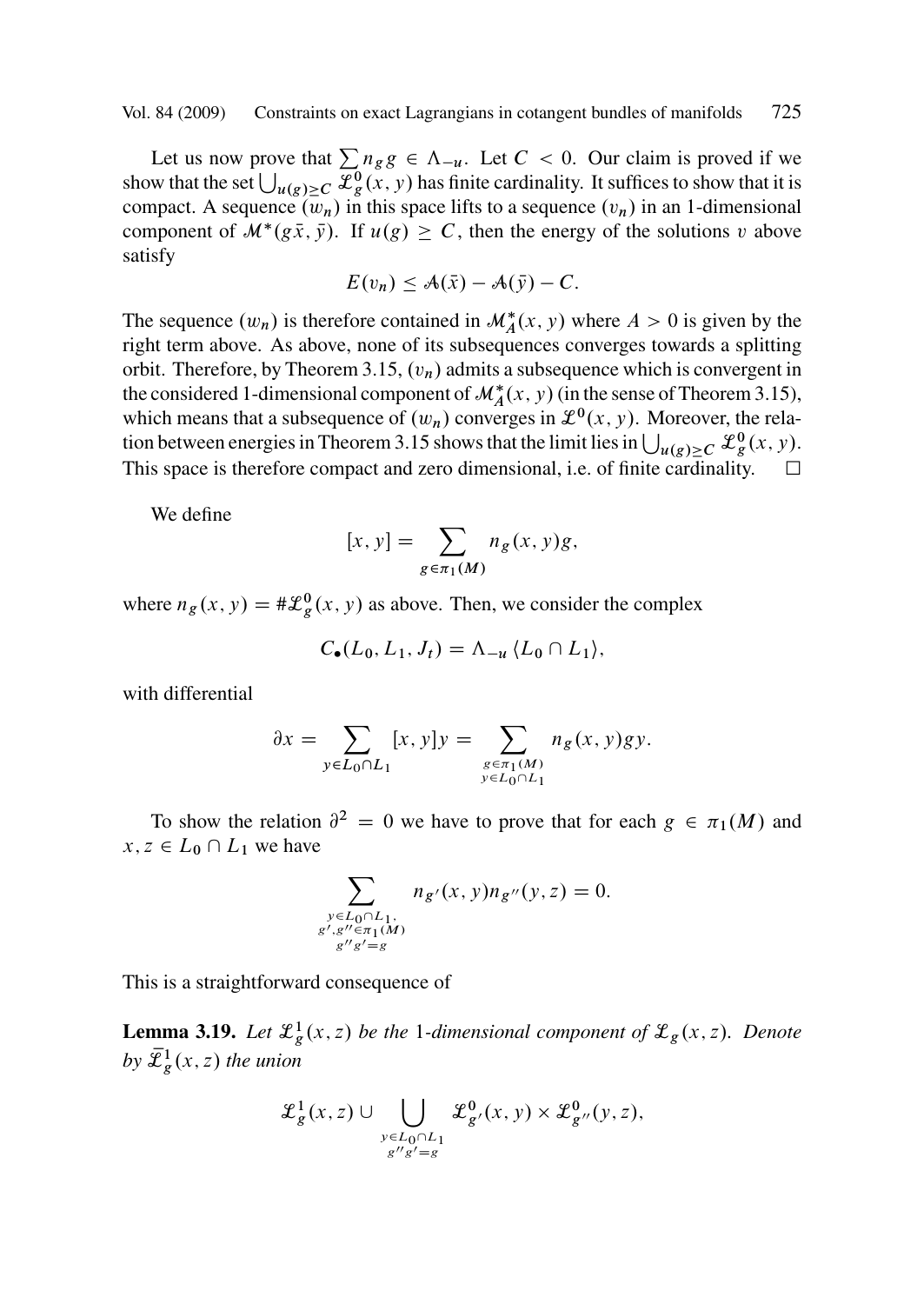<span id="page-21-0"></span>*endowed with the topology given by the convergence towards broken orbits [which](#page-15-0) was defined in Theorem* 3.15*.*

*Then*  $\mathcal{L}_{g}^{1}(x, z)$  *is a compact* 1-dimensional manifold whose boundary is

$$
\bigcup_{\substack{y \in L_0 \cap L_1 \\ g''g' = g}} \mathcal{L}_{g'}^0(x, y) \times \mathcal{L}_{g''}^0(y, z).
$$

*Sketch of the proof.* To prove the compactness, let  $(w_n)$  be a sequence in  $\mathcal{L}_g^1(x, z)$ . It admits a lift  $(v_n) \in M^*(x, z)$  such that  $\mu(v_n) = 2$ . By applying Theorem 3.15 we find that modulo the choice of a subsequence  $(v_n)$  converges either towards a w[e](#page-40-0) find that modulo the [c](#page-40-0)hoice of a subsequence  $(v_n)$  converges either towards a limit  $v^0 \in M^*(x, z)$  $v^0 \in M^*(x, z)$  or towards a broken orbit  $(v^1, v^2) \in M^*(x, y) \times M^*(y, z)$  for some  $y \in I \circ \bigcap I$ . For  $i = 0, 1, 2$  we denote by  $w^i$  the projections of  $y^i$  on the some  $y \in L_0 \cap L_1$ . For  $i = 0, 1, 2$  we denote by  $w^i$  the projections of  $v^i$  on the correspondent trajectory spaces  $\mathcal{L}$ . In the first case, we infer using also Lemma 3.16 that (modulo the choice of a subsequence)  $(w^n)$  converges towards  $w^0 \in \mathcal{L}_g^1(x, z)$ .<br>In the last case we obtain using again Lemma 3.16 that  $(w_1)$  converges towards In the last case we obtain using again Lemma 3.16 that  $(w_n)$  converges towards  $(w^{1}, w^{2}) \in \mathcal{L}_{g}^{0}(x, y) \times \mathcal{L}_{g}^{0}(y, z)$  where  $g', g'' \in \pi_{1}(M)$  satisfy  $g''g' = g$ .<br>Comments statisfy with  $(w^{1}, w^{2}) \in \mathcal{L}_{g}^{0}(x, y) \times \mathcal{L}_{g}^{0}(y, z)$  and we were

Con[vers](#page-11-0)ely, starting with  $(w^1, w^2) \in \mathcal{L}_{g'}^0(x, y) \times \mathcal{L}_{g''}^0(y, z)$  one may use the usual gluing argument [5] to get a parametrisation  $\Psi : [0,1] \rightarrow \mathcal{L}^1(x,z)$  which satisfies  $\lim_{\rho \to 1} \Psi(\rho) = (w^1, w^2)$ . Using Lemma 3.16 we obtain that the image of  $\Psi$  is contained in the component  $\mathcal{L}^1$ ,  $f(x, z) = \mathcal{L}^1(x, z)$ .  $\Psi$  is contained in the component  $\mathcal{L}^1_{g''g'}(x, z) = \mathcal{L}^1_g(x, z)$ .

**Remark 3.20.** In a similar manner one can define a complex  $C_{\bullet}(L, L)$  which is spanned by the zeroes of the 1-form  $\hat{v}$ , i.e. the trajectories of the flow of  $X_t$  starting in L for  $t = 0$  and ending in L for  $t = 1$ . To define the differential one has to use the solution spaces  $\mathcal{M}(x, y)$  defined by  $(**)$  in Section 3.3. Recall that in the relation in Lemma 3.8 written for A one has to change  $-u$  in u. This means that the complex  $C_{\bullet}(L, L)$  is defined over the Novikov ring  $\Lambda_u$ . We will denote it by  $C_{\bullet}(L, \phi_t, J_t)$ to emphasize its dependence on the symplectic isotopy and on the almost complex structure. Using the correspondence from Remark 3.11 one easily infers that the  $\Lambda_u$ -complexes  $C_{\bullet}(L, \phi_t, \hat{J}_t)$  and  $C_{\bullet}(L_0, \phi_1^{-1}(L_0), J_t)$  are actually isomorphic.

In the next section we will only consider the complex  $C_{\bullet}(L, L) = C_{\bullet}(L, \phi_t, J_t)$ .

**3.6. Hamiltonian invariance.** We denote by  $H_*(L, \phi_t, J_t)$  the homology of  $C(L, \phi, J_t)$ . Recall that the symplectic isotomy  $(\phi_t)$  is symposed to be defined by  $C_{\bullet}(L, \phi_t, J_t)$ . Recall that the symplectic isotopy  $(\phi_t)$  is supposed to be defined by  $\alpha + dH_t$ , with  $\alpha$  closed 1-form on M and H compactly supported on  $T^*M \times [0, 1]$ .<br>We want to show that this homology does not depend on a generic choice of the We want to show that this homology does not depend on a generic choice of the couple  $(J_t, H_t)$  which means that it only depends on L and on the cohomology class  $[\alpha]$  (see the analogous result for periodic orbits in [14], Theorem 4.3):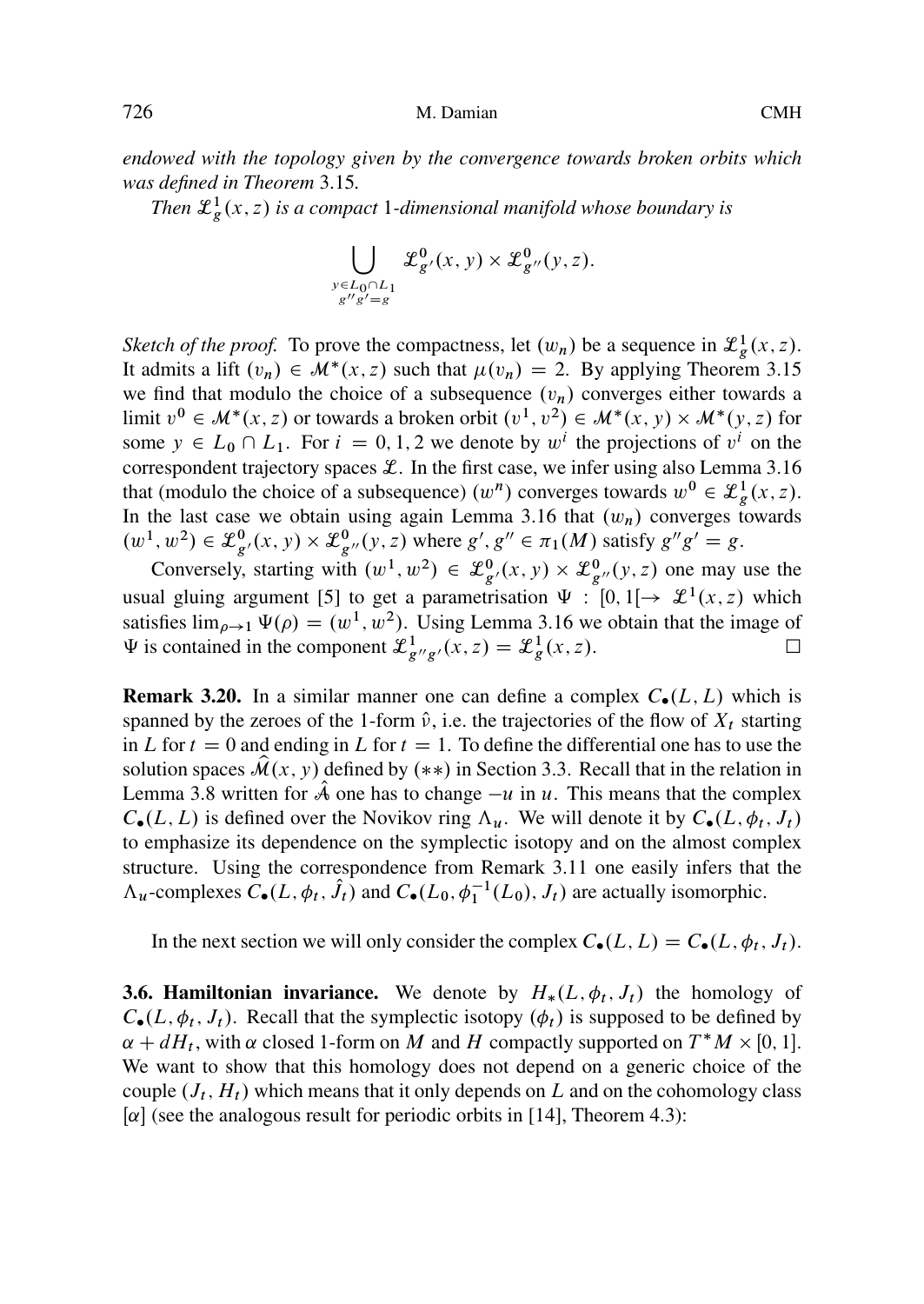**Theorem 3.21.** For generic pairs  $(H_t, J_t)$ ,  $(H'_t, J'_t)$  there is an isomorphism

$$
\Psi\colon H_*(L,\phi_t^{\alpha+dH_t},J_t)\to H_*(L,\phi_t^{\alpha+dH'_t},J'_t).
$$

*Proof.* The proof is similar to the one in [14], following the standard arguments in [4] and [11]. We consider a family of functions  $H_{s,t} : T^*M \to \mathbb{R}$  and a family of compatible complex structures  $I_{s}$ , which depends moothly on  $(s, t) \in \mathbb{R}^2$  and which compatible complex structures  $J_{s,t}$  which depend smoothly on  $(s, t) \in \mathbb{R}^2$  and which satisfy  $(H_{s,t}, J_{s,t}) = (H_t, J_t)$  for  $s < -R$  $s < -R$  and  $(H_{s,t}, J_{s,t}) = (H'_t, J'_t)$  for  $s > R$ ,<br>where  $R > 0$  is fixed. In order to define W we consider the space  $M_{t,t}$ ,  $I_t$ where  $R>0$  is fixed. In order to define  $\Psi$  we consider the space  $\mathcal{M}_{H_{s,t},J_{s,t}}(L)$ defined by

$$
\left\{v:\mathbb{R}\times[0,1]\to T^*M\mid\left|\begin{array}{c}\frac{\partial v}{\partial s}+J_t(\frac{\partial v}{\partial t}-X^{\alpha+dH_{s,t}}_{s,t})=0,\\v(s,i)\in L\text{ for }i=1,2,\ s\in\mathbb{R},\end{array}\right|E(v)<+\infty\right\}.
$$

The restrictions of an element v of  $\mathcal{M}_{H_{s,t},J_{s,t}}(L)$  to  $s < -R$  resp. to  $s > R$  are solutions of  $(**)$  corresponding to the couples  $(H_t, J_t)$  resp.  $(H'_t, J'_t)$ . One can<br>then infer the analogue of Theorem 3.10, namely the fact that any such y converges then infer the analogue of Theorem 3.10, namely the fact that any such  $v$  conv[erges](#page-14-0) towards a zero x of the action 1-form  $\hat{v}$  when s tends to  $-\infty$  and towards a zero y of the action 1-form  $\hat{v}'$  (corresponding to the Hamiltonian  $H'_l$ ) when s tends to  $+\infty$ .<br>Therefore  $M_{II}$ ,  $I_l$  (I) is the union of the spaces  $M_{II}$ ,  $I_l$  (x, y) given by Therefore  $\mathcal{M}_{H_{s,t},J_{s,t}}(L)$  is the union of the spaces  $\mathcal{M}_{H_{s,t},J_{s,t}}(x, y)$  given by

$$
\left\{v: \mathbb{R} \times [0,1] \to T^*M \; \middle| \; \begin{array}{l} \frac{\partial v}{\partial s} + J_t(\frac{\partial v}{\partial t} - X^{\alpha + dH_{s,t}}) = 0, \\ v(s,i) \in L \; \text{for} \; i = 1,2, \; s \in \mathbb{R}, \\ \lim_{s \to -\infty} v(s,t) = x(t), \; \lim_{s \to +\infty} v(s,t) = y(t) \end{array} \right\}.
$$

Here x, y are zeroes of the action 1-forms  $\hat{v}$  resp.  $\hat{v}'$ . The analogue of Theorem 3.12<br>is valid: For a generic choice of the couple  $(H_1, I_2)$  the spaces  $M_{II}$ ,  $f(x, y)$ is valid: For a generic choice of the couple  $(H_{s,t}, J_{s,t})$  the spaces  $\mathcal{M}_{H_{s,t}, J_{s,t}}(x, y)$ are manifolds of local dimension at v equal to the Maslov–Viterbo index  $\mu(v)$ . We will define a morphism of  $\Lambda_u$ - complexes

$$
\Psi_{\bullet}: C_{\bullet}(L, \phi_t^{\alpha + dH_t}, J_t) \to C_{\bullet}(L, \phi_t^{\alpha + dH'_t}, J'_t).
$$

On the prescribed generators of  $C_{\bullet}(L, \phi_t^{\alpha+dH_t}, J_t)$  it is given by the formula

$$
\Psi_{\bullet}(x) = \sum_{g \in \pi_1(M), y} m_g(x, y) gy,
$$

where  $m_g(x, y) \in \mathbb{Z}/2\mathbb{Z}$  will be defined below. For this purpose we have to consider the zero-dimensional components  $\mathcal{M}_{B,s,t}^0$ ,  $J_{s,t}$   $(x, y)$ . To count the elements of  $\mathcal{M}^0$ <br>we need a compostness result analogous to Theorem 3.15. We obtain indeed as in we need a compactness result analogous to Theorem 3.15. We obtain indeed as in Theorem 3.15 that any sequence  $(v_n)$  in

$$
M_{H_{s,t},J_{s,t}}(x, y; A) = \{v \in M_{H_{s,t},J_{s,t}}(x, y) \mid E(v) \leq A\}
$$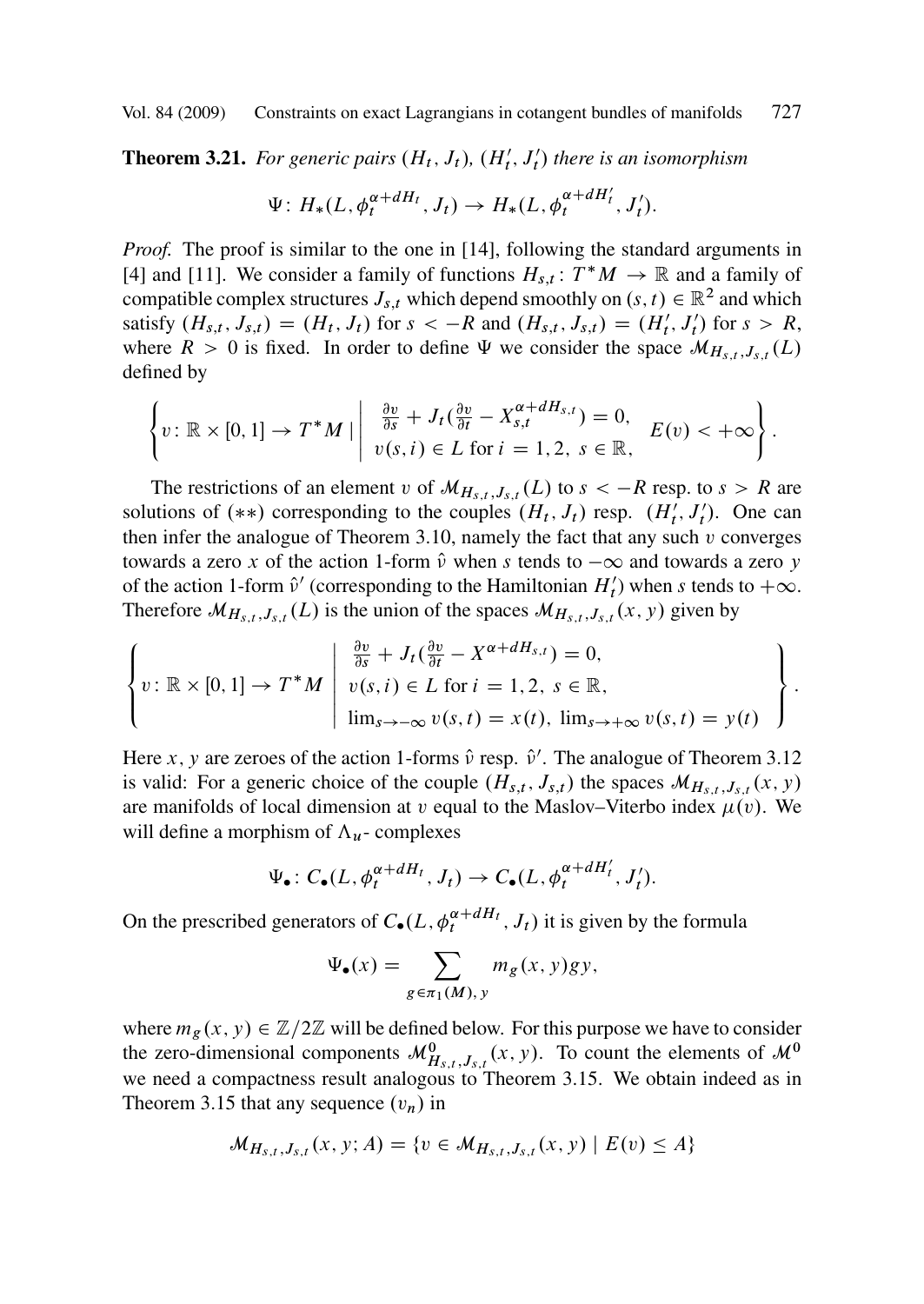<span id="page-23-0"></span>has a subsequence which converges towards a broken orbit  $(v^1, v^2, \ldots, v^k)$ . Actually, if the homotopy  $(H_{s,t}, J_{s,t})_s$  is not trivial, only precisely one  $v^i$  in the limit belongs to  $M_{H_s,t}, J_{s,t}(L)$ ; the preceding orbits  $v^1, \ldots, v^{i-1}$  are in  $M_{H_t}, J_t(L)$  and the last ones  $v^{i+1}, \ldots, v^k$  are in  $\mathcal{M}_{H'_i, J'_i}(L)$ . More precisely, for  $j = 1, \ldots, k, v^j$  is the limit of  $v_n(\cdot + \sigma_n^j, \cdot)$  where  $\sigma_n^i = 0$  and the sequences  $(\sigma_n^j)$  tend to  $-\infty$  for  $j < i$ , resp. to  $+\infty$  for  $j > i$ . (Too see this one has just to pass to the limit in the Eloer equation  $+\infty$  for  $j > i$ . (Too see this one has just to pass to the limit in the Floer equation which defines  $\mathcal{M}_{H_s,t}$ ,  $J_{s,t}$  (L).) The energy and the Maslov index of the limit satisfy the same relations as in Theorem 3.15.

As a consequence, we have

**Lemma 3.22.** *For any*  $A > 0$  *the set*  $\mathcal{M}_{H_{s,t},J_{s,t}}^0(x, y; A)$  *is finite.* 

*Proof.* Any sequence  $(v_n) \in \mathcal{M}_{H_{s,t},J_{s,t}}^0(x, y; A)$  has a subsequence which converges towards a broken orbit  $(v^1, \ldots, v^k)$  as above. It follows that  $k = 0$ , since nonconstant orbits in  $\mathcal{M}_{H_t, J_t}(L)$  and in  $\mathcal{M}_{H'_t, J'_t}(L)$  have non zero Maslov–Viterbo in-<br>diese. Therefore the grasse  $\mathcal{M}_t$  .  $\mathcal{M}_{H'_t, J'_t}(L)$  is aggregated aggregating and dices. Therefore the space  $\mathcal{M}_{H_{s,t},J_{s,t}}^0(x, y; A)$  is compa[ct and](#page-21-0) zero-dimensional, so it is finite it is finite.  $\Box$  $\Box$ 

As in the preceding subsection, fix a lift  $\bar{x}$  in  $T^*M$  of every zero x of the action<br>orm  $\hat{y}$  and a lift  $\bar{y}$  in  $T^*\tilde{M}$  for every zero x of  $\hat{y}'$ . Consider for  $g \in \pi_2(M)$  and 1-form  $\hat{v}$  and a lift  $\bar{y}$  in  $T^*M$  for every zero y of  $\hat{v}'$ . Consider for  $g \in \pi_1(M)$  and any two zeroes x, y of  $\hat{v}$  resp.  $\hat{v}'$  the space any two zeroes x, y of  $\hat{v}$  resp.  $\hat{v}'$  the space

$$
\mathcal{M}_{g,s}(x,y)\subset \mathcal{M}_{H_{s,t},J_{s,t}}(x,y),
$$

consisting of the orbits which lift to  $T^*M$  starting from  $g\bar{x}$  and ending at  $\bar{y}$ . The following proposition is crucial for the proof of Theorem 3.21 following proposition is crucial for the proof of Theorem 3.21

**Proposition 3.23.** *The space*  $\mathcal{M}_{g,s}(x, y)$  *is contained in*  $\mathcal{M}_{H_{s,t},J_{s,t}}(x, y; A)$  *for some*  $A>0$ .

*Proof.* We adapt the standard argument of [5] as in [14] (see also [4], [11]). Let  $v \in \mathcal{M}_{g,s}(x, y)$ . We find an upper bound for  $E(v)$ . Note that in the inequalities below (and actually in the definition of the energy) the norm is defined by the compatible metric  $\omega_M(\cdot, J_{s,t}(\cdot))$  (it therefore depends on  $(s, t)$ ):

$$
E(v) = \int_{\mathbb{R}\times[0,1]} \left\| \frac{\partial v}{\partial s} \right\| ds dt = \int_{\mathbb{R}\times[0,1]} \omega_M \left( \frac{\partial v}{\partial s}, J_{s,t} \frac{\partial v}{\partial s} \right) ds dt
$$
  
= 
$$
\int_{\mathbb{R}\times[0,1]} \omega_M \left( \frac{\partial v}{\partial s}, \frac{\partial v}{\partial t} - X^{\alpha} - X^{dH_{s,t}} \right) ds dt
$$
  
= 
$$
\int_{v} \omega_M - \int_{\mathbb{R}\times[0,1]} (\alpha + dH_{s,t}) \left( \frac{\partial v}{\partial s} \right) ds dt
$$
 (2)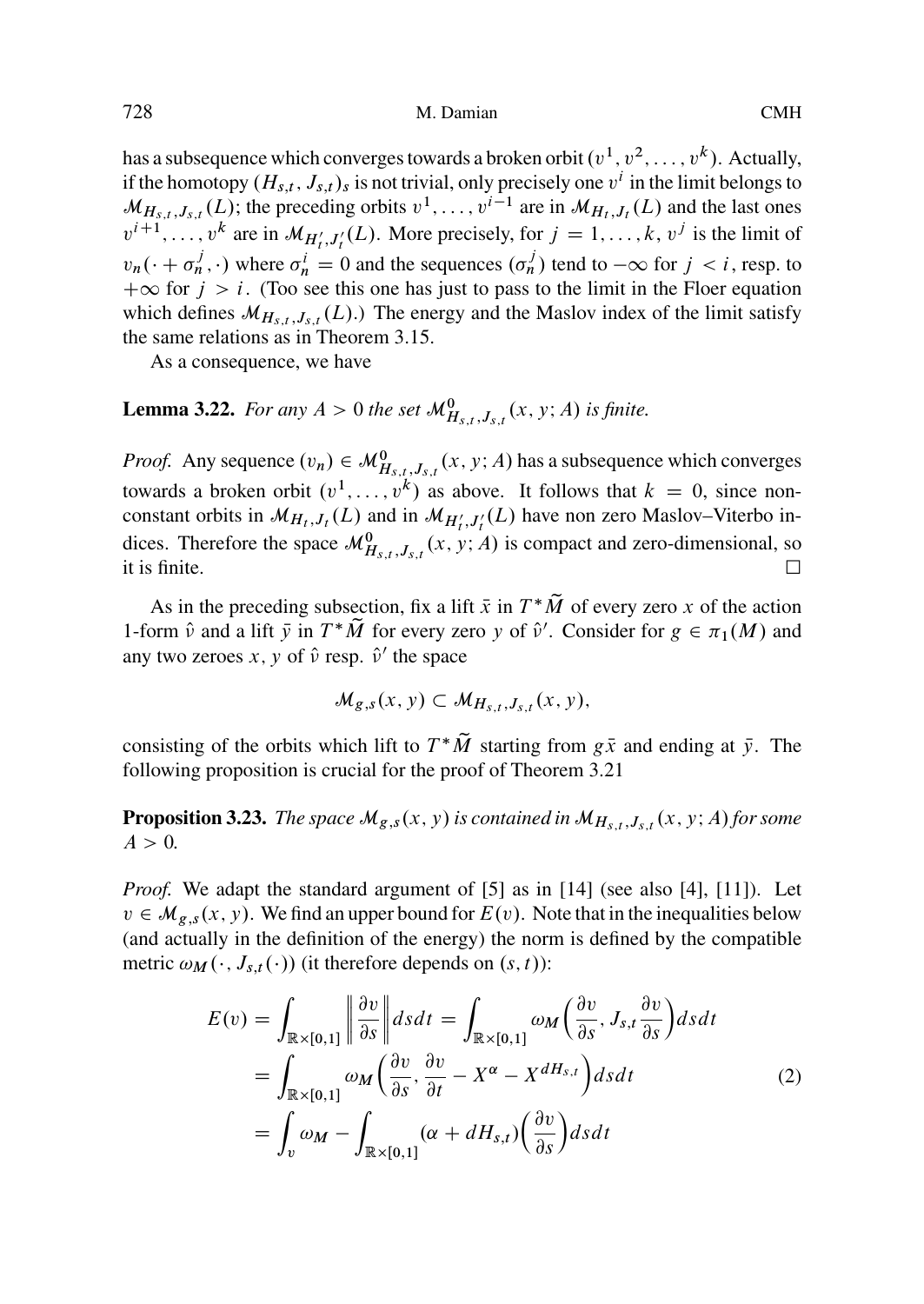We see  $v: [-\infty, +\infty] \times [0, 1]$  as a path in  $\Omega(L, L)$  between x [and](#page-11-0) y. Fix  $z_0 \in$  $\Omega(L, L)$  and let w be a fixed path in  $\Omega(L, L)$  which joins y and  $z_0$ . Denote by  $v \# w$ the concatenation of v and w. The path w lifts to a path in  $T^*M$  joining  $\bar{y}$  and  $\bar{z}_0$ .<br>Denote by  $\hat{A}$  and  $\hat{A}'$  the primitives of  $(\pi^{\Omega})^*$  v resp. of  $(\pi^{\Omega})^*$  which vanish in  $\bar{z}_0$ . Denote by  $\hat{\mathcal{A}}$  and  $\hat{\mathcal{A}}'$  the primitives of  $(\pi^{\Omega})^* \nu$  resp. of  $(\pi^{\Omega})^* \nu'$  which vanish in  $\bar{z}_0$ .<br>We have We have

$$
\int_{v\#w} \hat{v} - \int_{w} \hat{v}' = (\hat{A}(\bar{z}_0) - \hat{A}(g\bar{x})) - (\hat{A}'(\bar{z}_0) - \hat{A}'(\bar{y})) = -\hat{A}(g\bar{x}) + \hat{A}'(\bar{y}).
$$
 (3)

On the other hand, as in the computation in the proof of Lemma 3.8 at the end of Section 3.2, we have

$$
\int_{v\#w} \hat{v} - \int_{w} \hat{v}'
$$
\n
$$
= -\int_{v\#w} \omega_{M} + \int_{\mathbb{R}\times[0,1]} (\alpha + dH_{t}) \left(\frac{\partial w}{\partial s}\right) ds dt
$$
\n
$$
+ \int_{\mathbb{R}\times[0,1]} (\alpha + dH_{t}) \left(\frac{\partial v}{\partial s}\right) ds dt + \int_{w} \omega_{M} - \int_{\mathbb{R}\times[0,1]} (\alpha + dH_{t}') \left(\frac{\partial w}{\partial s}\right) ds dt
$$
\n
$$
= -\int_{v} \omega_{M} + \int_{\mathbb{R}\times[0,1]} \frac{\partial}{\partial s} (H_{t}(w) + H_{t}(v) - H_{t}'(w)) ds dt + \int_{\mathbb{R}\times[0,1]} \alpha \left(\frac{\partial v}{\partial s}\right) ds dt
$$
\n
$$
= -\int_{v} \omega_{M} + \int_{[0,1]} H_{t}(z_{0}) - H_{t}(x) - H_{t}'(z_{0}) + H_{t}'(y) dt + \int_{\mathbb{R}\times[0,1]} \alpha \left(\frac{\partial v}{\partial s}\right) ds dt.
$$

Denote by C the term  $\int_{[0,1]} H_t(z_0) - H'_t(z_0) dt$  which does not depend on v. Using (3) we get (3) we get

$$
\hat{\mathcal{A}}(g\bar{x}) - \hat{\mathcal{A}}'(\bar{y})
$$
\n
$$
= -C + \int_{v} \omega_{M} - \int_{\mathbb{R}\times[0,1]} \alpha \left(\frac{\partial v}{\partial s}\right) ds dt - \int_{[0,1]} -H_{t}(x) + H'_{t}(y) dt
$$
\n
$$
= -C + \int_{v} \omega_{M} - \int_{\mathbb{R}\times[0,1]} \alpha \left(\frac{\partial v}{\partial s}\right) ds dt - \int_{\mathbb{R}\times[0,1]} \frac{\partial}{\partial s} H_{s,t}(v) ds dt \qquad (4)
$$
\n
$$
= -C + \int_{v} \omega_{M} - \int_{\mathbb{R}\times[0,1]} (\alpha + dH_{s,t}) \left(\frac{\partial v}{\partial s}\right) ds dt - \int_{\mathbb{R}\times[0,1]} \frac{\partial H}{\partial s}(s, t, v) ds dt
$$
\n
$$
= -C + E(v) - \int_{\mathbb{R}\times[0,1]} \frac{\partial H}{\partial s}(s, t, v) ds dt
$$

by the equality (2).

The equality (4) implies that

$$
E(v) = C + \hat{A}(g\bar{x}) - \hat{A}'(\bar{y}) + \int_{\mathbb{R}\times[0,1]} \frac{\partial H}{\partial s}(s,t,v) ds dt.
$$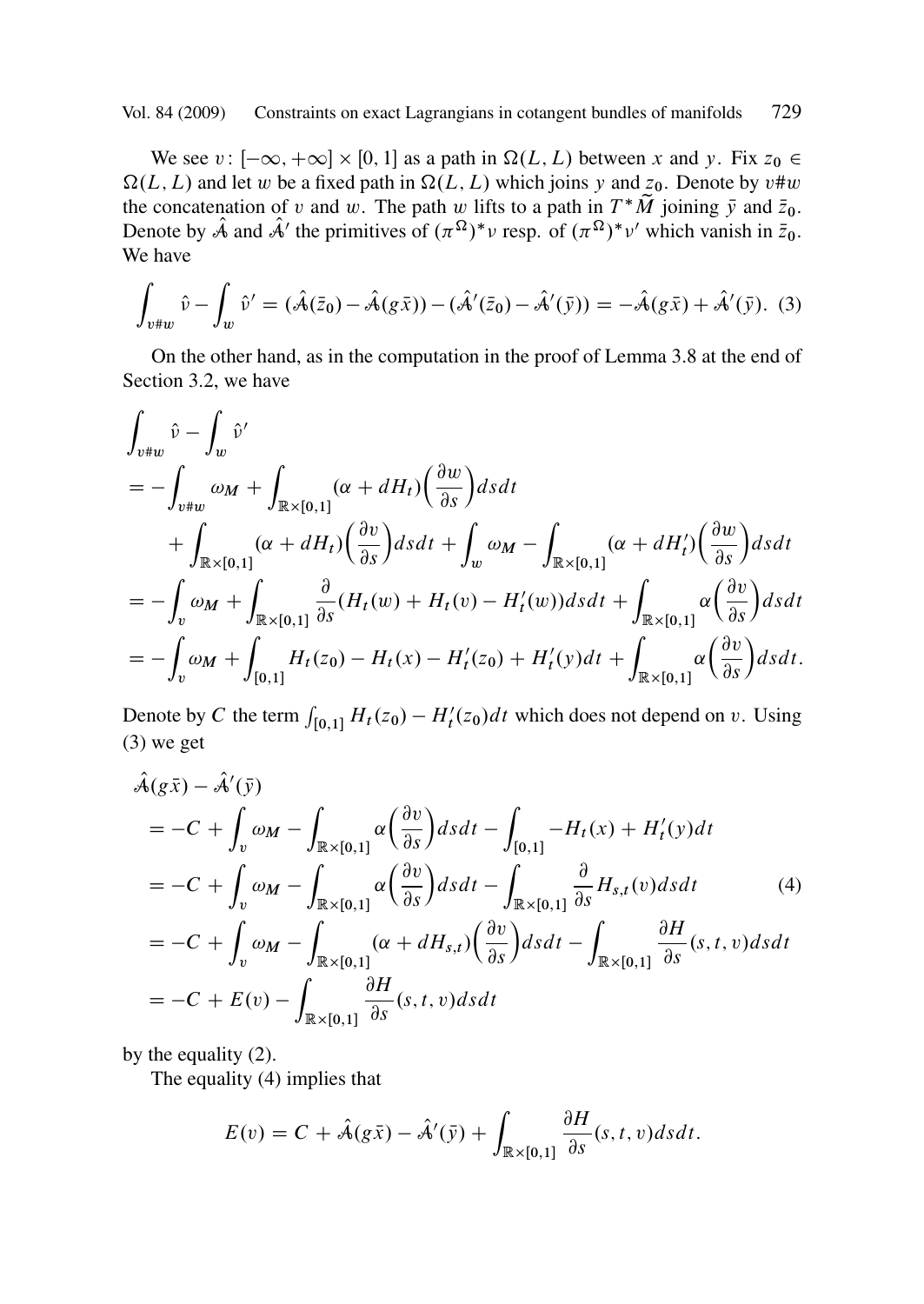Since  $\partial H/\partial s : \mathbb{R} \times [0, 1] \times T^*M \to \mathbb{R}$  has compact support, we infer that

$$
E(v) \leq \hat{\mathcal{A}}(g\bar{x}) - \hat{\mathcal{A}}'(\bar{y}) + K = \hat{\mathcal{A}}(\bar{x}) - \hat{\mathcal{A}}'(\bar{y}) + u(g) + K,\tag{5}
$$

for some K which does not depend on v. It follows that  $\mathcal{M}_{g,s}(x, y)$  is contained in  $\mathcal{M}_{H_{s,t},J_{s,t}}(x, y; A)$  for some  $A>0$ , as required.  $\Box$ 

A straightforward consequence of Proposition 3.23 is that the set

$$
\mathcal{M}_{g,s}^0(x,y) = \mathcal{M}_{g,s}(x,y) \cap \mathcal{M}_{H_{s,t},J_{s,t}}^0(x,y)
$$

has finite cardinality. This enables us to define the morphism

$$
\Psi_{\bullet} \colon C_{\bullet}(L, \phi_t^{\alpha + dH_t}, J_t) \to C_{\bullet}(L, \phi_t^{\alpha + dH'_t}, J'_t)
$$

by the formula

$$
\Psi_{\bullet}(x) = \sum_{g \in \pi_1(M), y} m_g(x, y) gy,
$$

where  $m_g(x, y)$  is the parity of  $\mathcal{M}_{g,s}^0(x, y)$ . Note that by Proposition 3.23 the coefficients  $\sum_{g \in \pi_1(M)} m_g(x, y)$ g belong to  $\Lambda_u$ . Indeed, for [any](#page-15-0)  $B \in \mathbb{R}$ , the inequality (5) above shows that  $\bigcup_{u(g) < B} M_{g,s}^0(x, y)$  is contained in  $M_{H_{s,t},J_{s,t}}^0(x, y; A)$  for some positive constant A, so it is finite

The fact that  $\Psi_{\bullet}$  commutes with the differentials can be proved in the usual way, by studying the compact[ness](#page-21-0) [o](#page-21-0)f the 1-dimensional components of  $\mathcal{M}_{H_s,t}$ ,  $J_{s,t}$   $(x, y)$ like in the proof of Theorem 3.15. (a sequence in this space either admits a convergent subsequence, or converges towards a broken orbit  $(v<sup>1</sup>, v<sup>2</sup>)$ . The proof is similar to Lemma 3.19.

Finally, to show that  $\Psi_{\bullet}$  induces an isomorphism in homology, one again uses the standard method of Floer theory from Theorem [3.15](#page-6-0) (construct a morphism  $\Gamma_{\bullet}: C_{\bullet}(L, \phi_t^{\alpha + dH_t'}$  $\mathcal{L}_t^{a+dH'_t}, J'_t) \to C_{\bullet}(L, \phi_t^{a+dH_t}, J_t)$  and than prove that  $\Psi_{\bullet} \Gamma_{\bullet}$  and  $\Gamma_{\bullet} \Psi_{\bullet}$ <br>is to the identity using a two-parameter homotopy  $H_{\bullet}$ . are homotopic to the identity, using a two-parameter homotopy  $H_{r,s,t}$ ).

The proof of Theorem 3.21 is now finished.

 $\Box$ 

**Remark 3.24.** The complex  $C_{\bullet}(L, \phi_t, J_t)$  defined in the previous subsection is free over the Novikov ring  $\Lambda_{-\nu}$ . As we noted in Remark 3.20 one can infer the existence of a similar complex over  $\Lambda_u$ . We showed above that the homology of these complexes only depends on L and on  $u$ . But the goal of our theorem 3.1 was more general, namely the existence of a complex which is free over  $\Lambda_{p^*u}$  (spanned by the intersection points  $L \cap \phi_t(L)$ . In the next subsection we show how to adapt the previous construction in order to get this conclusion.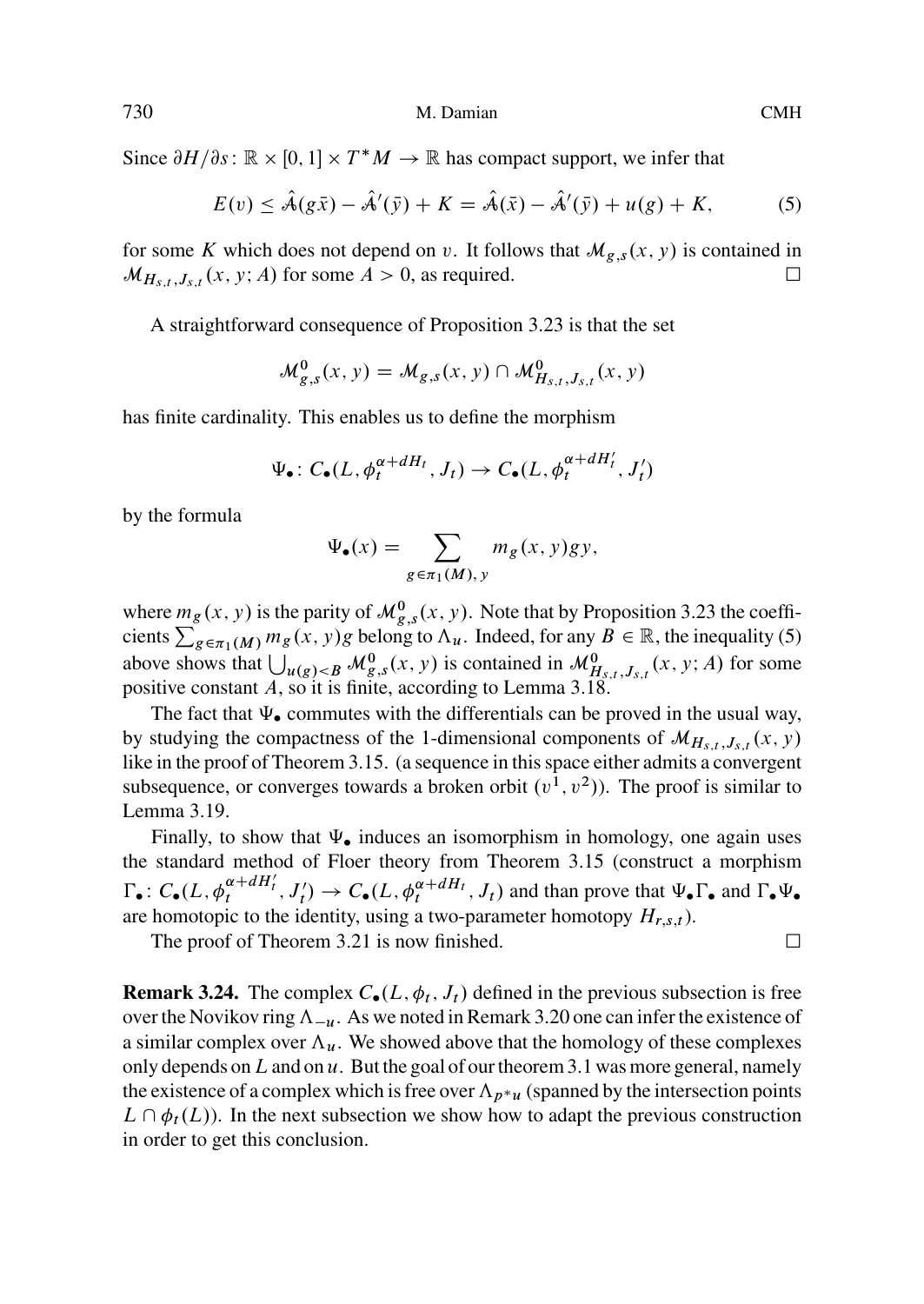<span id="page-26-0"></span>**3.7. The Floer–Novikov complex over**  $\Lambda_{p^*u}$ **.** The idea is the following. Consider the intersection points  $L \cap \phi_1(L)$ , viewed as points in L. For two such points x, y, any holomorphic strip  $v \in \mathcal{M}(x, y)$  defines a path  $\gamma : ]-\infty, +\infty[\rightarrow L$  which joins  $x$  and  $y$ :

$$
\gamma(s)=v(s,0).
$$

Look at the collection of intersection points and take the paths  $\gamma$  as above, defined by the strips v which belong to the one-dimensional component of  $\mathcal{M}(x, y)$  (which corresponds to the zero dimensional component of  $\mathcal{L}(x, y)$ . This collection of points and paths joining them is sufficient to re-construct the complex  $C_{\bullet}(L, \phi_t, J_t)$ : one just has to fix lifts  $\bar{x} \in \bar{L}$  for any point and then lift the lines  $\gamma$  from  $g\bar{x}$  to  $\bar{y}$ . We get thus the same "incidence number" [x, y]  $\in \Lambda_{-\nu}$  as above. Therefore we obtain the same complex.

Now, instead of lifting these lines to the covering space  $\overline{L}$ , we lift them to the universal cover  $\tilde{L}$ . If we start with fixed lifts  $\tilde{x} \in \tilde{L}$  of the intersection points, we get thus a new incidence number  $[x, y]^{\sim}$  which belongs to the Novikov ring  $\Lambda_{-p^*u}$ .<br>This anables us to define the desired complex This enables us to define the desired complex.

This idea can be formalized as follows: Let L be a closed manifold and let  $\mathcal C$ be a finite set of points on L. Consider a (possibly infinite) collection  $\mathcal G$  of paths  $\gamma : [-\infty, +\infty] \to L$  such that  $\gamma(\pm \infty) \in \mathcal{C}$ . Let  $p : \pi_1(L) \to G$  be an epimorphism<br>onto a group G and let  $u : G \to \mathbb{Z}$  be a group morphism. Consider the covering onto a group G and let  $u: G \to \mathbb{Z}$  be a group morphism. Consider the covering space  $L \to L$  associated to  $\text{Ker}(p) \subset \pi_1(L)$ . For any  $x \in \mathcal{C}$  fix a lift  $\bar{x} \in L$ . For  $x, y \in \mathcal{C}$  and  $g \in G$  denote  $\mathcal{L}^0(x, y)$  the set of the paths  $y \in \mathcal{C}$  which have a lift in  $x, y \in \mathcal{C}$ , and  $g \in G$ , denote  $\mathcal{L}_g^0(x, y)$  the set of the paths  $\gamma \in \mathcal{G}$  which have a lift in  $\overline{f}$  which is just  $g \bar{g}$  and  $\overline{g}$ . Denote by A, the Novikov ring  $\mathbb{Z}/2[G]$ . Now we prove  $\overline{L}$  which joins  $g\overline{x}$  and  $\overline{y}$ . Denote by  $\Lambda_u$  the Novikov ring  $\mathbb{Z}/2 [G]_u$ . Now we prove:

#### **Proposition 3.25.** *Suppose that:*

(a) *For any*  $x, y \in \mathcal{C}$  *and*  $g \in G$  *the space*  $\mathcal{L}_{g}^{0}(x, y)$  *is finite and* 

$$
[x, y] = \sum_{g \in G} #_2 \mathcal{L}_g^0(x, y)g \in \Lambda_{-u}.
$$

(b) *The formula*

$$
\partial x = \sum_{y \in \mathcal{C}} [x, y] y
$$

*defines the differential of a*  $\Lambda_{-\nu}$ -free complex  $C_{\bullet}$  *spanned by*  $\mathcal{C}$ *. Note that this is equivalent to the fact that for any*  $x, z \in C$  *and*  $g \in G$  *the space* 

$$
\bigcup_{y \in \mathcal{C}, g''g' = g} \mathcal{L}_{g'}^0(x, y) \times \mathcal{L}_{g''}^0(y, z)
$$

*has an even number of elements.*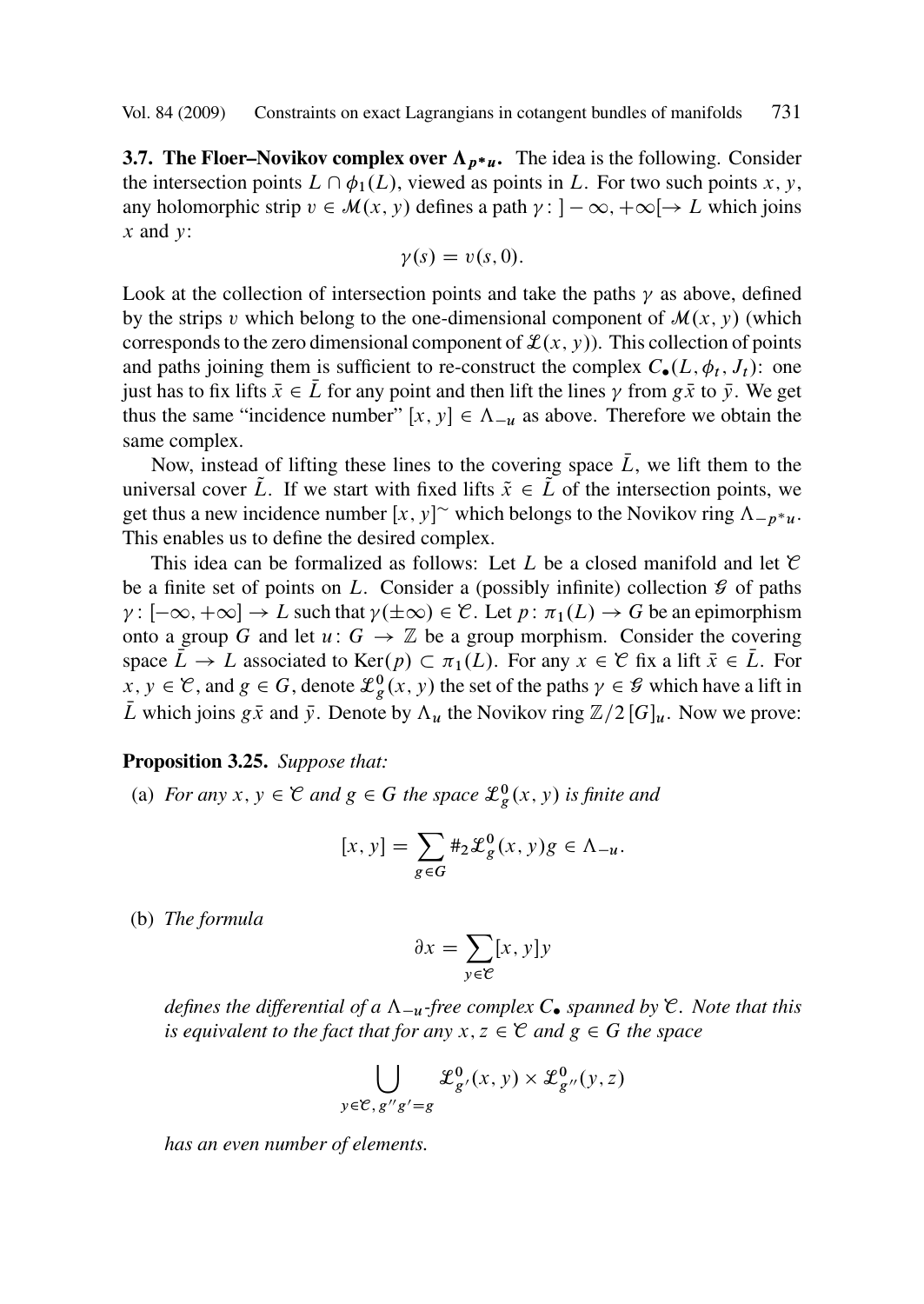(c) The space above is a disjoint union of sets with two elements  $\{(y_1, y_2), (y_1', y_2')\}$ <br>with the property that the paths  $y_1 * y_2$  and  $y'_1 * y'_2$  are homotopic in I with the property that the paths  $\gamma_1 * \gamma_2$  and  $\gamma'_1 * \gamma'_2$  are homotopic in L.

*Then there exists a free*  $\Lambda_{p^*u}$ -complex  $\tilde{C}_{\bullet}$ , spanned by  $\mathcal C$  *such that*  $p: \pi_1(L) \to$ <br>nduces a morphism from  $\tilde{C}_{\bullet}$  to  $C_{\bullet}$  yis the natural ring morphism  $p: \Lambda$ G *induces a morphism from*  $\tilde{C}_{\bullet}$  *to*  $C_{\bullet}$  *via the natural ring morphism*  $p: \Lambda_{-p^*u} \to \Lambda$  $\Lambda_{-u}$ .

*Proof.* Fix lifts  $\tilde{x} \in \tilde{L}$  of the points  $x \in \mathcal{C}$ . For any  $h \in \pi_1(L)$ , denote by  $\tilde{\mathcal{L}}_h^0(x, y)$  the set of nother  $x \in \mathcal{C}$  which lift in  $\tilde{L}$  to note is ining  $h \tilde{z}$  and  $\tilde{z}$ . Then define the set of paths  $\gamma \in \mathcal{G}$  which lift in  $\tilde{L}$  to paths joining  $h\tilde{x}$  and  $\tilde{y}$ . Then define

$$
[x, y] \sim = \sum_{h \in \pi_1(L)} \#_2 \widetilde{\mathcal{L}}_h^0(x, y) h.
$$

Remark that  $[x, y]^\sim$  belongs to  $\Lambda_{-p^*u}$ . Indeed it is obvious that for any  $g \in G$  we have have

$$
\mathcal{L}_g^0(x, y) = \bigcup_{h \in \pi_1(L), \, p(h) = g} \widetilde{\mathcal{L}}_h^0(x, y).
$$

Now define

$$
\partial x = \sum_{y \in \mathcal{C}} [x, y]^\sim y.
$$

Like in the case of the statement (b), the relation  $\partial \circ \partial = 0$  is equivalent to the fact that for any  $x, z \in \mathcal{C}$  and  $h \in \pi_1(L)$  the number of elements of the set

$$
\bigcup_{y \in \mathcal{C}, h''h'=h} \widetilde{\mathcal{L}}_{h'}^0(x, y) \times \widetilde{\mathcal{L}}_{h''}^0(y, z)
$$

is even. Let  $(\gamma_1, \gamma_2)$  be an element of this set. Then the set equality above implies that

$$
(\gamma_1, \gamma_2) \in \bigcup_{y \in \mathcal{C}, g''g' = g} \mathcal{L}_{g'}^0(x, y) \times \mathcal{L}_{g''}^0(y, z),
$$

where  $g = p(h), g' = p(h')$  [an](#page-26-0)d  $g'' = p(h'')$ . Let  $(\gamma'_1, \gamma'_2)$  as in the hypothesis (c).<br>Since  $\gamma_1 * \gamma_2$  and  $\gamma' * \gamma'$  are homotopic, it follows that Since  $\gamma_1 * \gamma_2$  and  $\gamma'_1 * \gamma'_2$  are homotopic, it follows that

$$
\gamma_1' * \gamma_2' \in \bigcup_{y \in \mathcal{C}, h''h'=h} \mathcal{L}_{h'}^0(x, y) \times \mathcal{L}_{h''}^0(y, z).
$$

Therefore, using (c), the latter has an even number of elements. This implies that  $\partial \circ \partial = 0$  and proves the proposition.  $\Box$ 

We apply Proposition 3.25 to  $\mathcal{C} = L \cap \phi_1(L)$  and  $\mathcal{G}$  defined by the paths  $y(s) = v(s, 0)$ , where v are the holomorphic strips belonging to the zero-dimensional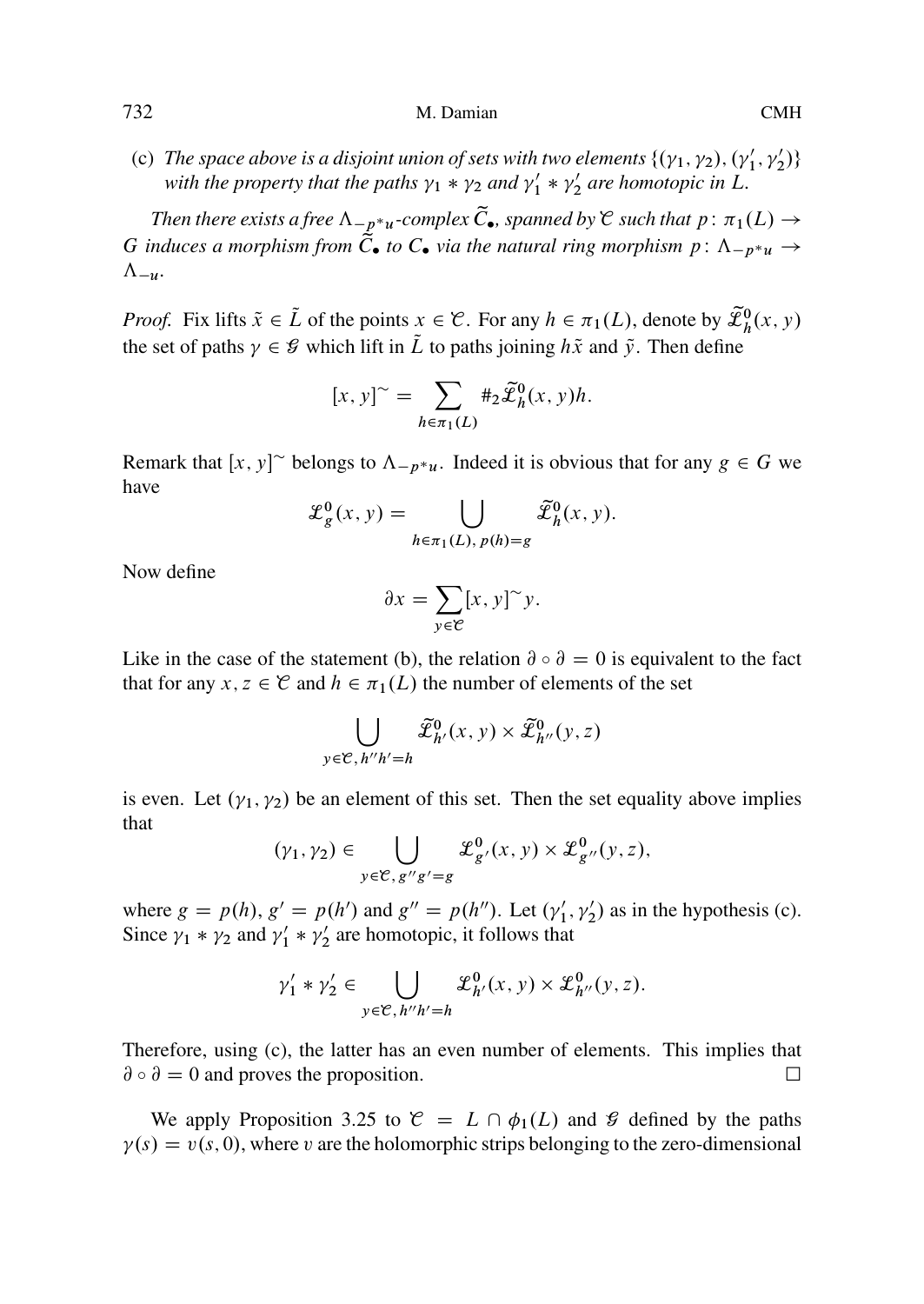<span id="page-28-0"></span>components of the trajectory spaces  $\mathcal{L}(x, y)$ . In order to check the hypothesis (c) of Proposition 3.25 [recal](#page-26-0)l that the space

$$
\bigcup_{y \in \mathcal{C}, g''g'=g} \mathcal{L}_{g'}^0(x, y) \times \mathcal{L}_{g''}^0(y, z),
$$

is th[e](#page-6-0) [bo](#page-6-0)undary of a one-dimensional closed manifold (as was shown in Lemma 3.19), so its elements can be viewed as the disjoined union of the boundaries (consisting of two elements) of the connected components of this manifold. Such a couple  $(\gamma_1, \gamma_2), (\gamma'_1, \gamma'_2)$  has the property that  $\gamma_1 * \gamma_2$  and  $\gamma'_1 * \gamma'_2$  are homotopic in L. This is an immediate consequence of Lemma 3.16. We get thus a free  $\Lambda$   $\rightarrow$  -complex is an immediate consequence of Lemma 3.16. We get thus a free  $\Lambda_{-p^*u}$ -complex, as in Proposition 3.25.

Using the equivalent approach (see Remark 3.20), we obtain a free  $\Lambda_{p^*u}$ -complex  $\tilde{C}_{\bullet}(L, \phi_t, J_t)$  spanned by the interse[ctio](#page-6-0)n points  $L \cap \phi_1(L)$ , as claimed in Theorem 3.1. In order to show that its homology only depends on  $L$  and on  $u$  one has to prove that the morphism of  $\Lambda_u$ -complexes

$$
\Psi_{\bullet} \colon C_{\bullet}(L, \phi_t^{\alpha + dH_t}, J_t) \to C_{\bullet}(L, \phi_t^{\alpha + dH'_t}, J'_t)
$$

defined in the previous subsection lifts to a morphism between the corresponding  $\Lambda_{p^*u}$ -complexes. This is obtained using the same argument as above. We also prove that the lifted morphism yields an isomorphism in homology in an analogous way.

The goal of this section, Theorem 3.1, is now achieved.

# **4. Floer ho[molo](#page-1-0)gy and Novi[kov h](#page-1-0)omology**

Denote by FH $(L, u)$  the homology of the Floer complex  $\widetilde{C}_{\bullet}(L, \phi_t, J_t)$  defined in Section 3.7. Denote by  $H(L, p^*u)$  the Novikov homology of L and of the class  $p^*u$ , where  $p: L \to M$  is the projection on the base space of  $T^*M$ . The aim of this section is to show that section is to show that

**Theorem 4.1.** FH $(L, u)$  is isomorphic to the Novikov homology  $H(L, p^*u)$ .

Theorem 1.1 and Corollary 1.2 will be inferred from this theorem.

**4.1. Proof of Theorem 4.1.** Again, we follow the ideas of [14]. We prove

**Proposition 4.2.** *Let*  $u \in H^1(M)$  *There exists an*  $\epsilon > 0$  *(depending on u*) *such that:* 

(a) *For all*  $|\sigma| < \epsilon$ ,

$$
FH(L, (1 + \sigma)u) \approx FH(L, u).
$$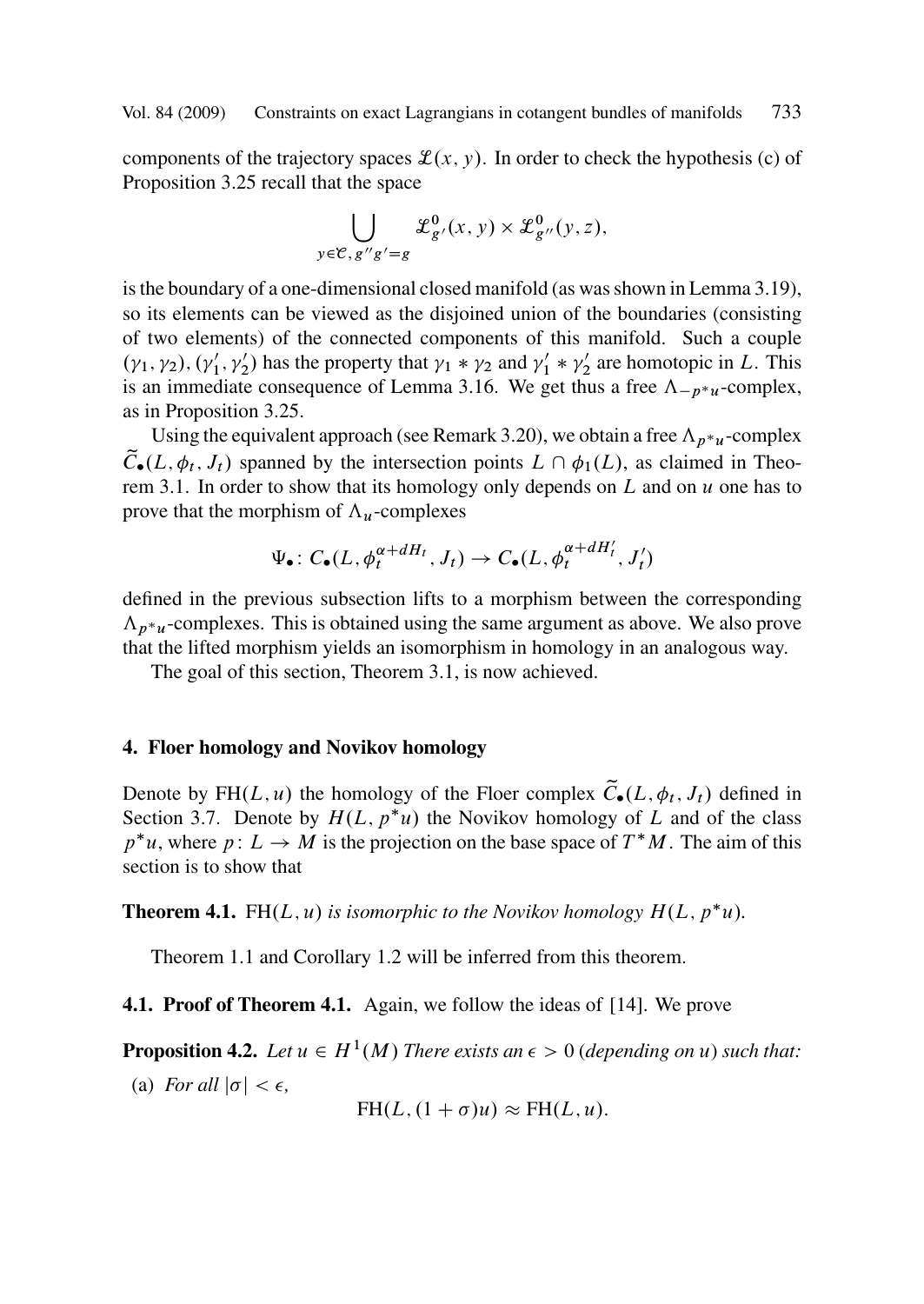(b) FH $(L, \sigma u) \approx H(L, p^*u)$  $(L, \sigma u) \approx H(L, p^*u)$  $(L, \sigma u) \approx H(L, p^*u)$ .

Proposition 4.2 immediately implies Theorem 4.1 since the set

$$
E = \{ \sigma \in ]0, +\infty[| \text{ FH}(L, \sigma u) \approx H_*(L, p^* u) \}
$$

is non empty, open and with open complementary, so it equals  $[0, +\infty[$ .

*Proof of Proposition* 4.2. Consider the  $\Lambda_u$ -complex  $C_{\bullet}(L, \phi_t, J_t)$  defined in Section 3.5 (using Remark 3.20). We showed in Section 3.6 that its homology only depends on L and on u. Denote this homology by  $\overline{FH}(L, u)$ . Also consider the Novikov homology associated to  $p^*u$  and to the covering  $L \to L$  (this covering was<br>defined in Section 3.1 as the pull-back to L of the covering  $T^*\widetilde{M} \to T^*M$ : it condefined in Section 3.1 as the pull-back to L of the covering  $T^*M \to T^*M$ ; it corresponds to  $Ker(n) \subset \pi_1(I)$ ). This homology defined as explained in Remark 2.5 responds to  $\text{Ker}(p) \subset \pi_1(L)$ ). This homology, defined as explained in Remark 2.5,<br>will be denoted by  $H(\overline{I} \to I - n^*\nu)$ . In order to show Proposition 4.2 we prove first will be denoted by  $H(L \to L, p^*u)$ . In order to show Proposition 4.2 we prove first<br>the analogous result for the Floer homology  $\overline{EH}(L, u)$  namely: the analogous result for the Floer homology  $\overline{FH}(L, u)$ , namely:

**Proposition 4.3.** *Let*  $u \in H^1(M)$  *There exists an*  $\epsilon > 0$  *(depending on u) such that:* 

(a) *For all*  $|\sigma| < \epsilon$ ,

$$
\overline{\text{FH}}(L, (1+\sigma)u) \approx \overline{\text{FH}}(L, u).
$$

(b)  $\overline{FH}(L, \sigma u) \approx H(L \to L, p^*u)$ 

Then, using the same method as in Section 3.7, we show that the isomorphisms in Proposition 4.3 (a) and (b) can be lifted to the isomorphisms in Proposition 4.2 (a) and (b), respectively, proving thus Proposition 4.2.

*Proof of Proposition* 4.3. Let  $\alpha \in u$  a closed 1-form. In order to compute  $\overline{PH}(L, u)$  we choose a symplectic isotopy  $\phi_t^{\alpha+ dH_t}$ , as follows. Let  $\psi_t : T^*L \to T^*L$  the symplectic isotopy defined by  $\psi_t(x) = x + t r^* \alpha$ . symplectic isotopy defined by  $\psi_t(x) = x + tp^* \alpha$ . Now we use the following wellknown result

**Lemma 4.4.** If  $L \subset T^*M$  is exact Lagrangian there exists a (non-proper) symplectic embedding  $\Phi: T^*L \to T^*M$  extending the given embedding of L. In particular *embedding*  $\Phi: T^*L \to T^*M$ , extending the given embedding of L. In particular,  $\Phi^* \lambda \nu = \lambda \nu$  is an exact one form dG  $\Phi^*\lambda_M - \lambda_L$  is an exact one form  $dG$ .

*Proof.* By Weinstein's theorem there is a symplectic embedding  $\Phi$  of a tubular neighbourhood U of  $0_L$  whose restriction to  $0_L$  is the given embedding of L. Since L is exact the difference  $\lambda_M - (\Phi^{-1})^* \lambda_L$  is an exact 1-form on  $\Phi(U)$ . This enables<br>one to extend  $(\Phi^{-1})^* \lambda_L$  to a primitive of  $\omega_M$  on  $T^*M$ . The symplectic dual of this one to extend  $(\Phi^{-1})^* \lambda_L$  to a primitive of  $\omega_M$  on  $T^*M$ . The symplectic dual of this primitive is a vector field whose restriction on  $\Phi(U)$  is the image of the canonical Liouville vector field on  $U \subset T^*L$ . Denote by  $\xi_t$  the flow of this vector field and by

<span id="page-29-0"></span>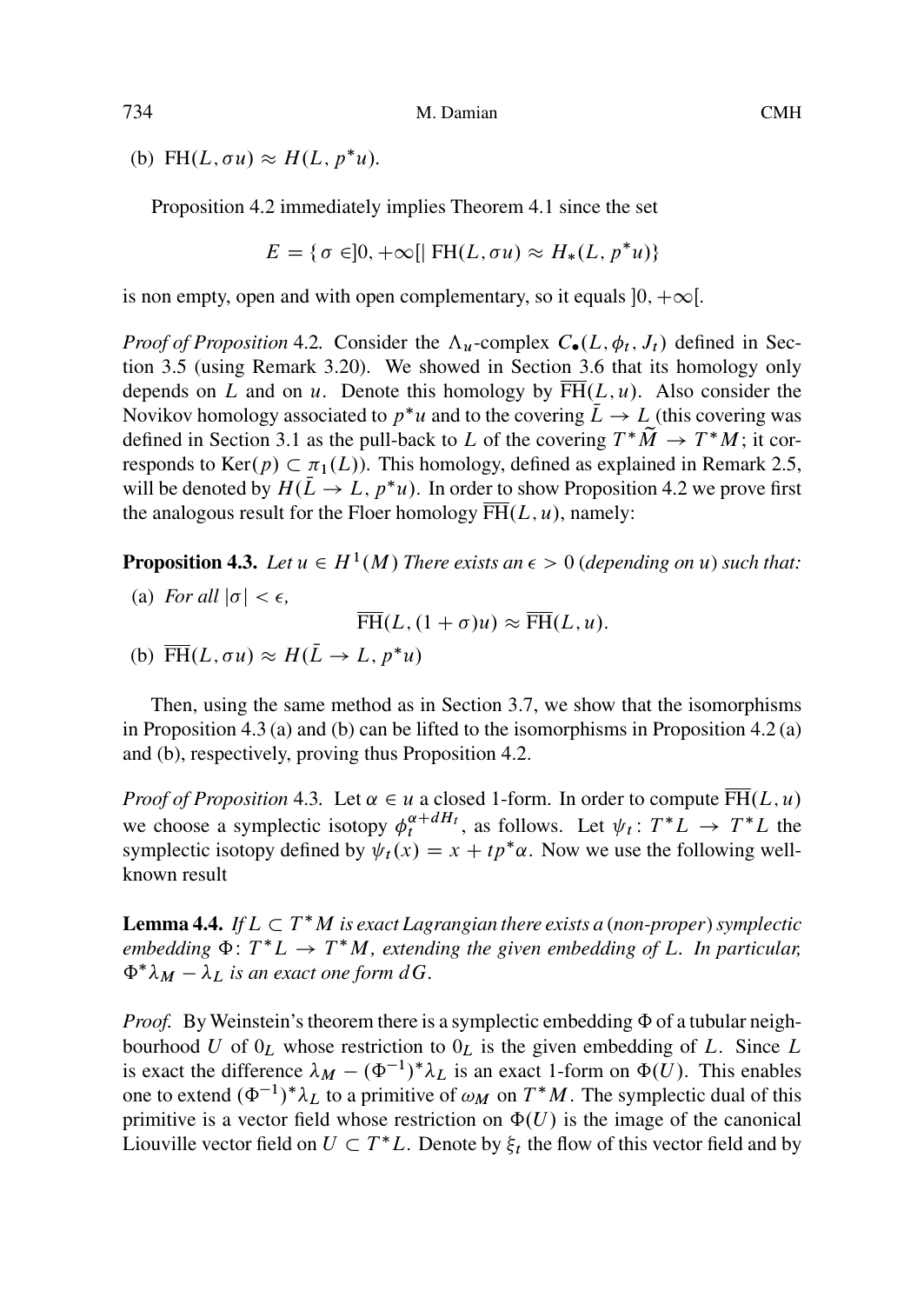<span id="page-30-0"></span> $\rho_t$  the flow of the canonical Liouville vector field on  $T^*L$ . Then the embedding  $\Phi$  is defined by the formula

$$
\Phi(x) = \xi_t \circ \Phi|_{U} \circ \rho_{-t}(x),
$$

where  $t>0$  is sufficiently large to ensure  $\rho_{-t}(x) \in U$ . It is easy to see that this definition does not depend on t and that  $\Phi$  is an exact symplectic embedding as claimed.  $\Box$ 

Consider now t[he](#page-7-0) [L](#page-7-0)agrangian isotopy  $\Phi \circ \psi_t |_L : L \to T^*M$ . There is a symplectic one (d) on  $T^*M$  which extends  $\Phi \circ \psi_t$ . To see this, one has to consider the isotopy  $(\phi_t)$  on  $T^*M$  which extends  $\Phi \circ \psi_t$ . To see this, one has to consider the isotopy  $\chi_t$ .  $T^*M \to T^*M$  defined by  $\chi_t(\chi) = \chi + t\alpha$ . It is easy to see that isotopy  $\chi_t: T^*M \to T^*M$  defined by  $\chi_t(x) = x + t\alpha$ . It is easy to see that  $(x, y|t)$ , is an exact Laterm on  $L$ , so  $x, y|t$ , is an exact Latermaian isotopy  $(\chi_{-t}\psi_t)^* \lambda_M$  is an exact 1-form on L, so  $\chi_{-t}\psi_t$  is an exact Lagrangian isotopy.<br>Consider a Hamiltonian extension (E) of  $\chi_{-t}\psi_t$ . Then  $\chi$  E is an extension of  $\psi_t$ . Consider a Hamiltonian extension  $(\Gamma_t)$  of  $\chi_{-t}\psi_t$ . Then  $\chi_t\Gamma_t$  is an extension of  $\psi_t$ .<br>Therefore we can consider a symplectic extension of  $\Phi$  a  $\psi_t$ , which we denote by Therefore we can consider a symplectic extension of  $\Phi \circ \psi_t$ , which we denote by  $(\phi_t)$ [.](#page-41-0) The Calabi invariant of the extension is clearly  $u = [\alpha] = \text{Cal}(\psi_t)$  since  $(\Gamma_t)$ <br>is Hamiltonian and  $\Phi$  is an extension of an exact L agrangian embedding is Hamiltonian and  $\Phi$  is an extension of an exact Lagrangian embedding.

Using Lemma 3.3, we may suppose that  $(\phi_t)$  is defined by  $\alpha + dH_t$ , where  $H: [0, 1] \times T^*M \to \mathbb{R}$  is compactly supported. We will use this isotopy for the definition of the Floer complex. Note that the intersection points  $I \n\odot \phi_0(I)$  are the definition of the Floer complex. Note that the intersection points  $L \cap \phi_t(L)$  are the zeroes of  $p^*\alpha$  in L and therefore they are fixed with respect to t. In other words, the zeroes of the action 1-form  $\hat{v}$  are constant paths in  $\Omega(L, L)$ . Note also that when  $\alpha$ is Morse (which we will always suppose) the intersections  $L \cap \phi_t(L)$  are transverse, so the isotopy  $(\phi_t)$  is generic in this sense.

We will also need the following Palais–Smale-type lemma (see [14], Lemma 5.1)

**Lemma 4.5.** Let  $L_t = \phi_t(L)$ , as above and denote by  $\{x_1, \ldots, x_k\}$  the intersection *points*  $L \cap L_t$  *for*  $t > 0$ *. Fix a ball*  $B_i \subset T^*M$  *around each*  $x_i$  *and denote by*  $B$  *the*<br>union  $\Box R$ *. Then there exist*  $c > 0$  such that for any smooth  $z \in O(L, L)$  whose  $u$ *nion*  $\bigcup_i B_i$ *. Then there exist*  $c > 0$  *such that for any smooth*  $z \in \Omega(L, L)$ *, whose*<br>*image* is not contained in **B** we have *image is not contained in* B *we have*

$$
||z'(t) - X^{\alpha + dH_t}(z(t))||_{L^2} \geq c.
$$

*Proof.* The norm  $L^2$  in the statement above is defined using a fixed complete metric on  $T^*M$ . Suppose the contrary of the assertion: there exist a sequence  $(z_n) \in \Omega(L, L)$ <br>of paths whose images are not contained in R, such that of paths whose images are not contained in  $B$ , such that

$$
\lim_{n \to +\infty} \|z'_n(t) - X^{\alpha + dH_t}(z_n(t))\|_{L^2} = 0.
$$

As  $H_t$  is compactly supported and  $\alpha$  is defined on M the norm  $||X^{\alpha}(z)+X^{dH_t}(z)||_{L^2}$ is bounded uniformly with respect to z, so there is a constant  $K > 0$  such  $||z'_n||_{L^2} \leq K$ <br>for all  $n \in \mathbb{N}$ . Let d be the distance defined on  $T^*M$  by the metric we considered for all  $n \in \mathbb{N}$ . Let d be the distance defined on  $T^*M$  by the metric we considered.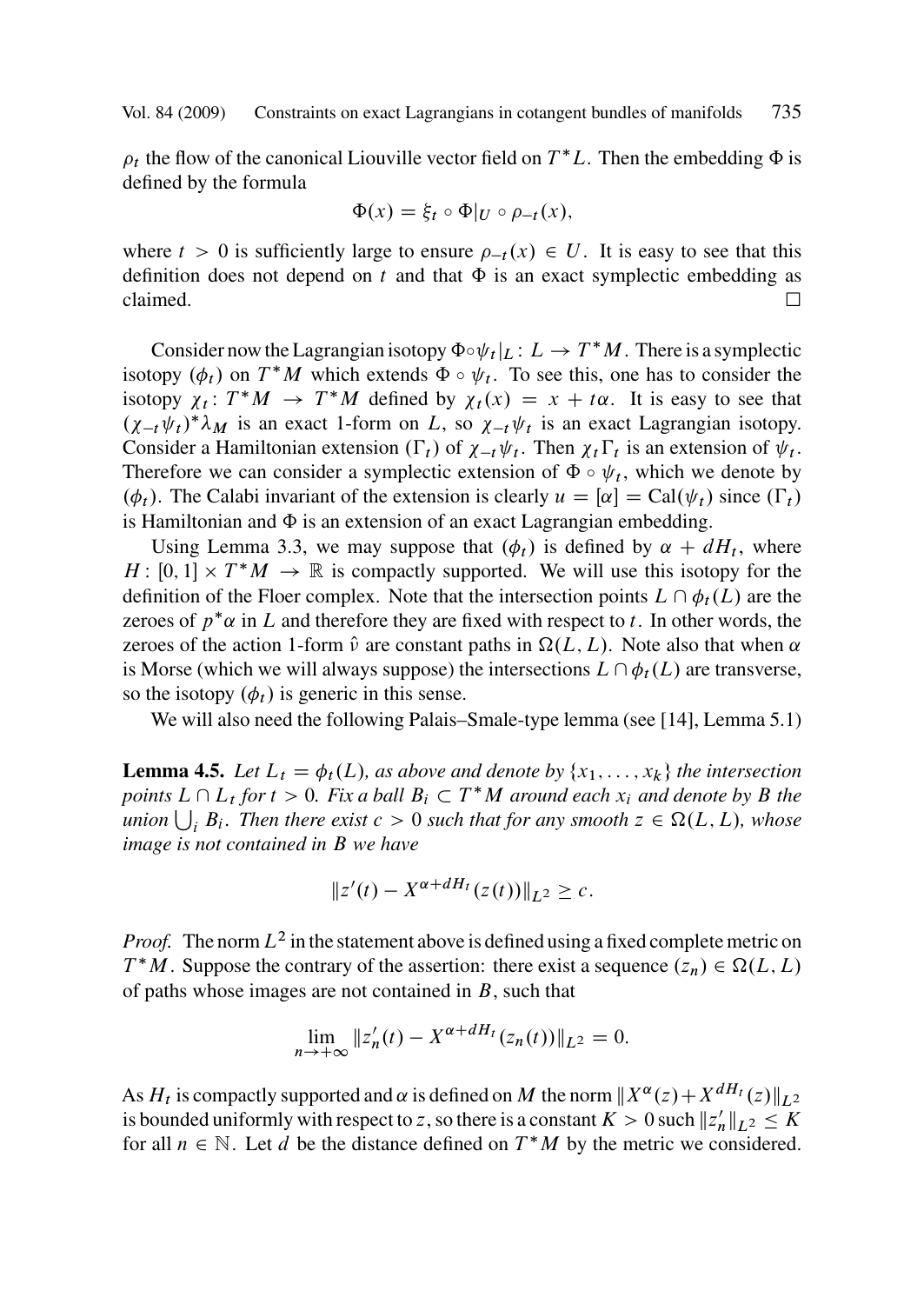For arbitrary  $t_0 < t_1$  in [0, 1] we have

$$
d(z_n(t_0), z_n(t_1)) \le \int_{t_0}^{t_1} \|z'_n(t)\| dt = \int_0^1 1_{[t_0, t_1]} \|z'_n(t)\| dt
$$
  

$$
\le \|z'_n\|_{L^2} \|1_{[t_0, t_1]}\|_{L^2} \le K\sqrt{t_1 - t_0}.
$$

The family  $(z_n)$  is therefore equicontinuous. Since  $(z_n(0)) \in L$  admits a convergent subsequence, we may apply Arzela–Ascoli to get a subsequence of  $(z_n)$  which converges towards some  $z_{\infty} \in \Omega(L, L)$  in the topology  $\mathcal{C}^0([0, 1], T^*M)$ . It follows that  $X^{\alpha+dH_t}(\tau_{\infty})$  converges towards  $X^{\alpha+dH_t}(\tau_{\infty})$  in the topology  $\mathcal{C}^0$  and in particular  $X^{\alpha+dH_t}$  ( $(z_n)$ ) converges towards  $X^{\alpha+dH_t}$   $(z_\infty)$  in the topology  $\mathcal{C}^0$  and in particular in the norm  $L^2$ .

But  $||z'_n(t) - X^{\alpha + dH_t}(z_n(t))||_{L^2}$  converges to zero, so we have

$$
\lim_{n \to +\infty} \|z'_n(t)\|_{L^2} = \|X^{\alpha + dH_t}(z_\infty(t))\|.
$$

Embed  $T^*M$  is some Euclidean space  $\mathbb{R}^N$  and see the vectors fields in the equality above as elements of  $\mathcal{C}^0([0,1], \mathbb{R}^N)$  (depending on the variable t). Obviously the last convergence is valid in  $L^2([0, 1], \mathbb{R}^N)$ . Then one can write for  $t \in [0, 1]$ 

$$
z_n(t) - z_n(0) = \int_0^t z'_n(\tau) d\tau
$$
  
= 
$$
\int_0^t z'_n(\tau) - X^{\alpha + dH_t}(z_\infty(\tau)) d\tau + \int_0^t X^{\alpha + dH_t}(z_\infty(\tau)) d\tau.
$$

Using the Cauchy–Schwarz inequality, we find as above

$$
\left\| \int_0^t z'_n(\tau) - X^{\alpha + dH_t}(z_\infty(\tau)) d\tau \right\| \leq \|z'_n - X^{\alpha + dH_t}(z_\infty)\|_{L^2} \sqrt{t},
$$

in particular this integral converges to zero. We infer that when n goes to  $+\infty$  the preceding equality can be written as

$$
z_{\infty}(t) - z_{\infty}(0) = \int_0^t X^{\alpha + dH_t}(z_{\infty}(\tau))d\tau.
$$

In particular,  $z_{\infty}$  is  $\mathcal{C}^1$  (and hence  $\mathcal{C}^{\infty}$ , by an obvious bootstrapping argument) and satisfies

$$
z'_{\infty} = X^{\alpha + dH_t}(z_{\infty}).
$$

This means that  $z_{\infty}$  is a zero of the action 1-form  $\hat{v}$ , hence it is a constant path which belongs to  $\{x_1,\ldots,x_k\}$ . But this is contradictory, since the image of  $z_n$ is not contained in B, so the sequence  $(z_n)$  cannot converge towards an element  $z_{\infty} \in \{x_1,\ldots,x_k\}.$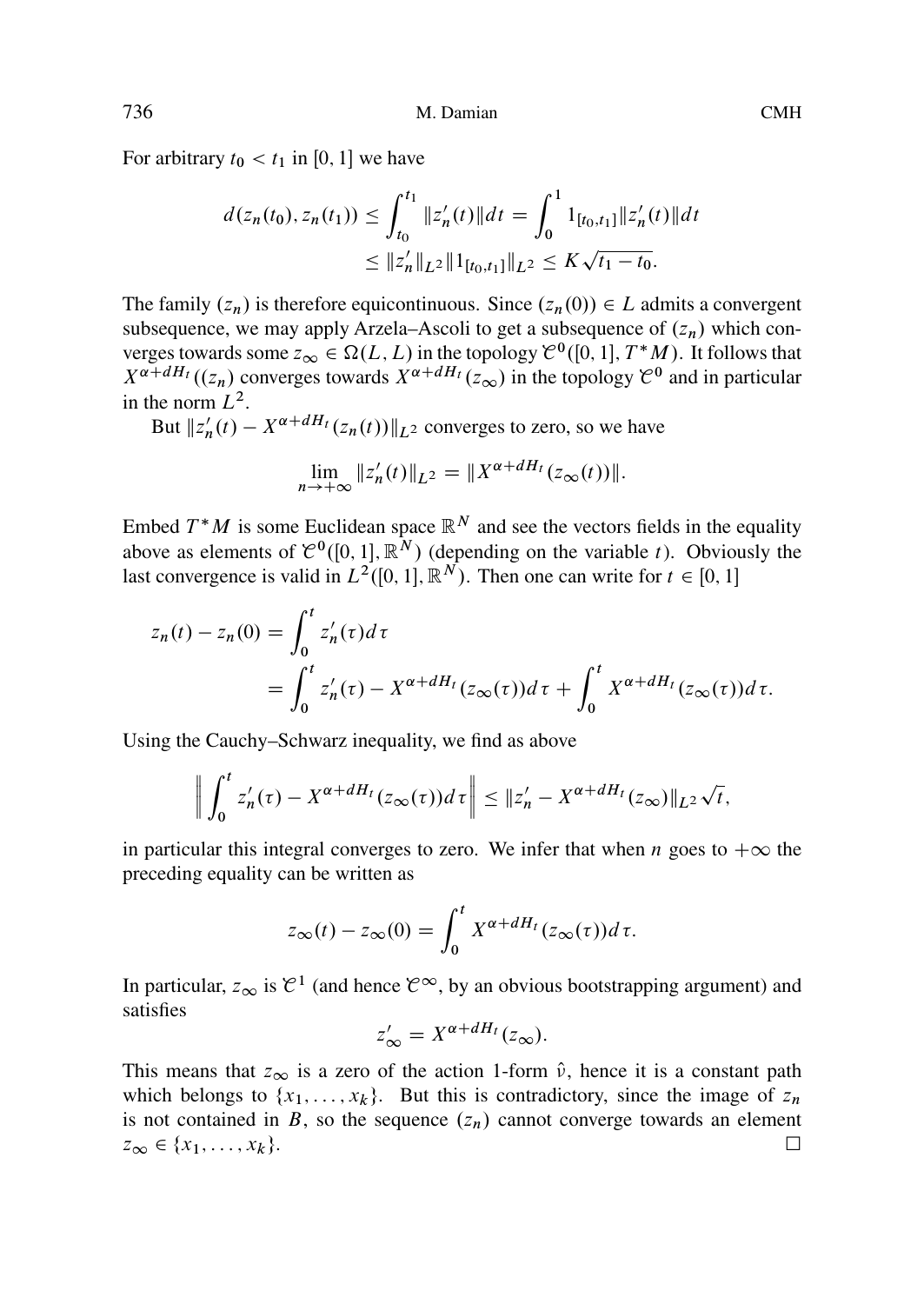Now we are able to give the

*Proof of Proposition* 4.3 (a). Recall that we have a generic isotopy  $(\phi_t)$  which is defined by  $X^{\alpha+dH_t}$ . The intersection points  $L \cap \phi_t(L)$  are fixed with respect to t; we denoted them  $\{x_1,\ldots,x_k\}$ . As in Lemma 4.5 we fix a collection of balls around these intersection points and we denote its union by  $B$ . We also consider the constant c given by this lemma. Recall also that  $u \in H^1(M)$  is the cohomology class of  $\alpha$ .

Choose  $\eta \in u$  such that  $\eta|_B = 0$  and fix  $\epsilon > 0$  such that

$$
\epsilon \|\eta\| < c/3.
$$

Then pick  $\sigma < \epsilon$  and consider the symplectic isotopy  $(\psi_t)$  defined by  $X^{\alpha+\sigma\eta+dH_t}$ . The constant  $\epsilon > 0$  is chosen small enough to ensure that  $\psi_1(L)$  is still transverse to L (actually we may even suppose that t[he in](#page-29-0)tersection points are  $\{x_1,\ldots,x_k\}$  but this is not needed in the proof). Now fix a compatible almost complex structure  $J$  on  $T^*M$ which yields a complete metric. Then choose compatible complex structures  $J_t$  and  $J'_t$  such that the couples  $(\alpha + dH_t, J_t)$  and  $(\alpha + dH_t + \sigma \eta, J'_t)$  satisfy the transversality<br>assumption of Theorem 3.12. By genericity, we may suppose that  $||I_t - I|| < \delta$  and assumption of Theorem 3.12. By genericity, we may suppose that  $||J_t - J|| < \delta$  and  $||J'_t - J|| < \delta$  where  $\delta > 0$  is a (small) constant which will be specified later. The norm here is defined by the metric  $g_t$ , induced by  $I$ . Like in the previous section norm here is defined by the metric  $g_J$ , induced by  $J$ . Like in the previous section, define the  $\Lambda_u$ -complexes  $C_\bullet(L, \phi_t^{\alpha+dH_t}, J_t)$  and  $C_\bullet(L, \psi_t^{\alpha+\sigma\eta+dH_t}, J_t')$  (we use here that  $\Lambda_u = \Lambda_{\tau u}$  for any  $\tau > 0$ ).<br>To finish the proof of Proposition

To finish the proof of Proposition 4.3 (a) we have to prove that the homologies of these two complexes are isomorphic. We proceed as in Section 3.6 by constructing a homotopy between the pairs  $(\alpha + dH_t, J_t)$  and  $(\alpha + \sigma \eta + dH_t, J_t')$ . Denote by  $(\alpha + \gamma(\epsilon)\sigma \eta + dH_t, J_t)$  this homotopy. Here x is a monotope increasing smooth  $(\alpha + \chi(s)\sigma\eta + dH_t, J_{t,s})$  this homotopy. Here  $\chi$  is a monotone increasing smooth function on R which vanishes for  $s \leq -R$  and equals 1 for  $s \geq R$ . We chose the homotopy of almost complex structures such that:  $J_{s,t} = J_t$  for  $s \leq -R$  and  $J_{s,t} = J'_t$  for  $s \ge R$ . We may also suppose that for all  $s \in \mathbb{R}$   $||J_{s,t} - J|| < \delta$ . In order to define a morphism between the two complexes above we need to consider order to define a morphism between the two complexes above we need to consider the solutions  $v : \mathbb{R} \times [0, 1] \rightarrow T^*M$  of the system

$$
\begin{cases} \frac{\partial v}{\partial s} + J_{s,t} \left( \frac{\partial v}{\partial t} - X^{\alpha + dH_t + \chi(s)\sigma\eta}(v) \right) = 0, \\ v(s, i) \in L \quad \text{for } i = 0, 1, \\ E(v) < +\infty, \end{cases}
$$

where  $E(v)$  is the energy of v with respect to the norm defined by J (or equivalently, to the norm defined by  $J_{s,t}$ ). As in the previous section, each solution v of this system satisfies  $\lim_{s\to-\infty} v(s,t) = x(t)$  and  $\lim_{s\to+\infty} v(s,t) = y(t)$ , where  $x(t) \in$  $\Omega(L, L)$  is an orbit of  $X^{\alpha+dH_t}$  and  $v(t) \in \Omega(L, L)$  is an orbit of  $X^{\alpha+\sigma\eta+dH_t}$ (equivalently, they are zeroes of the corresponding action 1-forms). The genericity assumptions ensure that the spaces  $\mathcal{M}_{\chi,J_{s,t}}(x, y)$  of solutions with the indicated limit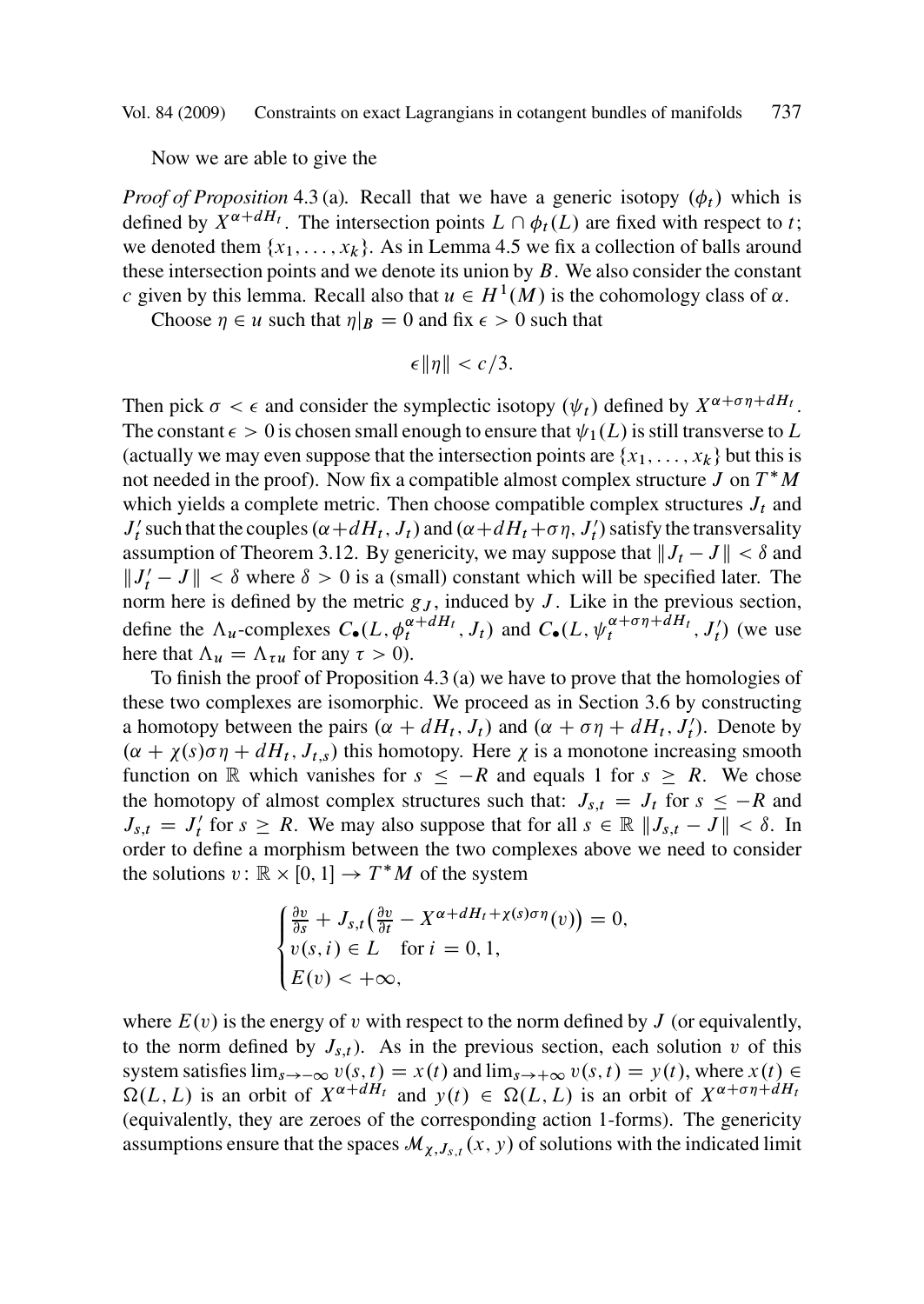conditions are manifolds of local dimension  $\mu(v)$ . As in Theorem 3.15, the zero dimensional subspaces  $\mathcal{M}^0_{\chi, J_{s,t}}(x, y; A)$  of solutions with energy uniformly bounded by A are compact and those of dimension 1 are compact up to breaking into  $(v^1, v^2)$ where only one of the  $v^i$ 's is a solution of the equation above, the other being a solution of the Floer equation corresponding either to  $(\alpha + dH_t, J_t)$  or to  $(\alpha + \sigma \eta + dH_t, J'_t)$ .<br>We want to define a morphism We want to define a morphism

$$
\Gamma_{\bullet} : C_{\bullet}(L, \phi_t^{\alpha + dH_t}, J_t) \to C_{\bullet}(L, \psi_t^{\alpha + \sigma \eta + dH_t}, J'_t)
$$

by the formula

$$
\Gamma(x) = \sum_{g \in \pi_1(M), y} m_g(x, y) gy,
$$

where  $m_g(x, y)$  is the number (modulo 2) of elements of the space  $\mathcal{M}_{g,s}^0(x, y) \subset$  $\mathcal{M}^0_{\chi, J_{s,t}}(x, y)$  of solutions which lift to  $T^*\tilde{M}$  starting form  $g\bar{x}$  and ending at  $\bar{y}$  (as previously we fixed lifts  $\bar{x}$  and  $\bar{y}$  for all the zeroes of the two action 1-forms) previously, we fixed lifts  $\bar{x}$  and  $\bar{y}$  for all the zeroes of the two action 1-forms).

The crucial point is the following statement, analogous to Proposition 3.23. It implies that  $\mathcal{M}_{g,s}^0(x, y)$  is finite and that for any y the sum  $\sum_{g \in \pi_1(M)} m_g(x, y)g$ belongs to  $\Lambda_u$ :

**Proposition 4.6.** *The space*  $\mathcal{M}_{g,s}(x, y)$  *is contained in*  $\mathcal{M}_{\chi, J_{s,t}}(x, y; A)$  *for some*  $A>0$ .

*Proof.* Let  $v \in M_{g,s}(x, y)$ . As in the previous section  $\hat{A}$  and  $\hat{A}'$  are the primitives of the pull-backs to  $T^*M$  of the two action 1-forms  $\hat{v}$  and  $\hat{v}'$ . Denote by  $\bar{v}$  the lift of  $v$  to  $T^*\tilde{M}$ . The proof of the proposition is implied by the estimate v to  $T^*M$ . The proof of the proposition is implied by the estimate

$$
E(v) \le 3[\hat{\mathcal{A}}(\bar{x}) - \hat{\mathcal{A}}(\bar{y}) + u(g)]. \tag{6}
$$

Let us prove this inequality. In the estimations below the scalar product  $\langle , \rangle$  is  $g_J(\cdot, \cdot) = \omega_M(\cdot, J \cdot)$  for the fixed structure J and the norm  $\|\cdot\|$  is defined by this metric. We have

$$
\hat{\mathcal{A}}(g\bar{x}) - \hat{\mathcal{A}}(\bar{y}) = -\int_{-\infty}^{+\infty} \frac{\partial}{\partial s} \hat{\mathcal{A}}(\bar{v}(s,\cdot)) ds \n= -\int_{-\infty}^{+\infty} \hat{v} \left(\frac{\partial v}{\partial s}\right) ds = -\int_{-\infty}^{+\infty} \left\langle \frac{\partial v}{\partial s}, \operatorname{grad}_{v}^{g} \hat{v} \right\rangle ds \qquad (7) \n= -\int_{-\infty}^{+\infty} \int_{0}^{1} \left\langle \frac{\partial v}{\partial s}, J\left(\frac{\partial v}{\partial t} - X^{\alpha + dH_{t}}(v)\right) \right\rangle dt ds.
$$

In order to prove (6) we have to find a lower bound for the right term of the previous equality. Let us fix  $s \in \mathbb{R}$ . Recall that B is a fixed union of balls around

<span id="page-33-0"></span>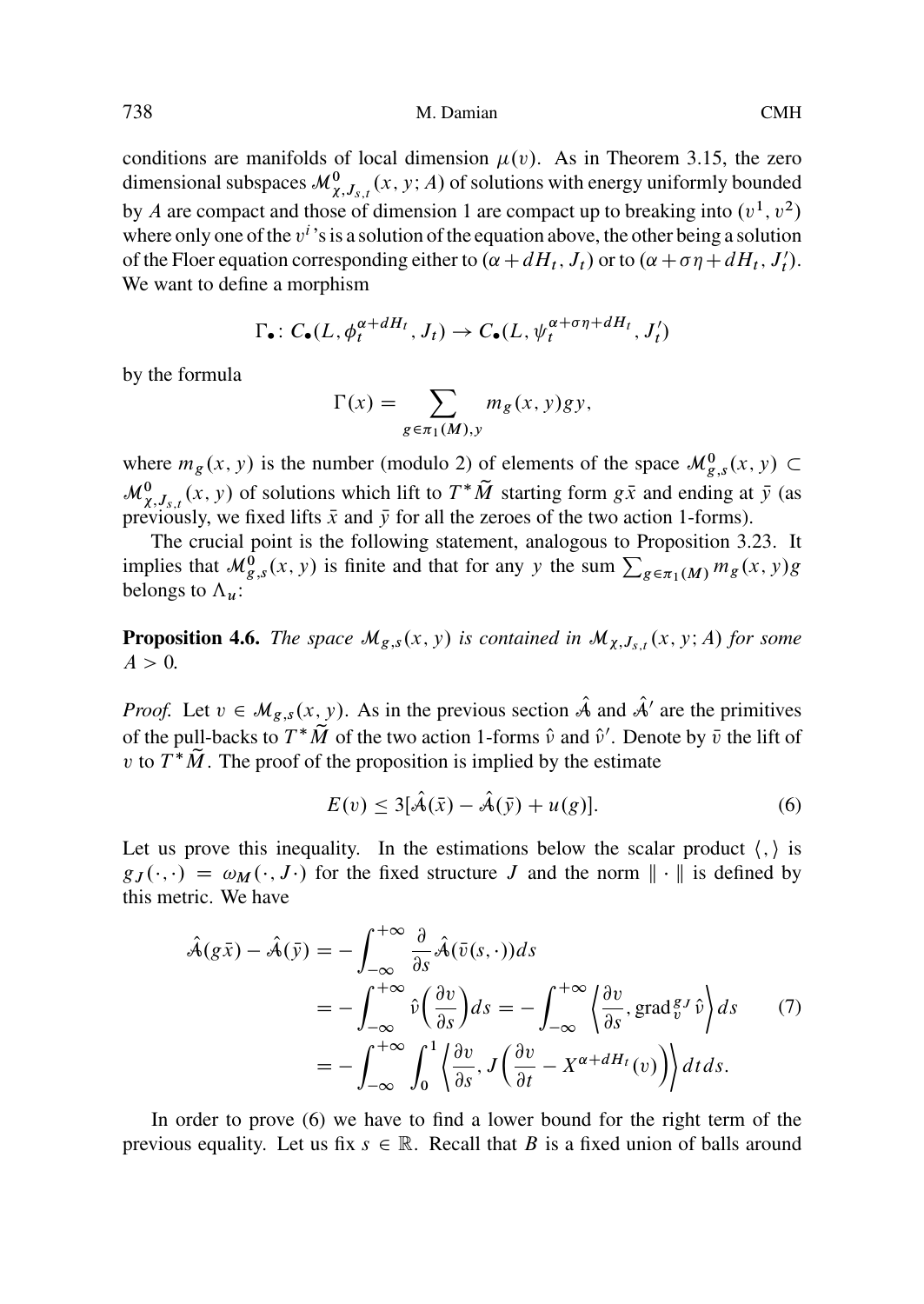the intersection points  $L \cap \phi_t(L)$  such that Lemma 4.5 is valid. We consider the following cases:

*Case* 1. Im $(v(s, \cdot)) \subset B$ . Using that v is a solution of the parametrized Floer equation, we get

$$
\int_0^1 \left\langle \frac{\partial v}{\partial s}, J \left( \frac{\partial v}{\partial t} - X^{\alpha + dH_t}(v) \right) \right\rangle dt
$$
  
= 
$$
\int_0^1 \left\langle \frac{\partial v}{\partial s}, J(J_{t,s} \frac{\partial v}{\partial s} + X^{\alpha + \chi(s)\sigma \eta + dH_t}(v) - X^{\alpha + dH_t}(v) \right\rangle dt
$$
  
= 
$$
\int_0^1 \left\langle \frac{\partial v}{\partial s}, JJ_{t,s} \frac{\partial v}{\partial s} \right\rangle dt,
$$

since  $\eta|B = 0$  (so  $X^{\chi(s)\sigma\eta}(v) = 0$ ). It follows that

$$
\int_{0}^{1} \left\langle \frac{\partial v}{\partial s}, J \left( \frac{\partial v}{\partial t} - X^{\alpha + dH_t}(v) \right) \right\rangle dt
$$
  
=  $-\int_{0}^{1} \left\langle J \frac{\partial v}{\partial s}, J_{s,t} \frac{\partial v}{\partial s} \right\rangle dt = -\int_{0}^{1} \left\| \frac{\partial v}{\partial s} \right\|^2 dt + \int_{0}^{1} \left\langle J \frac{\partial v}{\partial s}, (J_{s,t} - J) \frac{\partial v}{\partial s} \right\rangle dt$   
 $\leq -\int_{0}^{1} \left\| \frac{\partial v}{\partial s} \right\|^2 dt + \delta \int_{0}^{1} \left\| \frac{\partial v}{\partial s} \right\|^2 dt = -(1 - \delta) \left\| \frac{\partial v}{\partial s} \right\|^2_{L^2}.$ 

Choosing  $\delta < 2/3$  we get

$$
\int_0^1 \left\langle \frac{\partial v}{\partial s}, J \left( \frac{\partial v}{\partial t} - X^{\alpha + dH_t}(v) \right) \right\rangle dt \le -1/3 \left\| \frac{\partial v}{\partial s} \right\|_{L^2}^2. \tag{8}
$$

*Case* 2. Im $(v(s, \cdot)) \not\subset B$ . Proceeding as above we obtain

$$
\int_{0}^{1} \left\langle \frac{\partial v}{\partial s}, J \left( \frac{\partial v}{\partial t} - X^{\alpha + dH_t}(v) \right) \right\rangle dt
$$
\n
$$
= \int_{0}^{1} \left\langle \frac{\partial v}{\partial s}, J \left( J_{t,s} \frac{\partial v}{\partial s} + X^{\alpha + \chi(s)\sigma \eta + dH_t}(v) - X^{\alpha + dH_t}(v) \right) \right\rangle dt
$$
\n
$$
= \int_{0}^{1} \left\langle \frac{\partial v}{\partial s}, J_{t,s} \frac{\partial v}{\partial s} \right\rangle dt + \int_{0}^{1} \left\langle \frac{\partial v}{\partial s}, J_{t,s} \frac{\partial v}{\partial s} \right\rangle dt
$$
\n
$$
= -\int_{0}^{1} \left\langle J \frac{\partial v}{\partial s}, J_{s,t} \frac{\partial v}{\partial s} \right\rangle dt - \int_{0}^{1} \omega_M \left( \frac{\partial v}{\partial s}, X^{\chi(s)\sigma \eta}(v) \right) dt
$$
\n
$$
= -\int_{0}^{1} \left\| \frac{\partial v}{\partial s} \right\|^2 dt + \int_{0}^{1} \left\langle J \frac{\partial v}{\partial s}, (J_{s,t} - J) \frac{\partial v}{\partial s} \right\rangle dt - \int_{0}^{1} \chi(s)\sigma \eta \left( \frac{\partial v}{\partial s} \right) dt
$$
\n
$$
\leq -(1 - \delta) \left\| \frac{\partial v}{\partial s} \right\|^2_{L^2} + \epsilon \|\eta\| \int_{0}^{1} \left\| \frac{\partial v}{\partial s} \right\| dt.
$$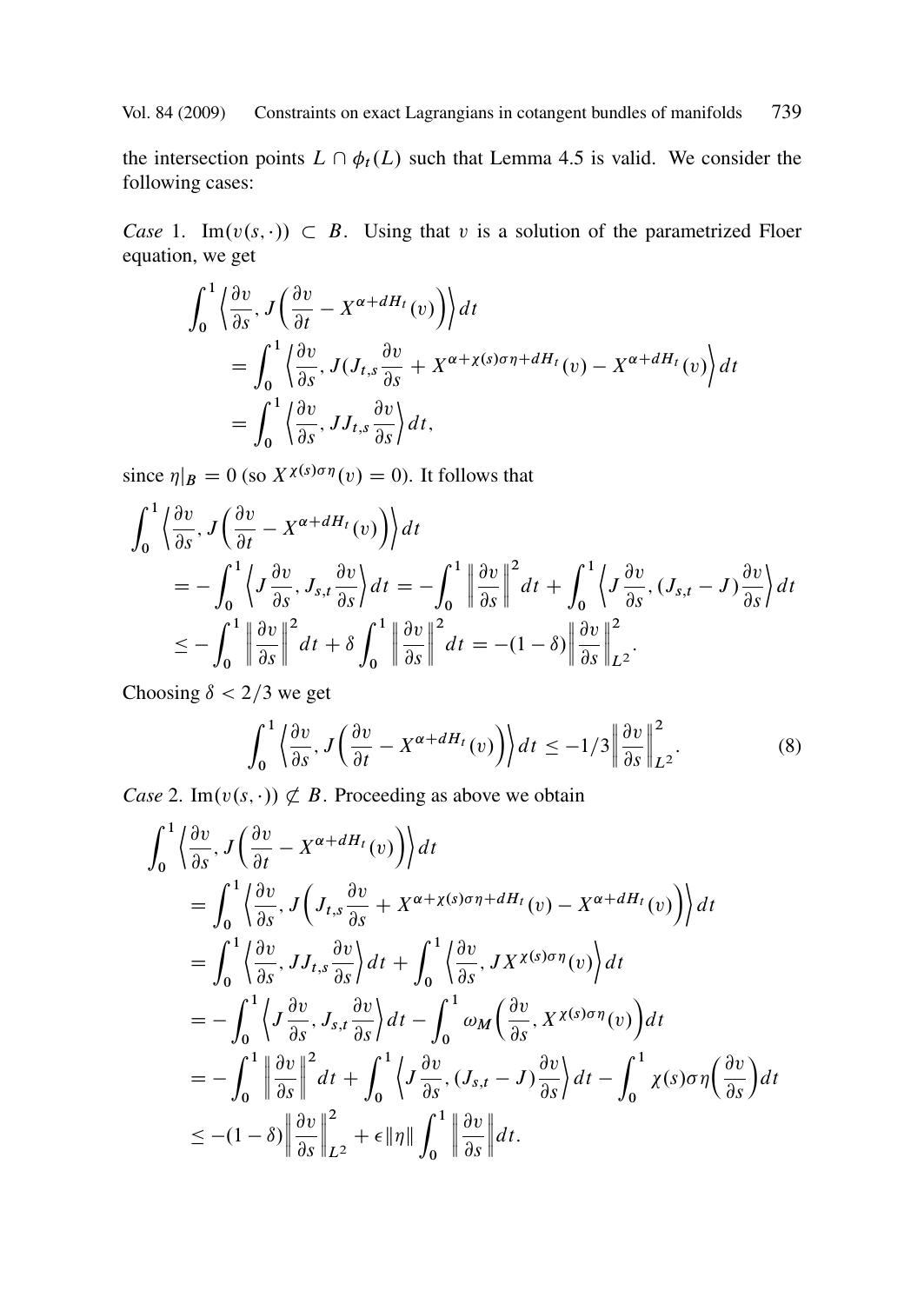We apply the Cauchy–Schwarz inequality to the last integral and the fact that  $\epsilon$  was chosen to satisfy  $\epsilon ||\eta|| < c/3$ . We have therefore

$$
\int_0^1 \left\langle \frac{\partial v}{\partial s}, J\left(\frac{\partial v}{\partial t} - X^{\alpha + dH_t}(v)\right) \right\rangle dt \le -(1 - \delta) \left\| \frac{\partial v}{\partial s} \right\|_{L^2}^2 + \frac{c}{3} \left\| \frac{\partial v}{\partial s} \right\|_{L^2}.
$$
 (9)

We have not used the condition  $\text{Im}(v(s, \cdot)) \not\subset B$  yet. Note that it implies using nma 4.5 that Lemma 4.5 that

$$
\left\|\frac{\partial v}{\partial t} - X^{\alpha + dH_t}(v)\right\| \geq c.
$$

We infer:

$$
\begin{aligned}\n\left\| \frac{\partial v}{\partial s} \right\|_{L^2} &= \left\| J_{s,t} \left( \frac{\partial v}{\partial t} - X^{\alpha + \chi(s)\sigma \eta + dH_t} \right) \right\|_{L^2} \\
&\geq \left\| J \left( \frac{\partial v}{\partial t} - X^{\alpha + \chi(s)\sigma \eta + dH_t} \right) \right\|_{L^2} - \left\| (J - J_{s,t}) \left( \frac{\partial v}{\partial t} - X^{\alpha + \chi(s)\sigma \eta + dH_t} \right) \right\|_{L^2} \\
&\geq (1 - \delta) \left\| \frac{\partial v}{\partial t} - X^{\alpha + \chi(s)\sigma \eta + dH_t} \right\|_{L^2} \\
&\geq (1 - \delta) \left( \left\| \frac{\partial v}{\partial t} - X^{\alpha + dH_t} \right\|_{L^2} - \left\| X^{\chi(s)\sigma \eta} \right\|_{L^2} \right) \\
&\geq (1 - \delta) \left( \left\| \frac{\partial v}{\partial t} - X^{\alpha + dH_t} \right\|_{L^2} - \epsilon \|\eta\| \right) \\
&\geq (1 - \delta)(c - c/3) = \frac{2}{3}(1 - \delta)c,\n\end{aligned}
$$
\n(10)

using Lemma 4.5. Let us come back to the inequality (9). Using (10) we find that for  $\delta$  small enough we have

$$
-(1-\delta)\left\|\frac{\partial v}{\partial s}\right\|_{L^2}^2 + \frac{c}{3}\left\|\frac{\partial v}{\partial s}\right\|_{L^2} \le -1/3\left\|\frac{\partial v}{\partial s}\right\|_{L^2}^2.
$$

Indeed, this is equivalent to

$$
\left(\frac{2}{3} - \delta\right) \left\| \frac{\partial v}{\partial s} \right\|_{L^2} \ge c/3,
$$

which, using (10), is implied by

$$
2(1-\delta)\left(\frac{2}{3}-\delta\right)\geq 1,
$$

and this is true if we take for instance  $\delta$  < 1/10.

This means that in the case 2 we also have

$$
\int_0^1 \left\langle \frac{\partial v}{\partial s}, J \left( \frac{\partial v}{\partial t} - X^{\alpha + dH_t}(v) \right) \right\rangle dt \le -1/3 \left\| \frac{\partial v}{\partial s} \right\|_{L^2}^2, \tag{11}
$$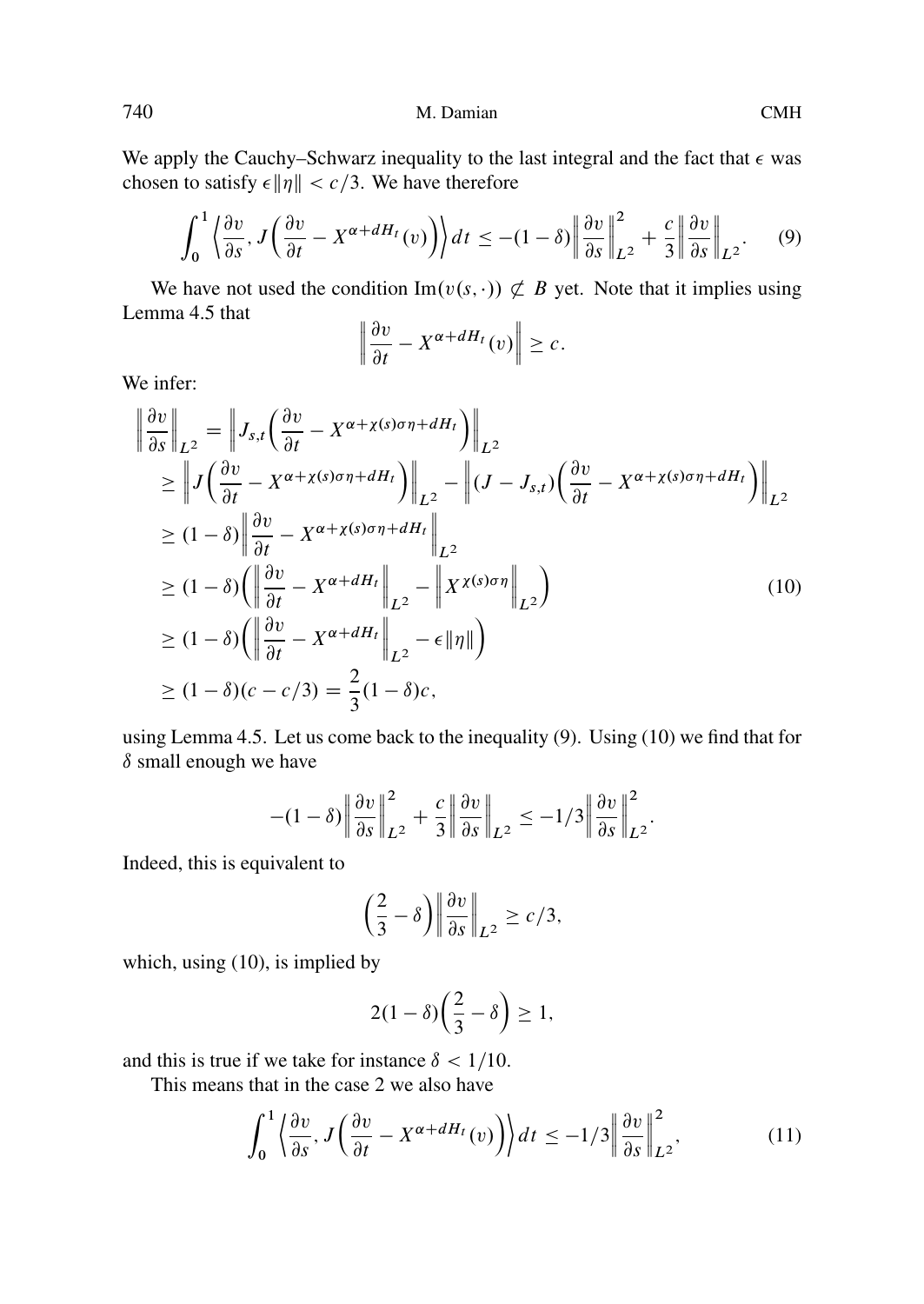an[d](#page-33-0) [\(](#page-33-0)8) and (11) imply that the above i[nequ](#page-33-0)ality is valid for any  $s \in \mathbb{R}$ . Now we integrate this inequality with respect to s and we get using (7) that

$$
\hat{\mathcal{A}}(g\bar{x}) - \hat{\mathcal{A}}(\bar{y}) \ge 1/3 \int_{-\infty}^{+\infty} \left\| \frac{\partial v}{\partial s} \right\|_{L^2[0,1]}^2 ds = \frac{1}{3} E(v).
$$

This implies the inequality (6) and finishes the proof.

Therefore the space  $\mathcal{M}_{g,s}^0(x, y)$  is finite. Moreover, if  $m_g(x, y)$  is its parity, the inequality (6) in the proof of Proposition 4.6 shows that the sum

$$
\sum_{\in \pi_1(M)} m_g(x, y)g
$$

belongs to  $\Lambda_u$ . This enables us to define the morphism

 $\mathcal{L}$ 

$$
\Gamma_{\bullet} \colon C_{\bullet}(L, \phi_t^{\alpha + dH_t}, J_t) \to C_{\bullet}(L, \psi_t^{\alpha + \sigma \eta + dH_t}, J'_t).
$$

The fact that  $\Gamma_{\bullet}$  commutes with the differentials is proved by studying the compactness of the 1-dimensional components  $\mathcal{M}_{g,s}^1(x, y)$ . The proof is analogous t[o th](#page-29-0)at of Lemma 3.19. To show that  $\Gamma_{\bullet}$  induces an isomorphism at the level of homology, one should proceed as usual: Take a homotopy between  $(\alpha + \sigma \eta + dH_t, J'_t)$  $(\alpha + \sigma \eta + dH_t, J'_t)$  $(\alpha + \sigma \eta + dH_t, J'_t)$  and  $(\alpha + dH_t, L)$ . This vields a morphism  $(\alpha + dH_t, J_t)$ . This [yiel](#page-29-0)ds a morphism

$$
\Gamma'_{\bullet} \colon C_{\bullet}(L, \psi_t^{\alpha+\sigma\eta+dH_t}, J'_t) \to C_{\bullet}(L, \phi_t^{\alpha+dH_t}, J_t).
$$

Then, using two-parameter homotopies as in [11] one can show that  $\Gamma_{\bullet} \Gamma'_{\bullet}$  is homotopic<br>to the identity and also that  $\Gamma' \Gamma_{\bullet}$  is homotopic to the identity. This shows that the to the identity and also that  $\Gamma'_{\bullet} \Gamma_{\bullet}$  is homotopic to the identity. This shows that the homologies of the complexes are isomorphic, and the proof of Proposition 4.3(a) is homologies of the complexes are isomorphic, and the proof of Proposition 4.3 (a) is finished.  $\Box$ 

*Proof of Proposition* 4.3 (b)*.* Replace overall in the proof of Proposition 4.3 (a) the 1-form  $\alpha \in u$  with an exact 1-form df where  $f : M \to \mathbb{R}$ . [W](#page-40-0)e get then in a similar manner a  $\Lambda_u$ -morphism

$$
\Gamma_{\bullet}^{0}: C_{\bullet}(L, \phi_{t}^{df+dH_{t}}, J_{t}) \to C_{\bullet}(L, \phi_{t}^{df+\sigma\eta+dH_{t}}, J_{t}'),
$$

which is an isomorphism in homology. The first complex above is actually a  $\Lambda$ -complex with coefficients extended to  $\Lambda_u$ . Replace it by  $\Lambda_u \otimes_{\Lambda} C_{\bullet}(L, \phi_t^{df+ dH_t}, J_t)$ .<br>Now the Hamiltonian invariance implies that the homotopy class of the  $\Lambda$ -complex Now the Hamiltonian invariance implies that the homotopy class of the  $\Lambda$ -complex  $C_{\bullet}(L, \phi_t^{df+dH_t}, J_t)$  does not depend on the choice of a regular pair  $(df + dH_t, J_t)$ .<br>On the other hand, the classical Eloer aroument [7] provides a regular pair  $(H^0, I^0)$ On the other hand, the classical Floer argument [7] provides a regular pair  $(H_t^0, J_t^0)$ such that the complex  $C_{\bullet}(L, \phi_t^{dH_t^0}, J_t^0)$  coincides with the Morse complex defined

 $\Box$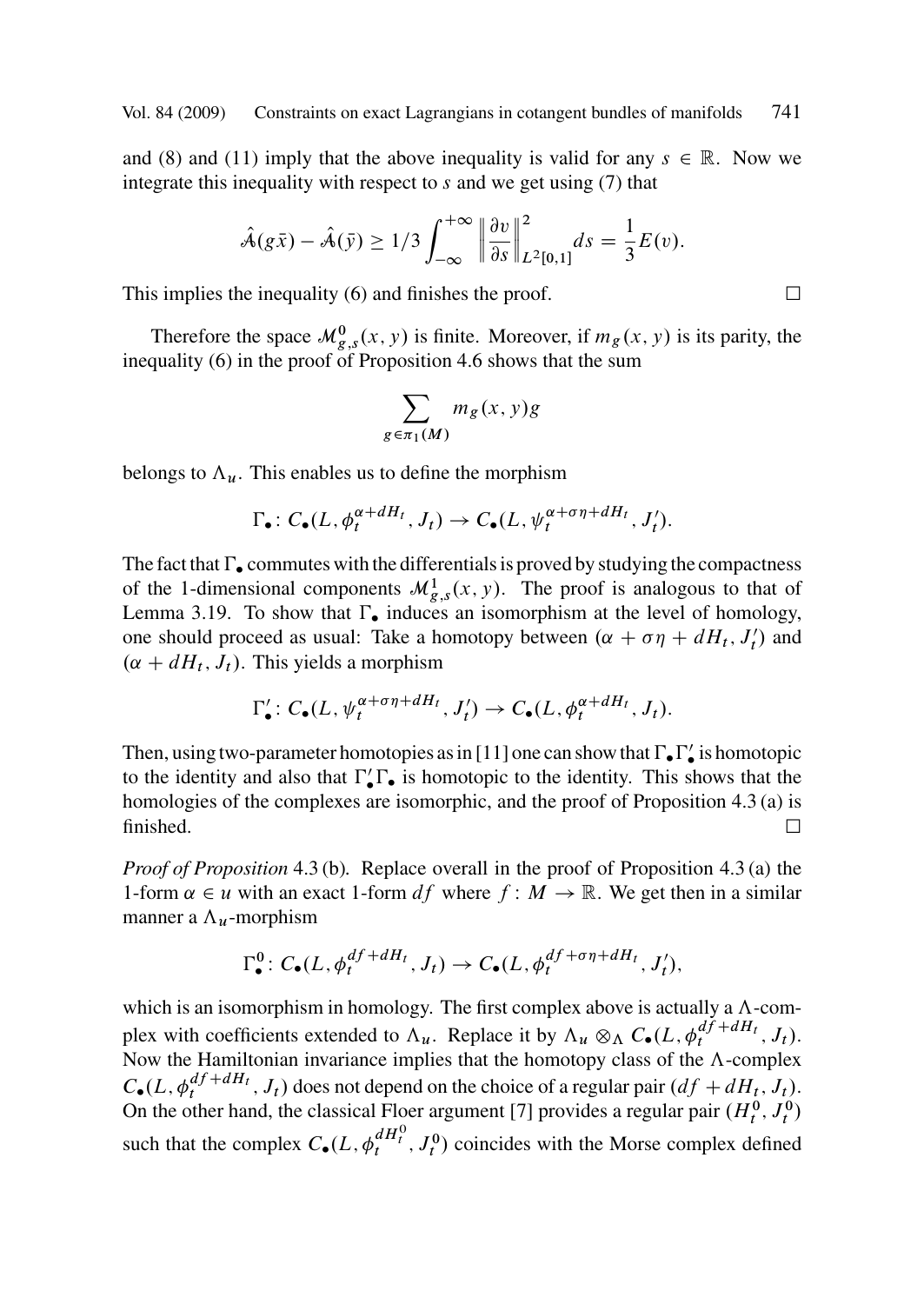by a pair  $(g, \xi)$  – where  $g: L \to \mathbb{R}$  is a Morse function and  $\xi$  is a generic pseudogradient on  $L$  – in [th](#page-5-0)e following sense: the complex  $C_{\bullet}(\phi_t^{dH_t^0}, J_t^0)$  is spanned b[y](#page-5-0) the intersection points  $L \cap (L + dg)$  in  $T^*L \subset T^*M$  and the map

$$
v(s,t)\mapsto v(s,0)
$$

is a one-to-one correspondence between the holomorphic strips which define the Floer differential and the trajectories of  $\xi$  which define the Morse differential.

It is then easy to see that the above Morse complex is identical to  $C_{\bullet}$  ( $\overline{L}\rightarrow L$ ,  $\xi$ ), where  $L \to L$  is the pull-back of  $T^*M \to T^*M$ : this is the Morse complex defined<br>using  $(a, \xi)$  by lifting the trajectories of  $\xi$  to  $\overline{L}$  as in Section 2.2 (see Remark 2.5) using  $(g, \xi)$ , by lifting the trajectories of  $\xi$  to L, as in Section 2.2 (see Remark 2.5). Moreover, the Novikov ring which defines the Novikov homology associated to the class  $p^*u$  and to the covering  $L \to L$  $L \to L$  is the same as  $\Lambda_u$ . Finally, if we denote by  $\sim$ <br>the relation of homotopy equivalence between  $\Lambda$ , complexes we get the relation of homotopy equivalence between  $\Lambda_u$ -complexes we get

$$
\Lambda_u \otimes_{\Lambda} C_{\bullet}(L, \phi_t^{df+ dH_t}, J_t) \sim \Lambda_u \otimes_{\Lambda} C_{\bullet}(L, \phi_t^{dH_t^0}, J_t^0) \sim \Lambda_u \otimes_{\Lambda} C_{\bullet}(\bar{L} \to L, g, \xi).
$$

The latter complex defines the Novikov homology  $H(L \to L, p^*u)$  corresponding<br>to the covering  $\overline{L} \to L$ . We therefore have the isomorphism to the covering  $\bar{L} \rightarrow L$ . We therefore have the isomorphism

$$
\overline{\text{FH}}(L, \sigma u) \approx H(L \to L, p^* u),
$$

and the proof of Proposition 4.3 (b) is complete.  $\Box$ 

*End of the proof of Proposition* 4.2. We argue as in Section 3.7. The holomorphic strips of the moduli space  $\mathcal{M}_{g,s}^0(x, y)$  define paths on L from x to y by the formula:

$$
v \mapsto v(s,0).
$$

For fixed lifts  $\tilde{x},\tilde{y}\in\tilde{L}$ , such a path lifts to  $\tilde{L}$  to a path joining  $h\tilde{x}$  and  $\tilde{y}$  for some  $h \in \pi_1(L)$ . We define thus the spaces  $\widetilde{\mathcal{M}}_{h,s}^0(x, y)$ . Obviously, we have

$$
\mathcal{M}_{g,s}^0(x,y) = \bigcup_{h \in \pi_1(L) \atop p(h)=g} \widetilde{\mathcal{M}}_{h,s}^0(x,y).
$$

In particular, any set  $\widetilde{\mathcal{M}}_{h,s}^0(x, y)$  has a finite number of elements (by Proposition 4.6) and the formula

$$
\widetilde{\Gamma}(x) = \sum_{h \in \pi_1(L), y} m_h(x, y) hy
$$

– where  $m_h(x, y)$  is the number modulo 2 of elements in  $\widetilde{\mathcal{M}}_{h,s}^0(x, y)$  – defines a morphism of  $\Lambda_{p^*u}$ -complexes

$$
\widetilde{\Gamma}_{\bullet} : \widetilde{C}_{\bullet}(L, \phi_t^{\alpha + dH_t}, J_t) \to \widetilde{C}_{\bullet}(L, \psi_t^{\alpha + \sigma \eta + dH_t}, J'_t)
$$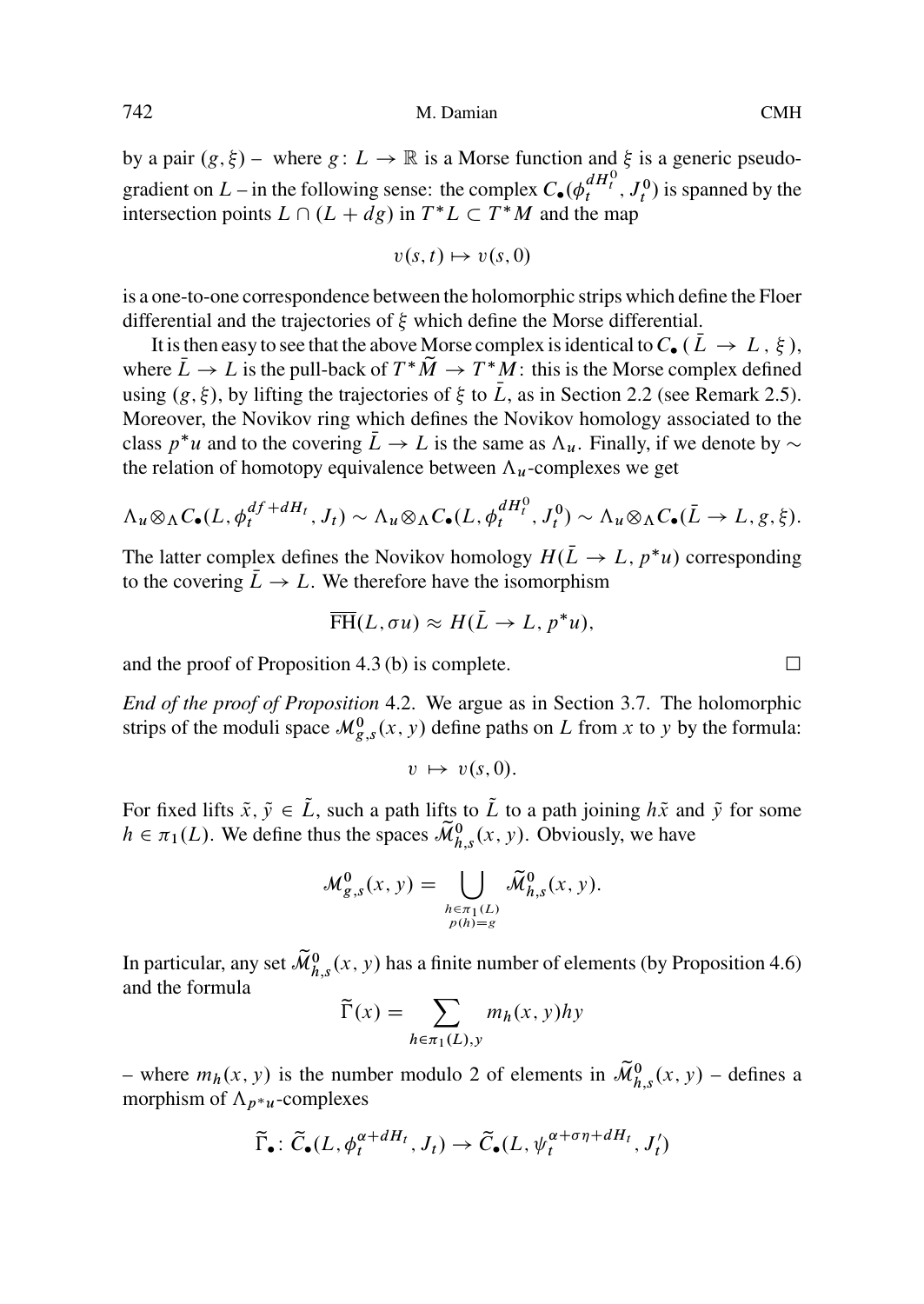which is a lift of the morphism  $\Gamma_{\bullet}$  d[efine](#page-28-0)d in the proof of Proposition 4.3. Using the same argument we show that it induces an isomorphism in homology, proving thus (a). T[he](#page-28-0)n, we proceed analogously in order to define a lift of the [m](#page-28-0)orphism  $\Gamma^0$  of the proof<br>of Proposition 4.3 (b) For the particular choice ( $H^0$ ,  $I^0$ ) in Proposition 4.3 (b) the of Proposition 4.3 (b). For the particular choice  $(H_t^0, J_t^0)$  in Proposition 4.3 (b), the lifted complex  $\tilde{C}_{\bullet}$  is the Morse complex defined on the universal cover  $\tilde{L}$ . Therefore, the same argume[nt as](#page-2-0) in the proof of Proposition 4.3 (b) yields an isomorphism

$$
HF(L, \sigma u) \approx H(L, p^*u),
$$

completing the proof of Proposition 4.2.  $\Box$ 

As we explained, this i[m](#page-28-0)mediately implies Theorem [4.1](#page-28-0).  $\Box$ 

#### **4.2. Proof of the main results**

*Proof of Theorem* 1.3. If *M* is the total space of a fibration over the circle and  $L \subset T^*M$  is exact, we consider a non-vanishing closed 1-form  $\alpha$  on *M* and we define  $T^*M$  is exact, we consider a non-vanishing closed 1-form  $\alpha$  on M and we define the symplectic is[otopy](#page-1-0)  $\Psi_t(p,q) = (p + t\alpha_q, q)$ . Obviously  $\Psi_T(L) \cap L = \emptyset$  for T sufficiently large. Without restricting the [gen](#page-3-0)erality we may suppose that  $T = 1$ . The Floer complex defined in the previous subsection is empty so  $FH(L, u) = 0$ , where  $u$  is the cohomology class of  $\alpha$ . Using Theorem 4.1 this implies Theorem 1.3, i.e.,

$$
H_*(L, p^*u) = 0.
$$
 (12)

Note that since  $p: \pi_1(L) \to \pi_1(M)$  is an epimorphism the class  $p^*u$  is not zero.  $\Box$ 

*Proof of Theorem* 1.1. (a) Let  $\langle g_1, g_2, \ldots, g_p | r_1, \ldots, r_q \rangle$  be a presentation of  $\pi_1(L)$ . If  $p - q \ge 2$  then by Proposition 2.3 (a) we have that  $H_1(L, p^*u) \ne 0$ ,<br>contradicting (12). We infer that  $n - a \le 1$  as claimed contradicting (12). We infer that  $p - q \le 1$ , as claimed.

(b) If  $\pi_1(L) = G_1 * G_2$  for some non trivial groups  $G_i$ , then we have a[gain](#page-5-0)  $(L_n * u) \neq 0$  by Proposition 2.3(b) and the proof is finished  $H_1(L, p^*u) \neq 0$ , by Proposition 2.3 (b), and the proof is fini[shed](#page-5-0).  $\square$ 

*Proof of Corollary* 1.2*.* (a) Suppose that there exists an exact Lagrangian embedding

$$
L \times P \hookrightarrow T^*(Q \times S^1),
$$

where  $\chi(L) \neq 0$  and  $\pi_1(P)$  is finite. As above, we obtain  $H_*(L \times P, p^*u) = 0$ ,<br>where u is the class of the nonvanishing closed 1-form  $d\theta$  on  $Q \times S^1$ . Since  $\pi_*(P)$ where u is the class of the nonvanishing closed 1-form  $d\theta$  on  $Q \times S^1$ . Since  $\pi_1(P)$ <br>is finite we obtain  $n^*u \in H^1(I \mathbb{R}) \subset H^1(I \times P \mathbb{R})$ . We apply Proposition 2.6 is finite, we obtain  $p^*u \in H^1(L, \mathbb{R}) \subset H^1(L \times P, \mathbb{R})$ . We apply Proposition 2.6 and we obtain  $H_*(L, p^*u) = 0$ . But this contradicts Remark 2.7.<br>(b) Suppose that there exists a Lagrangian embedding

(b) Suppose that there exists a Lagrangian embedding

$$
(L_1 \# L_2) \times P \hookrightarrow T^*(Q \times S^1).
$$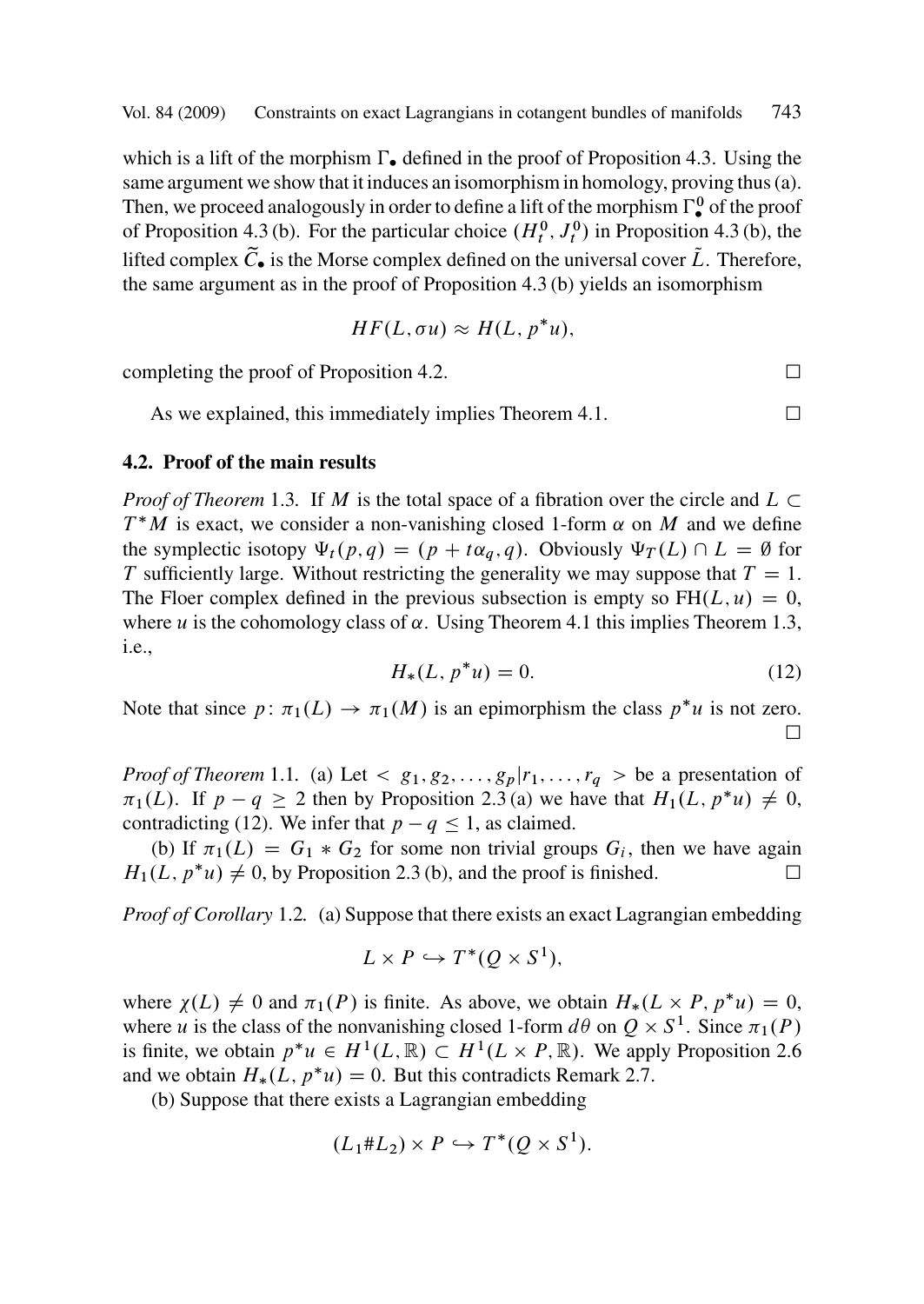We show that either  $L_1$  or  $L_2$  is a simply connected  $\mathbb{Z}/2$ -homology sphere. As  $n \geq 4$ , the fundamental group of  $L = L_1 # L_2$  is the free product  $\pi_1(L_1) * \pi_1(L_2)$ . We get<br>from Theorem 1.1 that one of the Li's is simply connected. Suppose  $\pi_1(L_1) = 1$ from Theorem 1.1 that one of the  $L_i$ 's is simply connected. Suppose  $\pi_1(L_1) = 1$ .<br>By Theorem 1.3 we know that  $H_i(L_n, n^*u) = 0$  where u is the class defici-

By Theorem 1.3 we know that  $H_*(L, p^*u) = 0$ , where u is the class  $d\theta$  on  $-\Omega \times S^1$  and n is the projection. We show that this Novikov homology cannot  $M = Q \times S<sup>1</sup>$  and p is the projection. We show that this Novikov homology cannot vanish unless  $L_1$  is a simply connected  $\mathbb{Z}/2$ -homology sphere.

Denote  $D_i \subset L_i$  two embedded open *n*-disks and write L as

$$
(L_1 \setminus D_1) \bigcup_{S^{n-1}} (S^{n-1} \times [0,1]) \bigcup_{S^{n-1}} (L_2 \setminus D_2).
$$

Choose a CW-structure on  $L$  which fits to this decomposition and which is the standard product structur[e on](#page-2-0)  $S^{n-1} \times [0, 1]$  (we take the decomposition with one 0-cell and one  $(n - 1)$ -cell on  $S^{n-1}$ ). Denote by  $D_{\bullet}$  the  $\mathbb{Z}/2$ -free subcomplex spanned by the cells of  $L_1 \setminus D_1$ . Consider the Novikov complex  $C_{\bullet}(L, p^*u)$  which is by definition<br>the tensor product  $\Lambda_{\bullet} \otimes \pi$  (x)  $C(\tilde{L})$ . Since L<sub>s</sub> is simply connected  $\tilde{L}$  is the the tensor product  $\Lambda_{p^*u} \otimes_{\mathbb{Z}/2[\pi_1(L)]} C_{\bullet}(L)$ . Since  $L_1$  is simply connected, L is the connected sum of  $\tilde{L}$ , with  $\pi_n(L)$  conjected L is used for and our choice of the connected sum of  $L_2$  with  $\pi_1(L)$  copies of  $L_1$ . Using this fact and our choice of the CW-structure, we get that the complex

$$
\Lambda_{p^*u}\otimes_{\mathbb{Z}/2}D_{1\leq \bullet\leq n-1}
$$

is a direct summand in  $C_{\bullet}(L, p^*u)$ . In particular, since the Novikov complex is acy-<br>alia (by Theorem 1.2), the homology of D, which is the homology  $H_{\bullet}(L \setminus D_{\bullet} : \mathbb{Z}/2)$ clic (by Theorem 1.3), the homology of  $D_{\bullet}$ , which is the homology  $H_i$  ( $L_1\backslash D_1$ ;  $\mathbb{Z}/2$ ), vanishes in degrees  $2 \le i \le n-2$ . Then,  $L_1 \backslash D_1$  is simply connected so the homology  $H_1(L_1 \setminus D_1)$  vanishes, too. Using Poincaré duality, we find that

$$
H_{n-1}(L_1 \setminus D_1) \approx H^1(L_1 \setminus D_1, \partial D_1)
$$

and the latter vanishes since  $L_1 \setminus D_1$  is simply connected. We also [hav](#page-2-0)e

$$
H_n(L_1 \setminus D_1) \approx H^0(L_1 \setminus D_1, \partial D_1) = 0.
$$

Therefore, the groups  $H_{n-1}$  and  $H_n$  are also ze[ro, s](#page-8-0)o  $L_1 \setminus D_1$  has the  $\mathbb{Z}/2$  homology of the n-disk.

Using Mayer–Vietoris we find that  $L_1$  is a  $\mathbb{Z}/2$ -homology sphere.

(c) Denote by  $H \subset H^1(T^m \times Q; \mathbb{Z})$  the subgroup  $H^1(T^m \times \{pt\}; \mathbb{Z})$ . The group H is isomorphic to  $\mathbb{Z}^m$  and any cohomology class  $u \in H \setminus \{0\}$  obviously contains a closed non-vanishing 1-form on  $T^m \times Q$ . It follows by Theorem 1.3 that

$$
H_*(L \times T^l, p^*u) = 0
$$

for every  $u \in H \setminus \{0\}.$ 

Recall that we may suppose (using Remark 3.4) that  $p$  is an epimorphism, which implies that  $p^*$  is a monomorphism. Consider  $H^1(L) \subset H^1(L \times T^l)$ . We show that

$$
H^1(L) \cap p^*(H) \neq \{0\}.
$$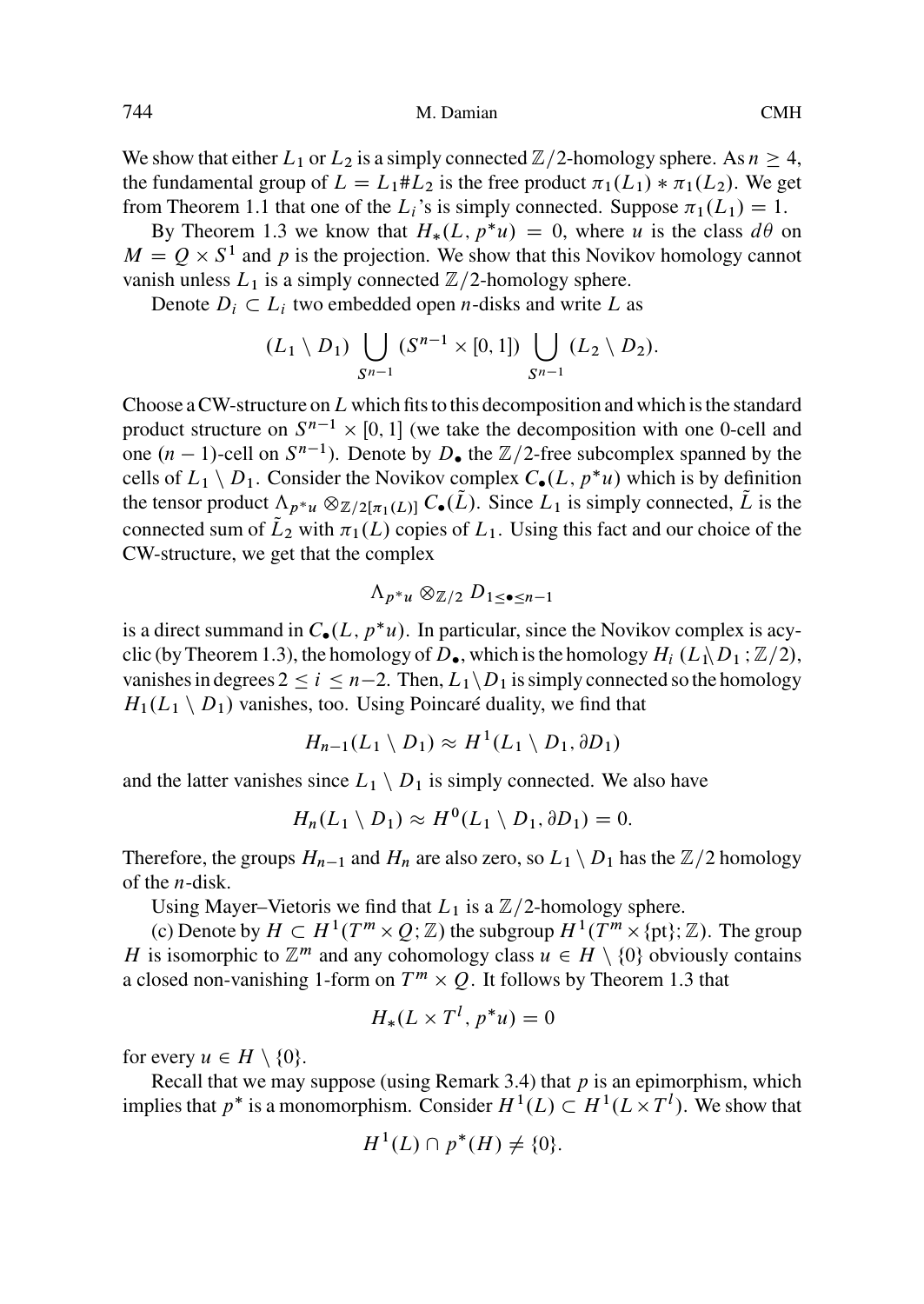<span id="page-40-0"></span>If not[, the](#page-3-0)n the composit[ion](#page-5-0)

$$
\mathbb{Z}^m \approx p^* H \hookrightarrow H^1(L \times T^l) \xrightarrow{\text{pr}} H^1(T^l) \approx \mathbb{Z}^l
$$

is a monomorphism, which is impossible, since  $l < m$ . We infer that there exists a nonvanishing class  $p^*u = v \in H^1(L) \subset H^1(L \times T^l)$  such that

$$
H_*(L \times T^l, v) = 0.
$$

By applying Proposition 2.6 we obtain then  $H_*(L, v) = 0$ . Finally, we apply Proposition 2.3 to get the desired conclusions on  $\pi_L(L)$  and finish the proof sition 2.3 to get the desired conclusions on  $\pi_1(L)$  and finish the proof.  $\Box$ 

**Ack[nowledgement](http://www.emis.de/MATH-item?0649.58010)s.** [I thank M](http://www.ams.org/mathscinet-getitem?mr=0890489)ichele Audin for many valuable discussions on Floer homology. I thank Agnes Gadbled and Alexandru Oancea, who carefully read the manuscript and helped me to improve it by their remarks and corrections. Finally, I thank the anonymou[s referee for hi](http://www.emis.de/MATH-item?0666.57024)[s useful rema](http://www.ams.org/mathscinet-getitem?mr=0966952)rks and suggestions.

#### **References**

- [1] V. I. Arnol'd, First steps in symplectic topology. *Russ. Math. Surv.* **41** (6) (1986), 1–21. Zbl 0649.[58010 MR 0890](http://www.emis.de/MATH-item?0674.57027)[489](http://www.ams.org/mathscinet-getitem?mr=0965228)
- [2] M. Audin, Fibrés normaux d'immersions en dimension double, points doubles d'immersions lagrangiennes e[t plongements to](http://www.emis.de/MATH-item?0633.53058)[talement réels](http://www.ams.org/mathscinet-getitem?mr=0948771). *Comment. Math. Helv.* **63** (1988), 593–623. Zbl 0666.57024 MR 0966952
- [3] L. Buhovsky, Homol[ogy of Lagrangia](http://www.emis.de/MATH-item?0678.58012)[n submanifold](http://www.ams.org/mathscinet-getitem?mr=1001276)s in cotangent bundles. *Israel J. Math.* **143** (2004), 181–187. Zbl 1090.53063 MR 2106982
- [4] A. Floer, Sympl[ectic fixed points](http://www.emis.de/MATH-item?0142.22303) [and holomor](http://www.ams.org/mathscinet-getitem?mr=0053938)[phic spheres.](http://www.ams.org/mathscinet-getitem?mr=0062125) *Comm. Math. Phys.* **120** (4) (1989), 575–611. Zbl 0755.58022 MR 0987770
- [5] A. Floer, Morse theory for Lagrangian intersections. *[J. Differentia](http://www.emis.de/MATH-item?1140.53036)[l Geom.](http://www.ams.org/mathscinet-getitem?mr=2385665)* **28** (3) (1988), 513–547. Zbl 0674.57027 MR 0965228
- [6] A. Floer, The unregularized gradient flow of the symplectic action. *Comm. Pure Appl. Math.* **41** (6) (1988), 775–813. Zbl 0633.53058 MR 0948771
- [7] A. Floer, Witten's complex and infinite dimensional Morse theory. *J. Differential. Geom.* **30** (1989), 207–221. Zbl 0678.58012 MR 1001276
- [8] R. H. Fox, Free differential calculus I. *Ann. of Math.* **57** ( 1953) 547–560; II, *ibid.* **59** (1954) 196–210. Zbl 0142.22303 MR 0053938 MR 0062125
- [9] K. Fukaya, P. Seidel, I. Smith, Exact Lagrangian submanifolds in simply connected cotangent bundles. *Invent. Math.* **172** (1) (2008), 1–27. Zbl 1140.53036 MR 2385665
- [10] K. Fukaya, P. Seidel, I. Smith, The symplectic geometry of cotangent bundles from a categorical viewpoint. In *Homological mirror symmetry. New developments and perspectives*, Lecture Notes in Phys. 757, Springer-Verlag, Berlin 2009, 1–26. Zbl 05555431